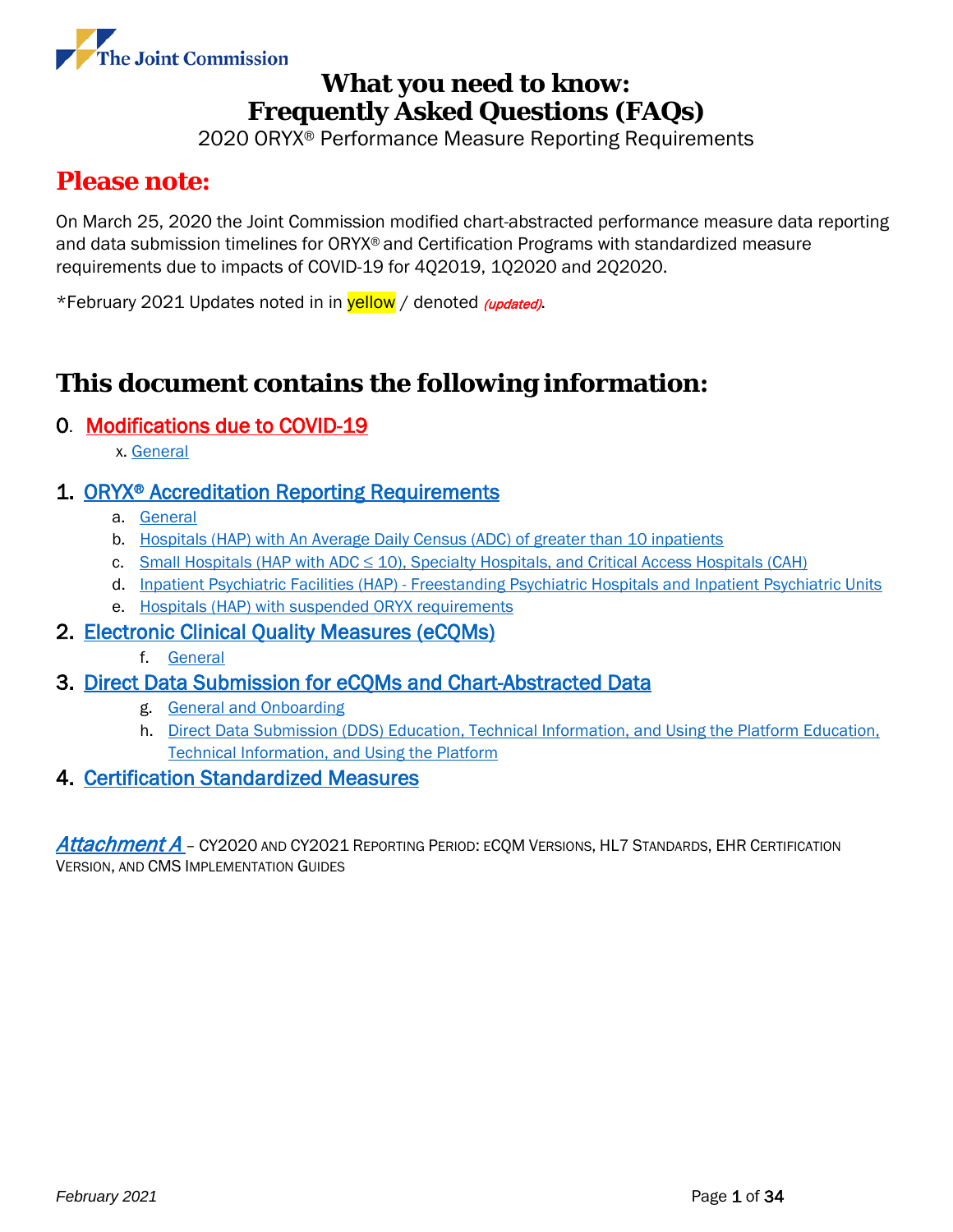

<span id="page-1-0"></span>

|           | Back £<br><b>O. MODIFICATIONS DUE TO COVID-19</b>                                                                                                                                                                                                                                                                                                                                                                                                                                                                                                                                                                                                                                                                                                                                                          |  |  |  |  |
|-----------|------------------------------------------------------------------------------------------------------------------------------------------------------------------------------------------------------------------------------------------------------------------------------------------------------------------------------------------------------------------------------------------------------------------------------------------------------------------------------------------------------------------------------------------------------------------------------------------------------------------------------------------------------------------------------------------------------------------------------------------------------------------------------------------------------------|--|--|--|--|
|           | <b>A. GENERAL</b>                                                                                                                                                                                                                                                                                                                                                                                                                                                                                                                                                                                                                                                                                                                                                                                          |  |  |  |  |
| $0.X - 1$ | Is the Joint Commission modifying reporting requirements due to COVID-19?                                                                                                                                                                                                                                                                                                                                                                                                                                                                                                                                                                                                                                                                                                                                  |  |  |  |  |
|           | On March 25, 2020, The Joint Commission shared a communication (here) modifying chart-abstracted<br>performance measure data reporting and data submission timelines for ORYX® and Certification<br>Programs with standardized measure requirements. The Joint Commission recognizes that quality<br>measure data collection and reporting for services furnished may not be reflective of an organizations<br>true level of performance on measures given this time of emergency. The Joint Commission seeks to<br>reduce burden on organizations by making chart-abstracted data submission optional during 4Q2019,<br>1Q2020 and 2Q2020. For those organizations who can and choose to submit data, the Joint<br>Commission will continue to provide feedback reports and benchmarks of available data. |  |  |  |  |
| $0.X - 2$ | What changes have been implemented to the ORYX/Accreditation data submission due to COVID-19?                                                                                                                                                                                                                                                                                                                                                                                                                                                                                                                                                                                                                                                                                                              |  |  |  |  |
|           | Reporting chart-abstracted performance measurement data is optional for 4Q2019, 1Q2020 and<br>2Q2020. Extended submission timelines for hospitals choosing to submit available Chart-abstracted data<br>are as follows:<br>4Q2019 extended from April 30, 2020 to June 1, 2020<br>O<br>1Q2020 extended from July 31, 2020 to January 31, 2021 (updated)<br>$\circ$<br>2Q2020 extended from October 31, 2020 to January 31, 2021<br>O<br>3Q2020 and 4Q2020 data due April 30, 2021 (updated)<br>$\circ$<br>NOTE: 4Q2019 data is the last ORYX vendor submission, as hospitals will transition to the Direct Data<br>Submission (DDS) Platform for submission of 2020 Chart-abstracted data.                                                                                                                 |  |  |  |  |
| $0.X-3$   | Has the eCQM submission deadline for CY2020 been changed due to COVID-19?                                                                                                                                                                                                                                                                                                                                                                                                                                                                                                                                                                                                                                                                                                                                  |  |  |  |  |
|           | For CY2020 Electronic Clinical Quality Measures (eCQMs) data, the deadline has been extended;<br>minimum of one quarter of data for four of the ten available eCQMs due April 15, 2021. (updated)                                                                                                                                                                                                                                                                                                                                                                                                                                                                                                                                                                                                          |  |  |  |  |
| $0.X - 4$ | Has the reporting of PC-2 and PC-06 on Quality Check been impacted by COVID-19?                                                                                                                                                                                                                                                                                                                                                                                                                                                                                                                                                                                                                                                                                                                            |  |  |  |  |
|           | The Joint Commission is placing on hold the initial public reporting on Quality Check® for the PC-02<br>(Cesarean Birth) and PC-06 (Unexpected Complications in Term Newborns) perinatal care measures.<br>Due to optional reporting for 4Q2019, the planned July 2020 display on Quality Check would not reflect a<br>full year of 2019 data.                                                                                                                                                                                                                                                                                                                                                                                                                                                             |  |  |  |  |
| $0.X - 5$ | If a hospital chooses to submit chart-abstracted data for 4Q2019, 1Q2020, 2Q2020, do they need to<br>submit all selected measures and all 3 months of data for the quarter?                                                                                                                                                                                                                                                                                                                                                                                                                                                                                                                                                                                                                                |  |  |  |  |
|           | For hospitals choosing to submit data, the Joint Commission will accept any number of chart-abstracted<br>measures with available data. Ideally, hospital submissions should include all cases for a measure, for<br>the months in the calendar quarter being reported.                                                                                                                                                                                                                                                                                                                                                                                                                                                                                                                                    |  |  |  |  |
| $0.X - 6$ | Does a hospital need to submit an extenuating circumstance request if data is not submitted for<br>4Q2019, 1Q2020, 2Q2020?                                                                                                                                                                                                                                                                                                                                                                                                                                                                                                                                                                                                                                                                                 |  |  |  |  |
|           | Organizations do not need to notify us, nor do they need to submit extenuating circumstances request<br>forms if they choose to not submit chart abstracted data during the modified reporting period of 4Q2019,<br>1Q2020, 2Q2020.                                                                                                                                                                                                                                                                                                                                                                                                                                                                                                                                                                        |  |  |  |  |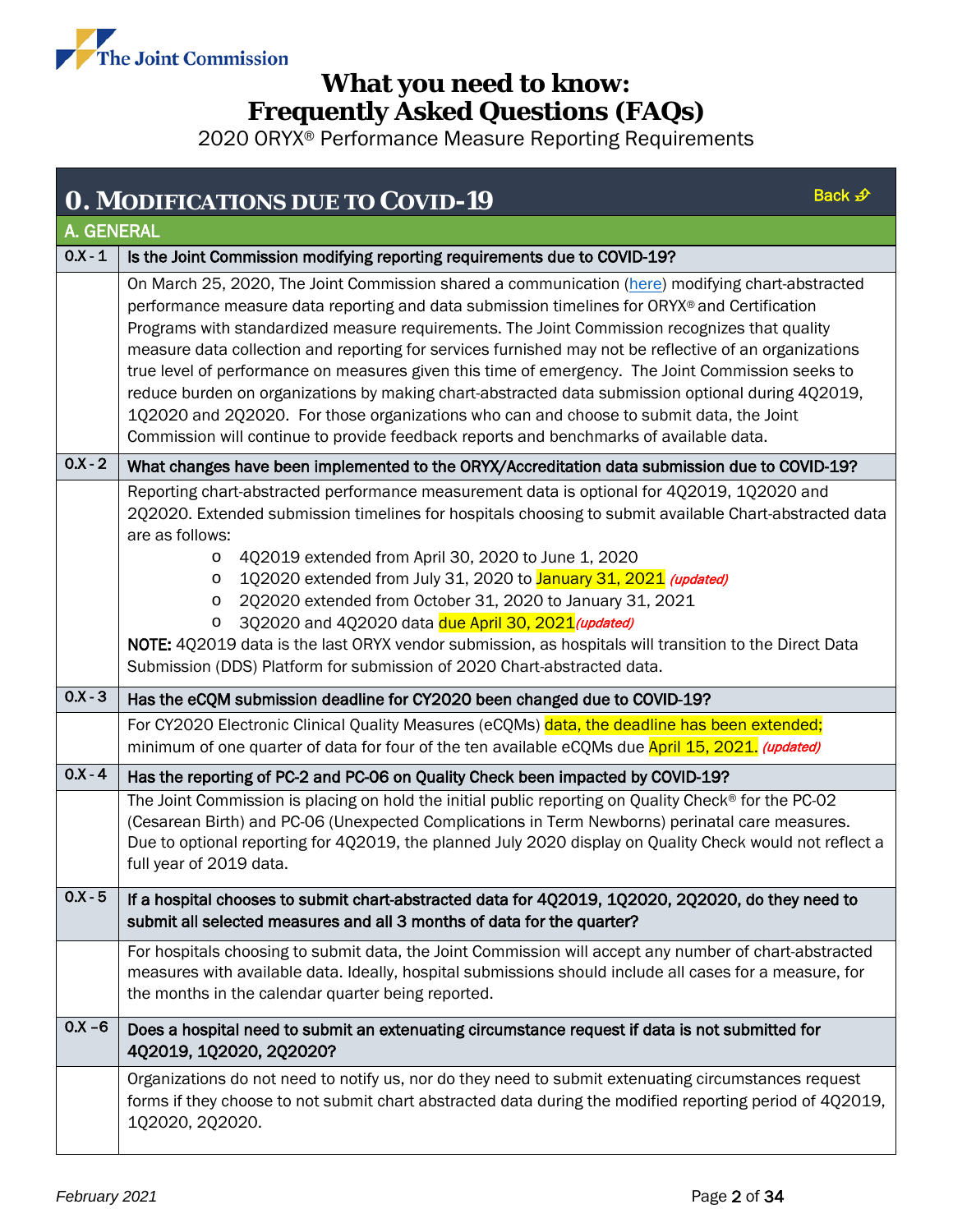

| $0.X - 7$ | From a data standpoint, how are HCOs ensured that the Joint Commission will be removing these<br>optional reporting months (quarters) from any data trending done, since programs that continue to report<br>will have trends affected if compliance decreases/changes?                                                                                                                                                                                                                                                  |  |  |  |  |
|-----------|--------------------------------------------------------------------------------------------------------------------------------------------------------------------------------------------------------------------------------------------------------------------------------------------------------------------------------------------------------------------------------------------------------------------------------------------------------------------------------------------------------------------------|--|--|--|--|
|           | In March 2020 The Joint Commission delayed its implementation of public reporting of two ORYXR<br>perinatal care (PC) measures on Quality Check®. However, analysis of the fourth quarter 2019 data<br>shows that most hospitals continued to submit data for the ORYX measures. In response to these<br>findings, The Joint Commission is removing the hold and will begin public reporting of the following<br>two PC performance measures on Quality Check beginning late January 2021:                               |  |  |  |  |
|           | 1. PC-02-Cesarean Birth<br>2. PC-06-Unexpected Complications in Term Newborns                                                                                                                                                                                                                                                                                                                                                                                                                                            |  |  |  |  |
|           |                                                                                                                                                                                                                                                                                                                                                                                                                                                                                                                          |  |  |  |  |
|           | Note: Data from 2018 and 2019 will be used for the initial release. Moving forward, the overall 24-<br>month aggregate rate will be calculated from a rolling eight calendar quarters and refreshed on<br>Quality Check biannually in July and January. Because of the COVID-19 pandemic, the usability of<br>2020 data will need to be analyzed and a determination made as to the methodology to address this<br>time period.                                                                                          |  |  |  |  |
|           | For calendar year 2020 data on Quality Check, The Joint Commission will analyze all data received<br>to determine the impact of COVID-19 on the data trends and to the public reporting process. Any<br>documents or reports produced with the 2020 data will have notations regarding COVID-19, as data<br>may not be reflective of an organization's typical level of performance on measures. (updated)                                                                                                               |  |  |  |  |
| $0.X - 8$ | How does COVID-19 impact certification data submission/entry?                                                                                                                                                                                                                                                                                                                                                                                                                                                            |  |  |  |  |
|           | For Hospitals participating in certification programs with standardized measures, reporting is optional for<br>4Q2019, 1Q2020 and 2Q2020 data. No submission timeline will be applied. The Certification Measure<br>Information Process (CMIP) application remains available for manual submission for organizations that<br>choose to continue data submission.                                                                                                                                                         |  |  |  |  |
| $0.X-9$   | My HCO is due for a certification survey this summer, do we need data abstracted for the onsite review,<br>as it is highly likely we will have no data?                                                                                                                                                                                                                                                                                                                                                                  |  |  |  |  |
|           | For any certified programs that do not have patients during the national emergency timeframe, records<br>will not be reviewed at time of survey. At the time of your survey, be prepared to address the national<br>emergency timeframe and why no data is available.                                                                                                                                                                                                                                                    |  |  |  |  |
|           | Note: While certification program data reporting is optional (4Q2019, 1Q2020 and 2Q2020), if patients<br>are seen, the expectation is that patients will be tracked. The reviewer, when onsite, will expect to see<br>available data for patients seen during the national emergency timeframe. Your organization should also<br>be prepared to share how your program(s) managed during this COVID-19 crisis time frame and based on<br>your experience, how your HCO is preparing for any future national emergencies. |  |  |  |  |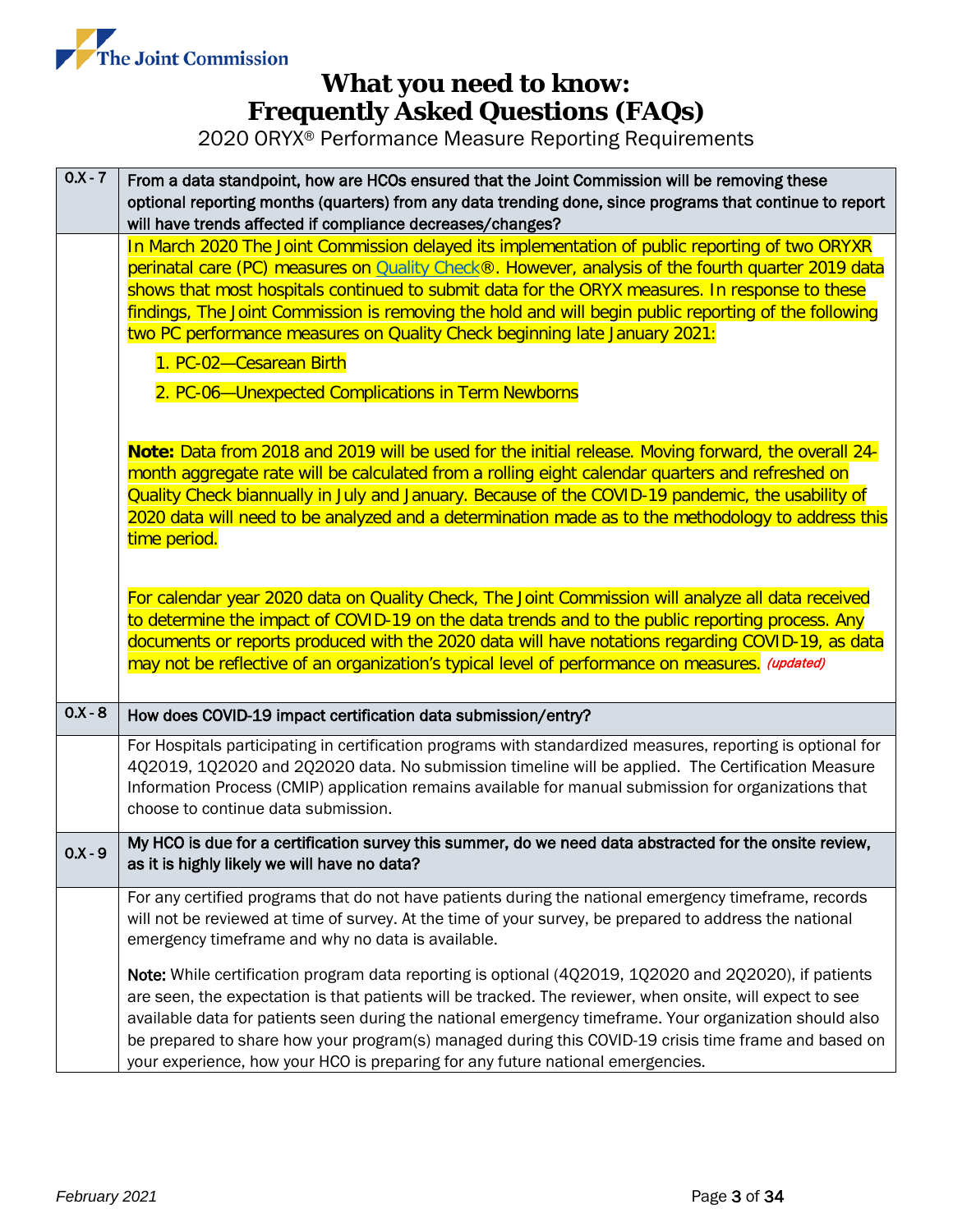

<span id="page-3-2"></span><span id="page-3-1"></span><span id="page-3-0"></span>

| Back £<br><b>1. ORYX ACCREDITATION REPORTING REQUIREMENTS</b>                                                                                                                          |                                                                                                                                                                                                                                                                                                                                                                                                                                                                                                                                        |  |  |  |  |
|----------------------------------------------------------------------------------------------------------------------------------------------------------------------------------------|----------------------------------------------------------------------------------------------------------------------------------------------------------------------------------------------------------------------------------------------------------------------------------------------------------------------------------------------------------------------------------------------------------------------------------------------------------------------------------------------------------------------------------------|--|--|--|--|
| A. GENERAL                                                                                                                                                                             |                                                                                                                                                                                                                                                                                                                                                                                                                                                                                                                                        |  |  |  |  |
| $1.A - 1$                                                                                                                                                                              | What are the 2020 ORYX Accreditation Reporting Requirements?                                                                                                                                                                                                                                                                                                                                                                                                                                                                           |  |  |  |  |
|                                                                                                                                                                                        | All organizations fall within one of two reporting categories:                                                                                                                                                                                                                                                                                                                                                                                                                                                                         |  |  |  |  |
| <b>Category 1:</b> Required to submit data to The Joint Commission via the Direct Data Submission Platform:<br>Acute Care Hospital Accreditation Program (HAP) Hospitals with ADC > 10 |                                                                                                                                                                                                                                                                                                                                                                                                                                                                                                                                        |  |  |  |  |
|                                                                                                                                                                                        | CY2020 Chart-abstracted Data Requirements: One chart-abstracted measure PC-01 is required of all<br>hospitals providing obstetrical services. For health care organizations with at least 300 live births per<br>year, three additional measures are required: PC-02, PC-05, and PC-06. Collect and submit monthly<br>aggregate data on a quarterly basis for calendar year (CY) 2020                                                                                                                                                  |  |  |  |  |
|                                                                                                                                                                                        | CY2020 electronic clinical quality measures (eCQMs): Four of ten available eCQMs are required for data<br>submission for ORYX requirements, applicable to the services provided and patient populations served by<br>the hospital. eCQM data are reported for a minimum of one self-selected calendar quarter of data for<br>CY2020, submitted annually. The CY2020 eCQM deadline was extended from March 15,2021 to April<br>15, 2021 submission deadline. (updated)                                                                  |  |  |  |  |
|                                                                                                                                                                                        | <b>Category 2:</b> Hospitals (HAP) with Modified Reporting Requirements and Critical Access Hospital (CAH)<br><b>Accreditation Program Requirements:</b>                                                                                                                                                                                                                                                                                                                                                                               |  |  |  |  |
|                                                                                                                                                                                        | <b>Freestanding Psychiatric Hospitals</b><br>Collect and report monthly aggregate data on a quarterly basis on four HBIPS chart-abstracted<br>measures for CY2020 using The Joint Commission Direct Data Submission (DDS) Platform.                                                                                                                                                                                                                                                                                                    |  |  |  |  |
|                                                                                                                                                                                        | CAHs, Small Hospitals (HAP with ADC $\leq$ 10 inpatients), and ORYX Designated Specialty Hospitals<br>Collect data on a total of three measures applicable to the services provided and patient<br>populations served by the hospital from any combination of chart-abstracted measures and/or<br>eCQMs. Hospitals remain exempt from requirement to submit data to The Joint Commission. If data<br>are not submitted, the organization is required to make data reports available for review by<br>surveyors during on-site surveys. |  |  |  |  |
|                                                                                                                                                                                        | Note: Because The Joint Commission provides the option of using the DDS Platform as a means to<br>report data, there is no separate tool or methodology provided to hospitals that self-report; they will<br>need to develop their own process for providing the required information to surveyors.                                                                                                                                                                                                                                    |  |  |  |  |
|                                                                                                                                                                                        | HCOs electing to submit chart and/or eCQM data should request to be onboarded to the Joint<br>٠<br>Commission DDS Platform if they did not previously use the DDS Platform to submit CY2019 eCQM<br>data.                                                                                                                                                                                                                                                                                                                              |  |  |  |  |
|                                                                                                                                                                                        | Click HERE for the list of CY2020 measures or copy and paste the following web address in your internet browser:                                                                                                                                                                                                                                                                                                                                                                                                                       |  |  |  |  |
|                                                                                                                                                                                        | https://www.jointcommission.org/-<br>/media/tjc/documents/measurement/oryx/cy2020 joint commission measures effective january 1 2020.pdf                                                                                                                                                                                                                                                                                                                                                                                               |  |  |  |  |
|                                                                                                                                                                                        | Click HERE for the CY2020 reporting requirements or copy and paste the following web address in your internet<br>browser: https://www.jointcommission.org/measurement/reporting/accreditation-oryx/#042330d9a571449e85b1a0d4f8930de5                                                                                                                                                                                                                                                                                                   |  |  |  |  |
|                                                                                                                                                                                        | Click HERE for the Joint Commission Guide for Data Entry of Chart-Abstracted Measures version 2020 which<br>describes the aggregate data requirements for hospitals submitting chart-abstracted measure data, or copy and<br>paste the following web address in your internet browser:<br>https://www.jointcommission.org/measurement/specification-manuals/chart-abstracted-measures/                                                                                                                                                 |  |  |  |  |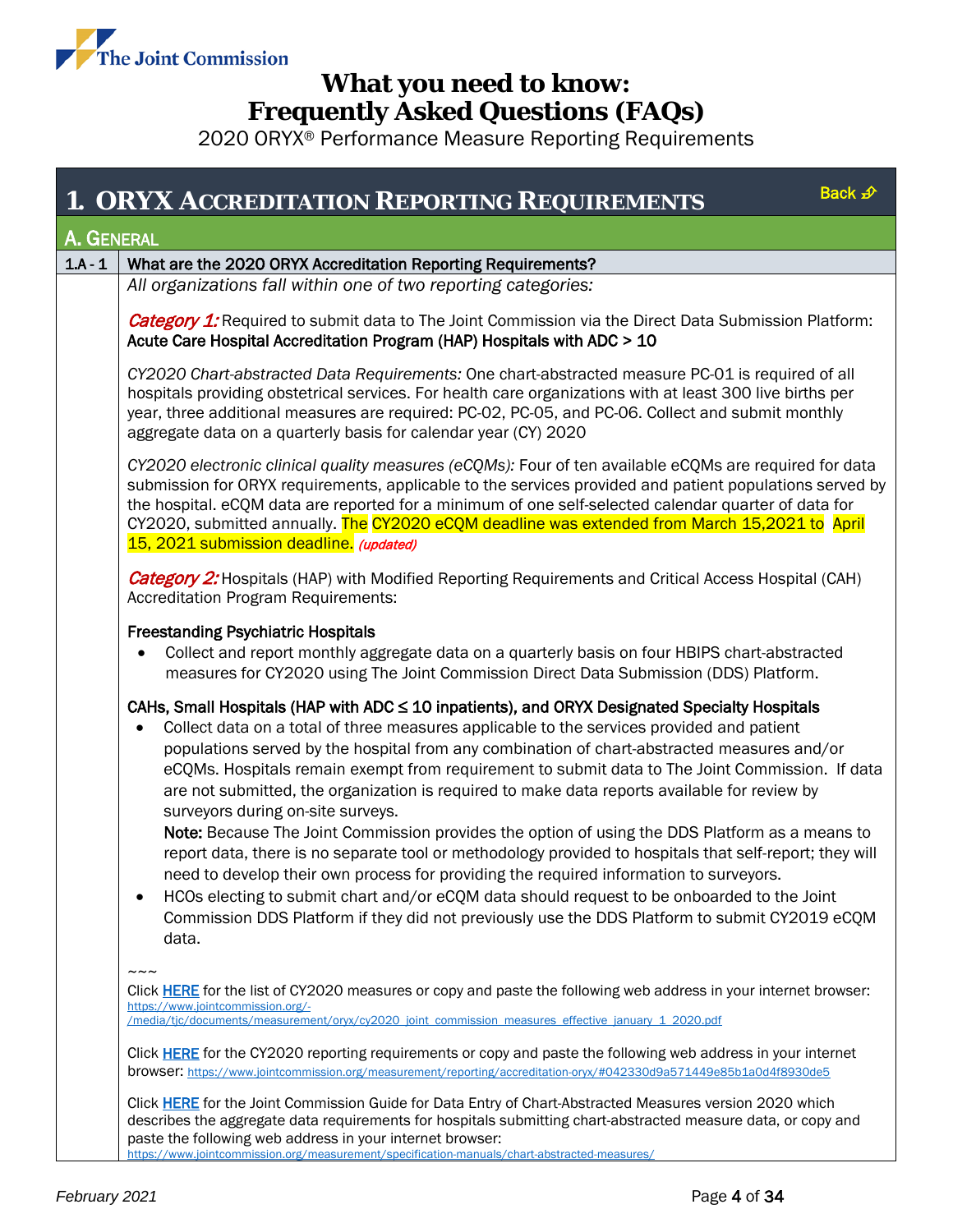

| $1.A - 2$ | Did all chart-abstracted measures go away in 2020?                                                                                                                                                                                                                                                                                                                                                                                                                                                       |  |  |  |
|-----------|----------------------------------------------------------------------------------------------------------------------------------------------------------------------------------------------------------------------------------------------------------------------------------------------------------------------------------------------------------------------------------------------------------------------------------------------------------------------------------------------------------|--|--|--|
|           | No, chart-abstracted measures are not going away in 2020 for accreditation purposes. For CY2020<br>chart-abstracted data and forward, all hospitals will utilize the Joint Commission Direct Data Submission<br>Platform (DDSP).                                                                                                                                                                                                                                                                         |  |  |  |
| $1.A - 3$ | Have any chart-abstracted measures been retired or added for 2020 ORYX reporting requirements?                                                                                                                                                                                                                                                                                                                                                                                                           |  |  |  |
|           | Effective with January 1, 2020 discharges, two chart-abstracted measures were retired for Joint<br>Commission accreditation purposes.                                                                                                                                                                                                                                                                                                                                                                    |  |  |  |
|           | <b>Retired Measures:</b><br><b>PC-03 Antenatal Steroids</b><br>PC-04 Health-Care Associated Bloodstream Infections in Newborns<br>$\bullet$<br>Click HERE for the list of CY2020 measures or copy and paste the following web address in your internet<br><b>browser:</b> https://www.jointcommission.org/-<br>/media/tic/documents/measurement/oryx/cy2020 joint commission measures effective january 1 2020.pdf                                                                                       |  |  |  |
| $1.A - 4$ | In CY2020, is the Joint Commission retiring the three chart-abstracted measures that CMS previously<br>removed effective with their CY2019 reporting period (i.e., ED-1, IMM-2 and VTE-6)?                                                                                                                                                                                                                                                                                                               |  |  |  |
|           | No, The Joint Commission has not retired ED-1, IMM-2 and VTE-6. These measures remain on the list of<br>"Additional Available Joint Commission Chart-Abstracted Measures Available for Selection".                                                                                                                                                                                                                                                                                                       |  |  |  |
|           | For CY2020 data, these measures may be used by CAHs, small (ADC $\leq$ 10) and ORYX designated<br>specialty hospitals to meet their ORYX requirements. In addition, hospitals with an ADC > 10 wishing to<br>report additional measures beyond their required chart-abstracted measure(s) may select from these<br>measures.                                                                                                                                                                             |  |  |  |
| $1.A - 5$ | What chart-abstracted measures are available for reporting in CY2020?                                                                                                                                                                                                                                                                                                                                                                                                                                    |  |  |  |
|           | <b>Available Joint Commission Chart-Abstracted Measures</b><br><b>Available for Selection</b><br>ED-1, ED-2<br>PC-01*, PC-02, PC-05, PC-06<br>VTE-6<br>IMM-2<br>HBIPS-1, HBIPS-2, HBIPS-3, HBIPS-5<br>TOB-2, TOB-3<br><b>SUB-2, SUB-3</b><br>OP-18, OP-23<br>*PC-01 is required for Acute Care Hospitals with an ADC>10 that provide obstetrical services. For<br>hospitals with at least 300 live births per year, three additional chart-abstracted measures are required:<br>PC-02, PC-05, and PC-06. |  |  |  |
| $1A-6$    | Has the Joint Commission adopted the sepsis measure?                                                                                                                                                                                                                                                                                                                                                                                                                                                     |  |  |  |
|           | No, The Joint Commission has not adopted the Centers for Medicare & Medicaid Services (CMS) "sepsis<br>management bundle" (SEP-1).                                                                                                                                                                                                                                                                                                                                                                       |  |  |  |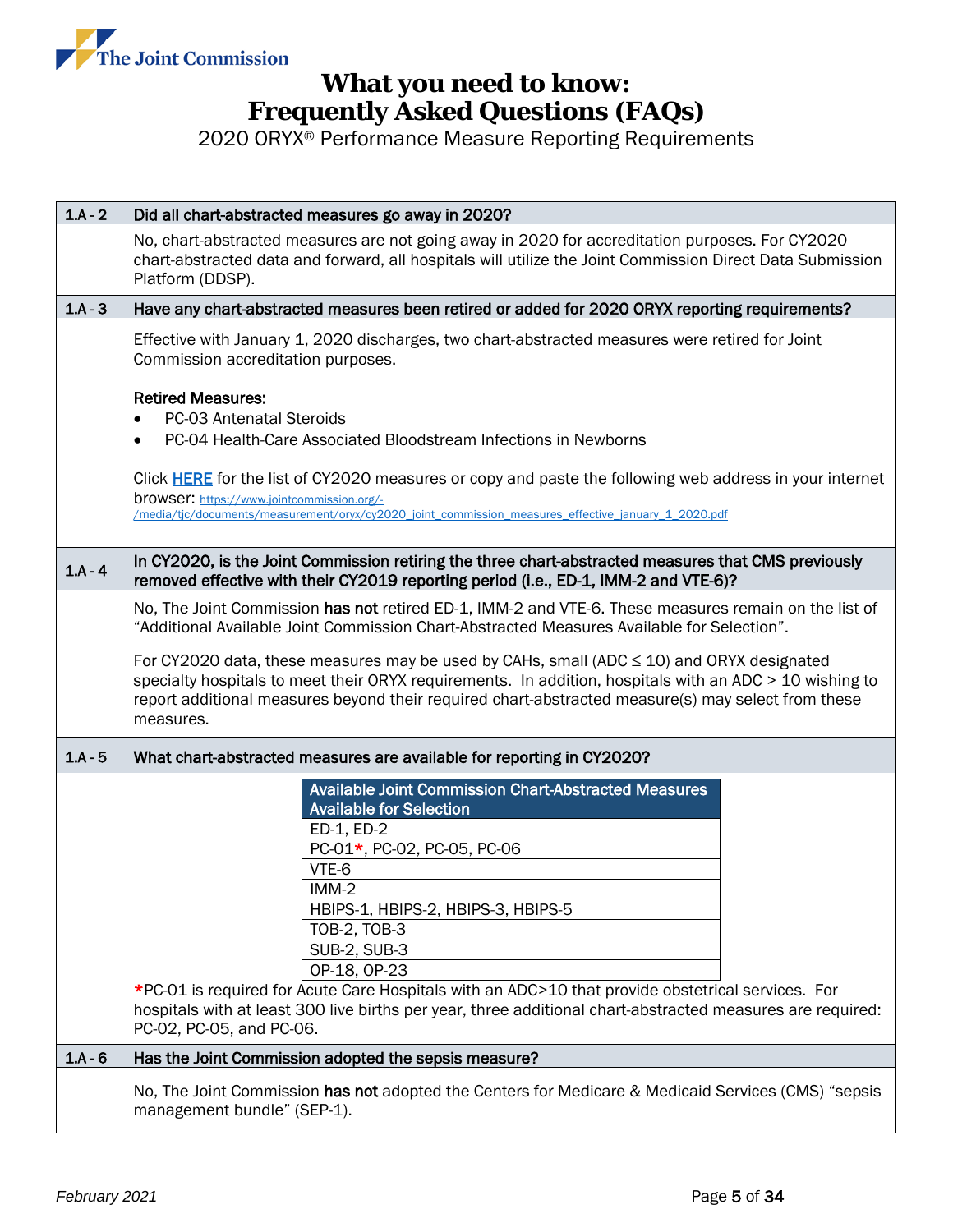

| $1.A - 7$  | Where do I view my measure selections for chart-abstracted measures and eCQMs?                                                                                                                                                                                                                                                                                                                                                            |  |  |  |
|------------|-------------------------------------------------------------------------------------------------------------------------------------------------------------------------------------------------------------------------------------------------------------------------------------------------------------------------------------------------------------------------------------------------------------------------------------------|--|--|--|
|            | <b>Chart-abstracted Measures:</b><br>For CY2019, chart-abstracted measures may be viewed in the ORYX Measure Selection (OMS)<br>application which is available on "Joint Commission Connect®". With the transition to the DDSP, this<br>information will be available in a view only mode until 402019 data submission close.                                                                                                             |  |  |  |
|            | For CY2020, all hospitals submitting chart-abstracted data to The Joint Commission for the 2020<br>calendar year will be able to view and manage their measure selections from within the DDS Platform at<br>the time of data submission.                                                                                                                                                                                                 |  |  |  |
|            | eCQMs:<br>All hospitals submitting eCQM data to The Joint Commission for CY2020 will be able to manage their<br>measure selections from within the DDS Platform at the time of data submission.                                                                                                                                                                                                                                           |  |  |  |
|            | For organizations self-reporting their measures: We are no longer maintaining the OMS application in<br>Joint Commission Connect. Hospitals that do not use the DDS Platform must select and track their<br>measures and make measure data reports available for review by surveyors during on-site surveys.                                                                                                                              |  |  |  |
| $1.A - 8$  | Does the Joint Commission have any type of extraordinary circumstances or exemption process for<br>hospitals?                                                                                                                                                                                                                                                                                                                             |  |  |  |
|            | Hospitals who believe they have an extenuating circumstance that would impact CY2020 eCQM and/or<br>chart-abstracted data for accreditation purposes should request an Extenuating Circumstance Request<br>(ECR) form via email to: hcooryx@jointcommission.org (SEE 0.X - 6)                                                                                                                                                             |  |  |  |
|            | REMINDER: For Chart-Abstracted Measures, data submission is optional for 1Q2020 and 2Q2020. HCOs<br>do not need to submit an ECR for this timeframe.                                                                                                                                                                                                                                                                                      |  |  |  |
|            | The deadline to request an extenuating circumstance for annual submission of CY2020 eCQMs is:<br><b>February 1, 2021</b>                                                                                                                                                                                                                                                                                                                  |  |  |  |
| $1.A - 9$  | Where can I find a list of Joint Commission approved chart-abstracted vendors for accreditation<br>purposes for CY2020?                                                                                                                                                                                                                                                                                                                   |  |  |  |
|            | Effective 1/1/2020, The Joint Commission no longer has contracts with ORYX vendors and there is no<br>longer a list of Joint Commission approved ORYX vendors. For CY2020 and forward, all hospitals<br>required to submit data, or Small/CAH/ORYX designated specialty hospitals electing to submit data will<br>utilize the DDS Platform for submission of both chart-abstracted measures and eCQMs data for<br>accreditation purposes. |  |  |  |
| $1.A - 10$ | What ORYX data will be publicly reported on Quality Check?                                                                                                                                                                                                                                                                                                                                                                                |  |  |  |
|            | Hospitals reporting chart-abstracted measures will continue to have their data and performance on the<br>chart-abstracted measures reported on Quality Check except as noted in Section O: Modifications Due to<br>COVID-19. $(SEF 0.X - 7)$                                                                                                                                                                                              |  |  |  |
|            | At this time, eCQM data is not being publicly reported on Quality Check by The Joint Commission.                                                                                                                                                                                                                                                                                                                                          |  |  |  |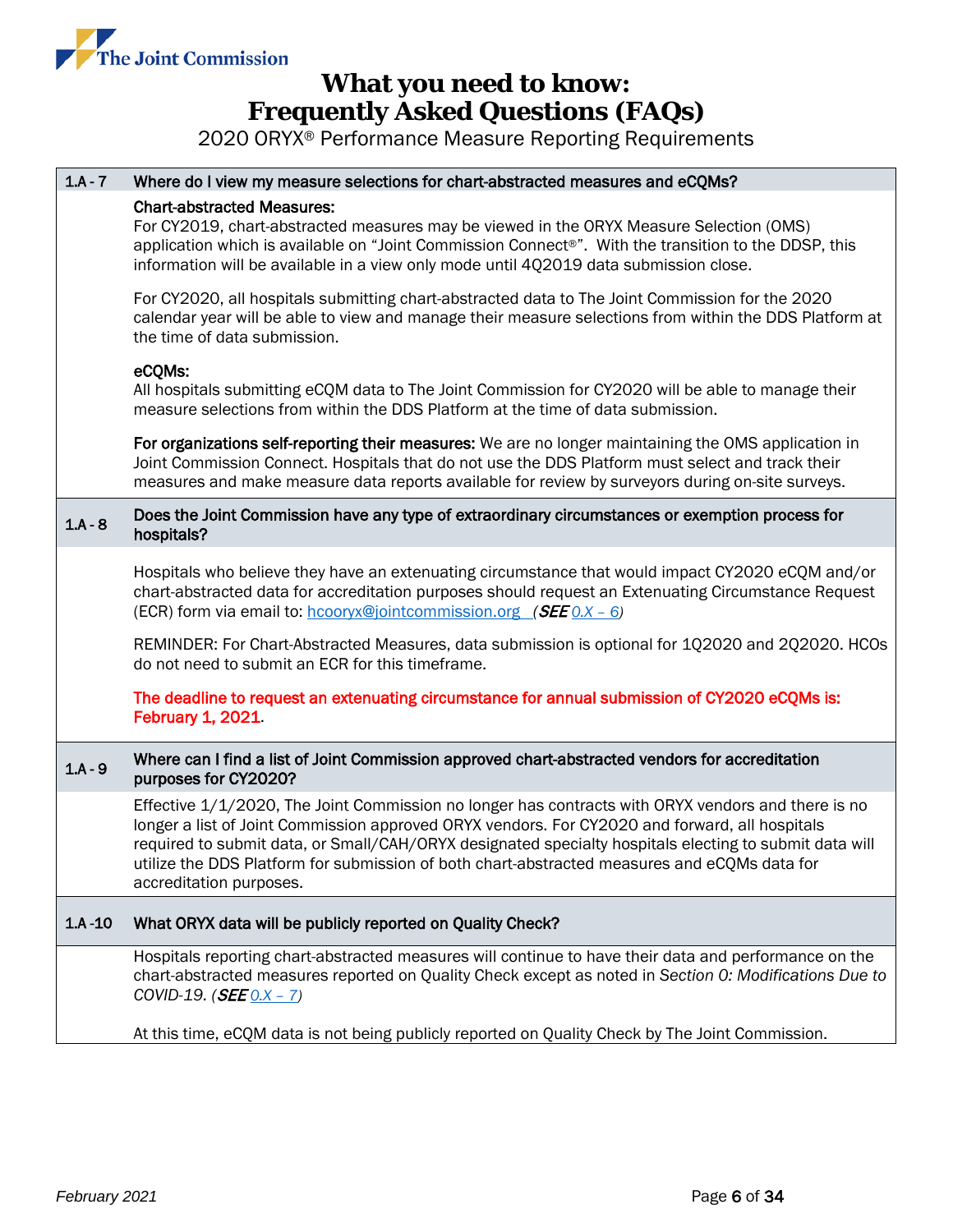

2020 ORYX® Performance Measure Reporting Requirements

#### <span id="page-6-0"></span>1.A -11 For chart-abstracted measures and eCQMs, does The Joint Commission have a case threshold (five or<br>1.A -11 feveral examples and (as a gase dependence of catalog like OMCO) fewer) exemption and/or a zero-denominator attestation like CMS?

Joint Commission's requirements are that hospitals should only select measures applicable to the services provided and patient populations served. A hospital can still meet the intent of the ORYX requirement if at least one patient is in the initial population for each measure submitted.

### For eCQMs

The Joint Commission is aligned with CMS with allowing attestation for zero denominators in a measure or, if desired, invoking the case threshold exemption (five or fewer cases in the denominator). When submitting eCQM data via the DDS Platform:

- *Zero Cases*: a checkmark indicates HCO's attestation of having zero patients/cases that fit the denominator criteria for the calendar quarter.
- *Threshold Exemption*: a checkmark indicates the hospital is submitting this measure to The Joint Commission; however, they are invoking the exemption to not submit the associated patient-level data because they have five or fewer cases that fit the denominator criteria for the calendar quarter.
- *Zero Cases in IP*: a checkmark indicates "No cases are in the Initial Population (IP) of the measure; however, my hospital has certified EHR software capable of generating QRDA I documents for the measure."

NOTE: for submission of eCQMs to The Joint Commission, it is appropriate if the "one self-selected calendar quarter" to be submitted is by measure; meaning that the HCO submits eCQMs, but not necessarily all eCQMs are submitted for the same quarter.

### For chart-abstracted measures

The Joint Commission is aligned with CMS with allowing attestation for zero denominators in a measure. When submitting chart-abstracted data via the DDS Platform:

• *Zero Cases*: if a zero (0) is entered into the Denominator (proportion/ratio measures) or Population (continuous variable measures) field, the user will be prompted to attest that the HCO had zero patients/cases that fit the denominator criteria for the month.

NOTE:

- The exemption for not submitting patient-level data when the hospital has five or fewer discharges that fit the denominator criteria for the calendar quarter is no longer applicable for chart-abstracted measures as hospitals are only submitting aggregate data.
- There is no exemption for chart-abstracted measures as it relates to certified EHR software.

#### 1.A -12 If reporting the TOB, SUB, or IMM measures to The Joint Commission, who should be included in the patient population?

For Joint Commission reporting purposes, when determining the patient population to be included and sampled (using Global Sampling specifications), all applicable inpatients from across the accredited hospital must be included regardless of location, setting of care, and/or payment source.

Hospitals submitting TOB, SUB and/or IMM measures must implement the Joint Commission's sampling requirements. CMS accepts the Joint Commission's sampling requirements for their Inpatient Psychiatric Facilities Quality Reporting (IPFQR) Program.

### 1.A -13 If reporting the HBIPS measures to The Joint Commission, who should be included in the patient population?

For Joint Commission reporting purposes, when determining the patient population to be included and sampled for HBIPS, all psychiatric inpatients must be included regardless of payment source.

Hospitals must implement the Joint Commission's sampling requirements for the HBIPs measures. CMS accepts the Joint Commission's sampling requirements for their Inpatient Psychiatric Facilities Quality Reporting (IPFQR) Program.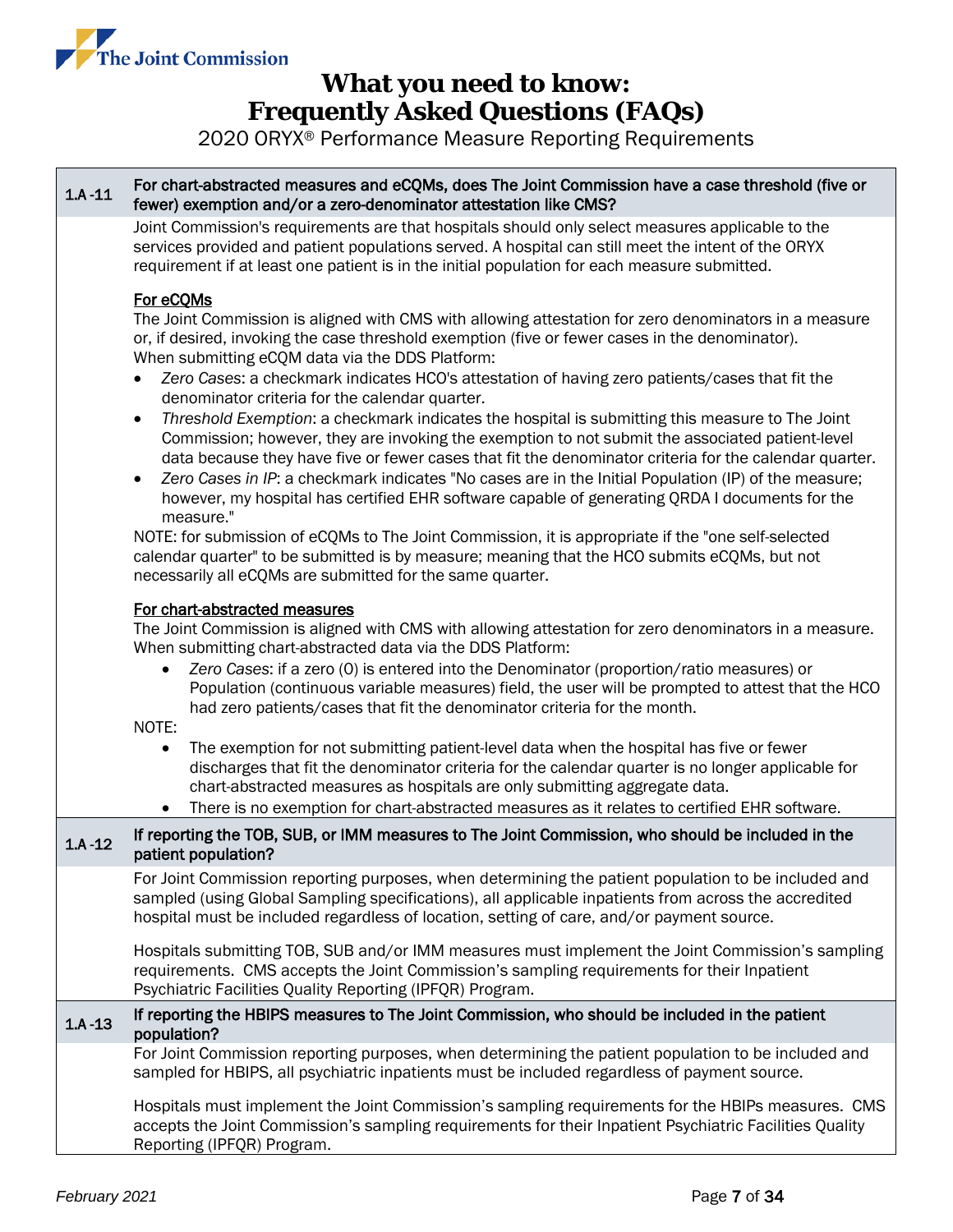

<span id="page-7-0"></span>

| What data will be reported and displayed in the ORYX Performance Measure Report provided quarterly<br>to the hospital?                                                                                                                                                                                                                                                                                                                                                                                                                                                                                                                                                                                                                                                                                                                                                                                                                                                                                                                                                                                                                                                                                                                                                                                                                                                                                                                                                                                                                                                                                                                                                                                                                                                                                                                                                                                                                               |  |  |  |
|------------------------------------------------------------------------------------------------------------------------------------------------------------------------------------------------------------------------------------------------------------------------------------------------------------------------------------------------------------------------------------------------------------------------------------------------------------------------------------------------------------------------------------------------------------------------------------------------------------------------------------------------------------------------------------------------------------------------------------------------------------------------------------------------------------------------------------------------------------------------------------------------------------------------------------------------------------------------------------------------------------------------------------------------------------------------------------------------------------------------------------------------------------------------------------------------------------------------------------------------------------------------------------------------------------------------------------------------------------------------------------------------------------------------------------------------------------------------------------------------------------------------------------------------------------------------------------------------------------------------------------------------------------------------------------------------------------------------------------------------------------------------------------------------------------------------------------------------------------------------------------------------------------------------------------------------------|--|--|--|
| The Joint Commission is transitioning from the ORYX Performance Measure Report (PMR) to the<br>Accelerate PI Dashboard. The dashboard is available via hospitals Joint Commission Connect site, under<br>"Resources and Tools".                                                                                                                                                                                                                                                                                                                                                                                                                                                                                                                                                                                                                                                                                                                                                                                                                                                                                                                                                                                                                                                                                                                                                                                                                                                                                                                                                                                                                                                                                                                                                                                                                                                                                                                      |  |  |  |
| The source of data for both reports is the same, but the visualizations are different in each report. There<br>will be a period of time during which both reports are produced.                                                                                                                                                                                                                                                                                                                                                                                                                                                                                                                                                                                                                                                                                                                                                                                                                                                                                                                                                                                                                                                                                                                                                                                                                                                                                                                                                                                                                                                                                                                                                                                                                                                                                                                                                                      |  |  |  |
| Accelerate PI will be the only method of data visualization for ORYX data starting with CY2020 data. the<br>Joint Commission will produce the PMR for data reported for 4Q CY2019. After that, all ORYX data<br>visualizations will be in the Accelerate PI format.                                                                                                                                                                                                                                                                                                                                                                                                                                                                                                                                                                                                                                                                                                                                                                                                                                                                                                                                                                                                                                                                                                                                                                                                                                                                                                                                                                                                                                                                                                                                                                                                                                                                                  |  |  |  |
| Prior PMRs will be available for organizations to download from their JC Connect <sup>®</sup> sites through June<br>2021, at which point the PMRs will be removed.                                                                                                                                                                                                                                                                                                                                                                                                                                                                                                                                                                                                                                                                                                                                                                                                                                                                                                                                                                                                                                                                                                                                                                                                                                                                                                                                                                                                                                                                                                                                                                                                                                                                                                                                                                                   |  |  |  |
| Where do I ask questions regarding various measurement topics such as ORYX requirements, Direct<br>Data Submission?                                                                                                                                                                                                                                                                                                                                                                                                                                                                                                                                                                                                                                                                                                                                                                                                                                                                                                                                                                                                                                                                                                                                                                                                                                                                                                                                                                                                                                                                                                                                                                                                                                                                                                                                                                                                                                  |  |  |  |
| ORYX and Performance Measurement: For questions related to ORYX measure requirements,<br>extenuating circumstance requests, and related processes, and onboarding to the Direct Data<br>Submission (DDS) Platform for chart-abstracted measures, or eCQM submissions, send an email to:<br>hcooryx@jointcommission.org and be certain to include your HCO ID # in the subject line.<br>Direct submission of data - Already on the Platform: If your hospital already has access to the Direct<br>Data Submission (DDS) Platform for submittal of eCQMs or chart-abstracted measures and has<br>questions/issues with that process or Platform, those questions are submitted directly within the<br>Platform via the "Need Help?" button; Then select: "Create a DDS Platform Support Ticket". The DDS<br>Platform also has help screens, links, and "how to" videos to assist with answering common questions<br>via the "Need Help?" feature on the Platform. The Joint Commission staff are prepared to respond to<br>help with inquiries in a timely manner.<br>Direct Submission of data - Not onboarded: Hospitals that did not use the DDS Platform to submit<br>CY2019 eCQM data, or that are new to the Platform and/or electing to submit data via the DDS Platform<br>for the first time, should ask questions via hcooryx@jointcommission.org. Hospitals were provided with<br>onboarding information via emails February 12th and 18th 2020. Newly accredited hospitals should<br>email hcooryx@jointcommission.org to request to be onboarded.<br>Chart-Abstracted Specifications: Measure questions related to Joint Commission Specifications must be<br>submitted to the Wiki Platform: https://manual.jointcommission.org/<br>eCQM Specifications: Measure questions related to eCQM specifications should be submitted by<br>accessing support resources; Click HERE or copy and paste the following web address in your internet |  |  |  |
| browser: https://www.jointcommission.org/measurement/specification-manuals/electronic-clinical-quality-measures/                                                                                                                                                                                                                                                                                                                                                                                                                                                                                                                                                                                                                                                                                                                                                                                                                                                                                                                                                                                                                                                                                                                                                                                                                                                                                                                                                                                                                                                                                                                                                                                                                                                                                                                                                                                                                                     |  |  |  |
|                                                                                                                                                                                                                                                                                                                                                                                                                                                                                                                                                                                                                                                                                                                                                                                                                                                                                                                                                                                                                                                                                                                                                                                                                                                                                                                                                                                                                                                                                                                                                                                                                                                                                                                                                                                                                                                                                                                                                      |  |  |  |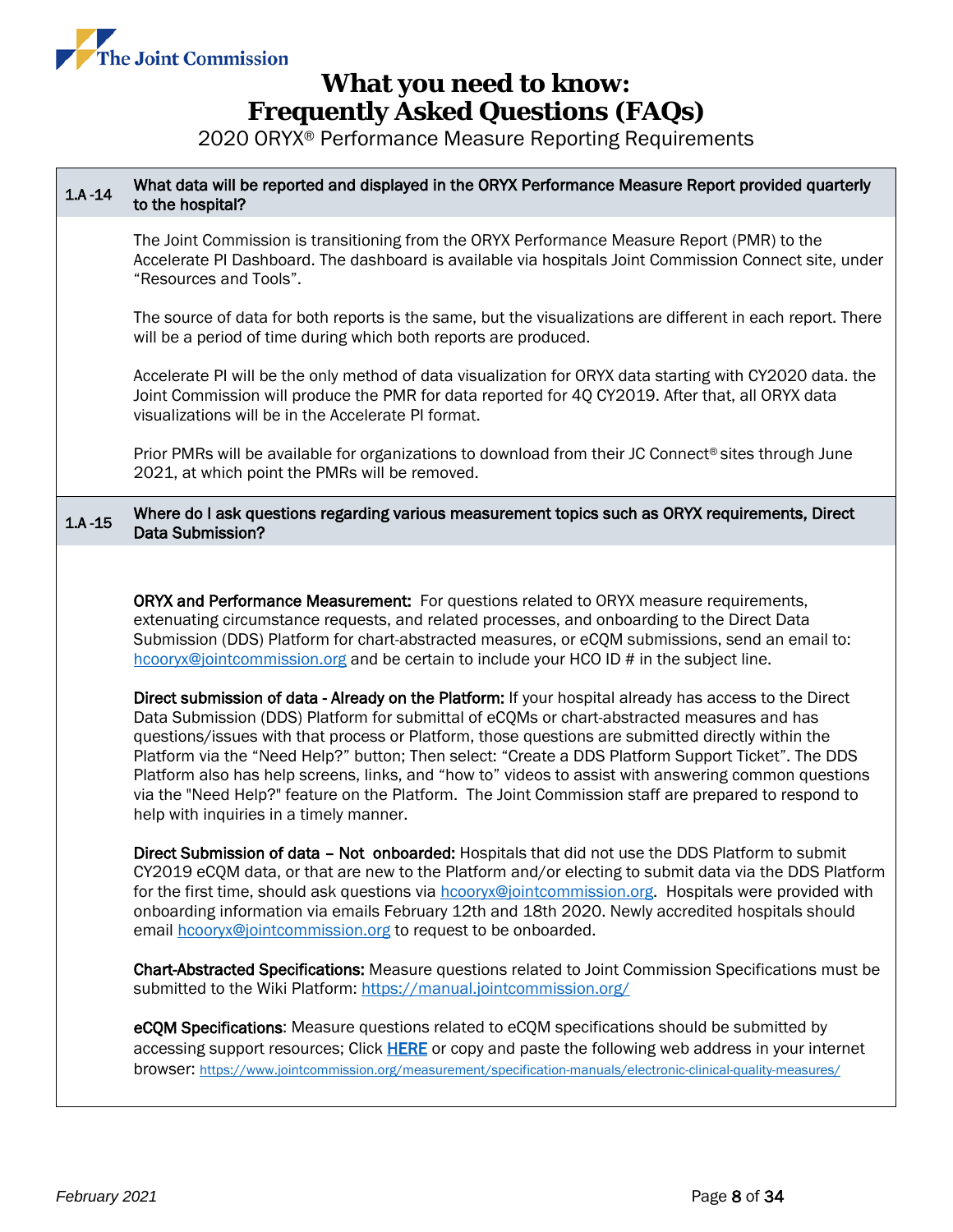

| $1.A - 16$ | Why don't I get ORYX email notifications and how can I be added to the list to receive these<br>communications?                                                                                                                                                                                                                                                                                                                                                                                                                                                                                                                       |  |  |
|------------|---------------------------------------------------------------------------------------------------------------------------------------------------------------------------------------------------------------------------------------------------------------------------------------------------------------------------------------------------------------------------------------------------------------------------------------------------------------------------------------------------------------------------------------------------------------------------------------------------------------------------------------|--|--|
|            | There are a few possible reasons why you may not receive ORYX email notifications:                                                                                                                                                                                                                                                                                                                                                                                                                                                                                                                                                    |  |  |
|            | 1. ORYX email notifications are sent to the individuals documented within your hospitals Joint<br>Commission Connect site. Notifications are primarily sent to the listed ORYX Contact, with additional<br>notifications going to the Primary Accreditation and/or Certification Contact, Chief Quality Office, and<br>CEO depending on the significance and/or subject of the notifications.                                                                                                                                                                                                                                         |  |  |
|            | Note: If you should be listed as either the ORYX Contact, Primary Accreditation and/or Certification<br>Contact, Chief Quality Office, or CEO for your hospital, please contact your hospital's Joint Commission<br>Connect Site Administrator, as they are the only one with the authority to modify your hospital's list of<br>contacts.                                                                                                                                                                                                                                                                                            |  |  |
|            | 2. If you are a listed contact (i.e., ORYX Contact, Primary Accreditation and/or Certification Contact, Chief<br>Quality Office, or CEO), check to see if you have opted out of receiving emails from The Joint<br>Commission. You may have opted out in one of two ways, either by checking the opt-out box on the<br>"Security Admin" page on Joint Commission Connect and/or you have clicked the 'One_Click Unscribe'<br>link at the bottom of an email sent by The Joint Commission. Users that have opted out of receiving e-<br>mails and want to opt back in will need to contact hcooryx@jointcommission.org for assistance. |  |  |
|            | 3. If you have not opted out of receiving emails, please check with your internal IT department and ask if<br>your hospital is using email filtering. Hospitals that use email filtering need to whitelist (see definition<br>below) specific domains and email addresses to ensure all communications are received.<br>- For general Joint Commission communication, whitelist The Joint Commission Domain<br>(@jointcommission.org)                                                                                                                                                                                                 |  |  |
|            |                                                                                                                                                                                                                                                                                                                                                                                                                                                                                                                                                                                                                                       |  |  |
|            | DDS Platform users also need to whitelist:<br>- The Apervita Domain (@apervita.com)<br>- The Apervita email address (accounts@apervita.com)<br>- The domain of jira@apervita.atlassian.net (which is the domain/site for the Direct Data Submission<br>(DDS) Platform support)                                                                                                                                                                                                                                                                                                                                                        |  |  |
|            | Definition: A whitelist is a list of e-mail addresses or domain names from which an e-mail blocking<br>program will allow messages to be received. E-mail blocking programs, also called spam filters, are<br>intended to prevent most unsolicited e-mail messages (spam) from appearing in subscriber inboxes.<br>Depending on your email software, emails may also go to a clutter/junk/spam/other folder. If you are<br>uncertain how your hospital handles whitelisting, please contact your internal information systems staff.                                                                                                  |  |  |
| $1.A - 17$ | For CY2020, can a hospital invite an external user (e.g., vendor or consultant) to assist them on the DDS<br>Platform for submission of eCQM or chart-abstracted measures?                                                                                                                                                                                                                                                                                                                                                                                                                                                            |  |  |
|            | Hospital staff using the Joint Commission's DDS Platform for measure submission can grant external<br>user permissions to assist with functionality at their discretion. Hospital staff can add/invite users via<br>the DDS Platform menu topic, "Invite & Manage Users".                                                                                                                                                                                                                                                                                                                                                             |  |  |
|            | Effective with CY2020 data, The Joint Commission no longer has any contracts with ORYX vendors.<br>Hospital staff using the Joint Commission's DDS Platform are responsible for the data submission<br>process and the relationships and maintenance of all users they have invited onto their DDS Platform<br>Workspace.                                                                                                                                                                                                                                                                                                             |  |  |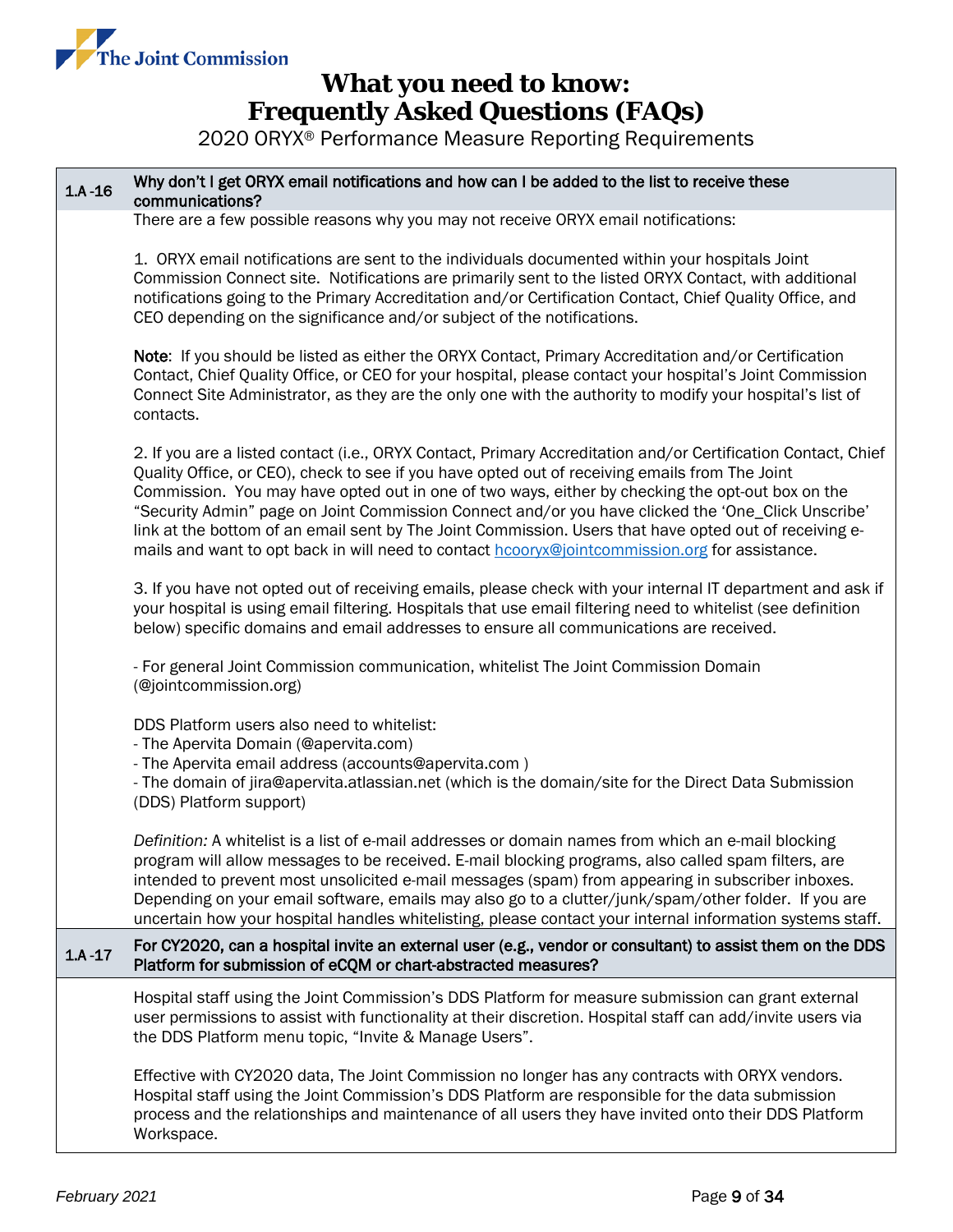

| $1.A - 18$ | How are hospitals billed for the ORYX annual fee?                                                                                                                                                                                                                                                                                                                                                                                                                                                                                                                                                         |  |  |  |
|------------|-----------------------------------------------------------------------------------------------------------------------------------------------------------------------------------------------------------------------------------------------------------------------------------------------------------------------------------------------------------------------------------------------------------------------------------------------------------------------------------------------------------------------------------------------------------------------------------------------------------|--|--|--|
|            | HCOs with ORYX requirements are directly billed an annual fee in January based upon organizational<br>weighted volumes for both eCQMs and chart-abstracted submissions.                                                                                                                                                                                                                                                                                                                                                                                                                                   |  |  |  |
|            | ORYX fees are billed to acute care hospitals with ORYX requirements, as well as small/ORYX designated<br>specialty/critical access hospitals choosing to submit chart-abstracted and/or eCQM data. For CY2020,<br>the ORYX annual fees were billed as a separate invoice to allow flexibility to organizations internal<br>payment processes.                                                                                                                                                                                                                                                             |  |  |  |
| $1.A - 19$ | What is the difference between our Joint Commission HCO number and our CCN number?                                                                                                                                                                                                                                                                                                                                                                                                                                                                                                                        |  |  |  |
|            | The HCO ID# is not the same as CMS' CCN. The HCO identification number is a unique number assigned<br>by The Joint Commission. The Joint Commission's HCO ID# can most easily be found when logged into<br>your organization's Joint Commission Connect site, in the upper right-hand corner, under the facility<br>name and address.                                                                                                                                                                                                                                                                     |  |  |  |
| $1.A - 20$ | For chart-abstracted measures, what data will hospitals submit using the DDS Platform starting with<br>CY2020?                                                                                                                                                                                                                                                                                                                                                                                                                                                                                            |  |  |  |
|            | See the Joint Commission Guide for Data Entry of Chart-Abstracted Measures version 2020 which<br>describes the aggregate data requirements for hospitals submitting chart-abstracted measure data. The<br>information in the Guide is intended to assist health care organizations in their preparation for data<br>entry of their aggregate data into the Joint Commission's Direct Data Submission Platform (DDSP).<br>Click HERE or copy and paste the following web address in your internet browser:<br>https://www.jointcommission.org/measurement/specification-manuals/chart-abstracted-measures/ |  |  |  |
| $1.A - 21$ | How do I make CY2020 chart-abstracted and/or eCQM measure selections?                                                                                                                                                                                                                                                                                                                                                                                                                                                                                                                                     |  |  |  |
|            | All hospitals submitting data to The Joint Commission for CY2020 will manage their measure selections<br>from within the DDS Platform at the time of data submission.                                                                                                                                                                                                                                                                                                                                                                                                                                     |  |  |  |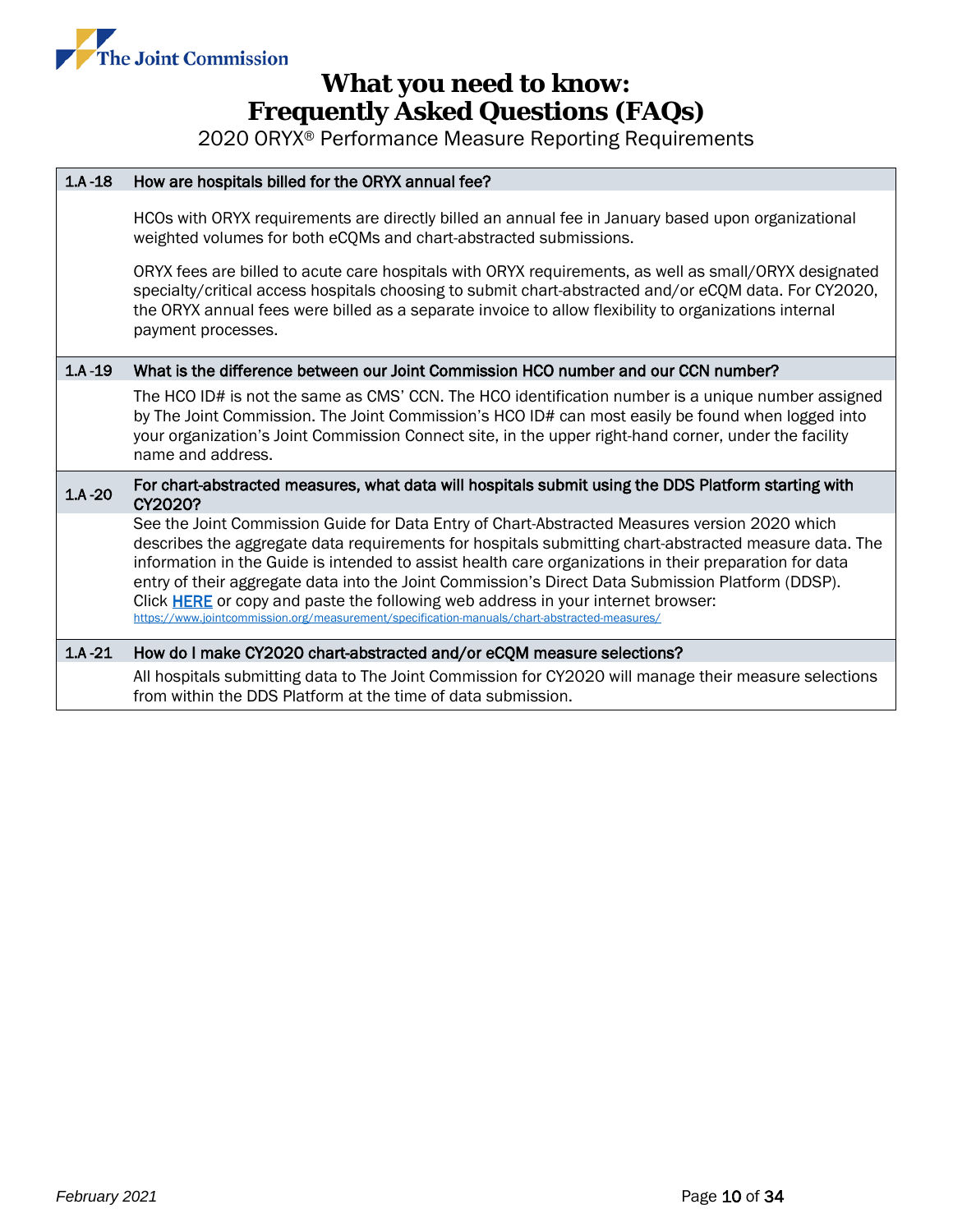

2020 ORYX® Performance Measure Reporting Requirements

### **1. ORYX ACCREDITATION REPORTING REQUIREM[ENTS](#page-0-0)**

Back  $\mathcal{D}$ 

### <span id="page-10-0"></span>B. HOSPITALS (HAP) WITH AN AVERAGE DAILY CENSUS (ADC) OF GREATER THAN 10 INPATIENTS

#### 1.B -22 Which chart abstracted measures must a hospital with an ADC >10 report to The Joint Commission for CY2020?

Acute Care Hospitals with an ADC >10 must select and submit data to The Joint Commission on both chart-abstracted measures and eCQMs:

| <b>Required CY2020 Joint Commission</b> | <b>Optional CY2020 Joint Commission</b> |
|-----------------------------------------|-----------------------------------------|
| <b>Chart-Abstracted Measures</b>        | <b>Chart-Abstracted Measures</b>        |
| Hospitals that provide obstetrical      | ED-1, ED-2                              |
| services must submit PC-01*             | $IMM-2$                                 |
|                                         | HBIPS-1, HBIPS-2, HBIPS-3, HBIPS-5      |
| Hospitals that provide obstetrical      | OP-18, OP-23                            |
| services and have ≥300 live births      | <b>SUB-2, SUB-3</b>                     |
| annually must also submit:              | TOB-2, TOB-3                            |
| PC-02, PC-05, and PC-06                 | VTE-6                                   |

Note: Effective 1/1/2020, PC-03 and PC-04 have been retired.

\*Acute Care Hospitals with an ADC>10 and no obstetrical services have no chart-abstracted measure requirements; they are not required to select additional available chart-abstracted measures to substitute/replace the PC measures but may elect to submit additional measures if they choose.

#### 1.B -23 On which electronic clinical quality measures (eCQMs) must a hospital with an ADC >10 report data to The Joint Commission for 2020?

Acute Care Hospitals with an ADC >10 are required to self-select four of ten available eCQMs, applicable to the services provided and patient populations served by the hospital. The ten eCQMs are:

| Select four (4) CY2020 Joint Commission<br>eCQMs |
|--------------------------------------------------|
| $eED-2$                                          |
| ePC-01, ePC-02, ePC-05                           |
| eSTK-2, eSTK-3, eSTK-5, eSTK-6                   |
| eVTE-1, eVTE-2                                   |

• The CY2020 eCQM annual submission deadline using The Joint Commission Direct Data Submission Platform was extended from 3/15/2021 to 4/15/2021 (updated)

• Hospitals may elect to report additional eCQMs (beyond the minimum 4) relevant to services provided and patient populations served by the hospital.

- Hospitals submitting eCQMs manage their eCQM selections to The Joint Commission within the Direct Data Submission (DDS) Platform.
- Organizations that do not have access to the DDS Platform should contact: [hcooryx@jointcomission.org](mailto:hcooryx@jointcomission.org)
- *Please note: For CY2020 The Joint Commission has retained ePC-01 which CMS has removed and added ePC-02 which CMS does not offer.*

Click [HERE](https://www.jointcommission.org/-/media/tjc/documents/measurement/oryx/cy2020_joint_commission_measures_effective_january_1_2020.pdf) for the list of CY2020 measures or copy and paste the following web address in your internet browser:

[https://www.jointcommission.org/-](https://www.jointcommission.org/-/media/tjc/documents/measurement/oryx/cy2020_joint_commission_measures_effective_january_1_2020.pdf)

[/media/tjc/documents/measurement/oryx/cy2020\\_joint\\_commission\\_measures\\_effective\\_january\\_1\\_2020.pdf](https://www.jointcommission.org/-/media/tjc/documents/measurement/oryx/cy2020_joint_commission_measures_effective_january_1_2020.pdf)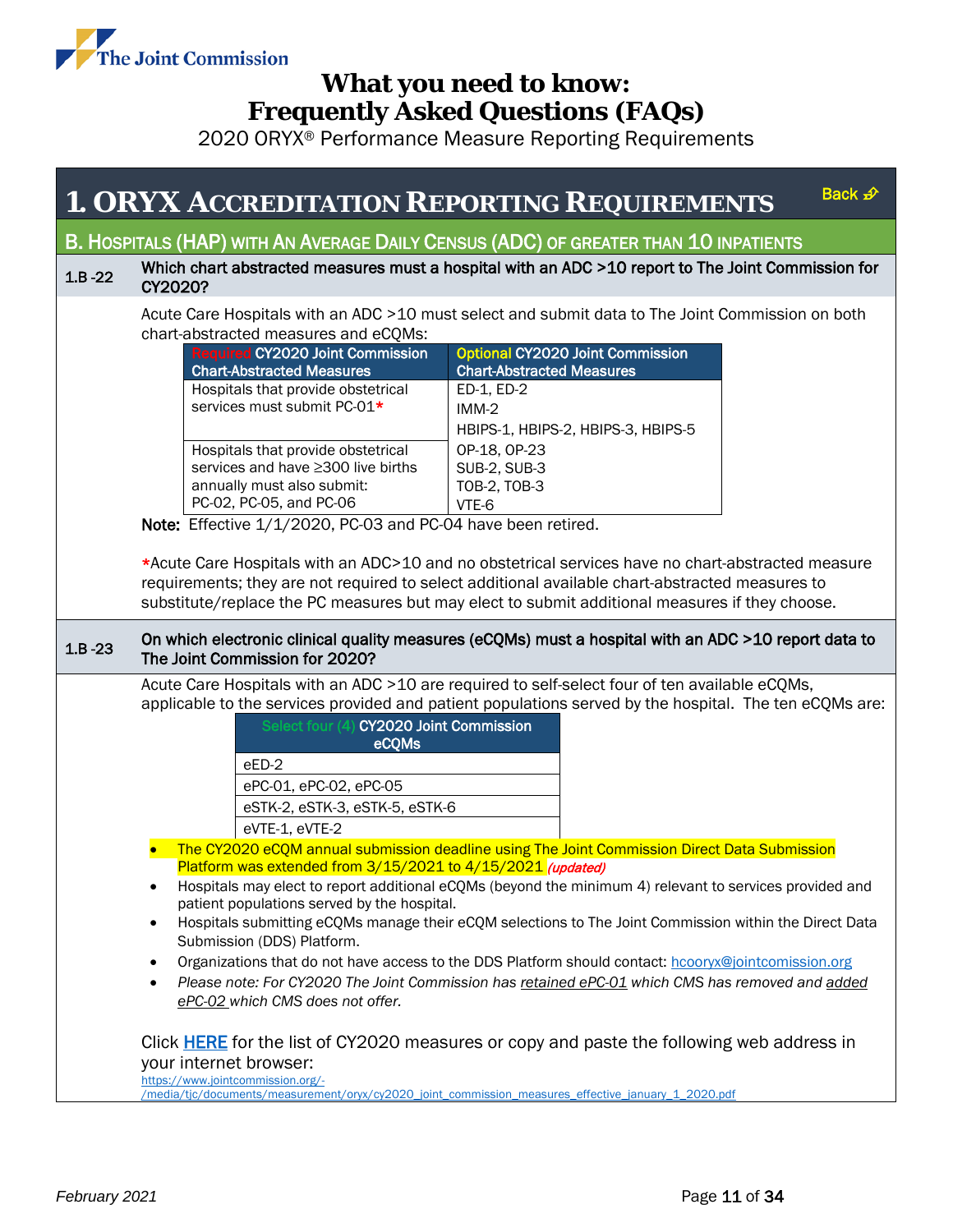

| $1.B - 24$ | What if my hospital with an ADC >10 cannot report on the required chart-abstracted PC-01 measure as<br>we do not provide Obstetrical Services?                                                                                                                                               |  |  |
|------------|----------------------------------------------------------------------------------------------------------------------------------------------------------------------------------------------------------------------------------------------------------------------------------------------|--|--|
|            | Acute Care Hospitals not providing Obstetrical Services are not required to select an alternate measure<br>from the list of additional available measures, though they may do so if they wish.                                                                                               |  |  |
| $1.B - 25$ | Are hospitals with an ADC >10 required to report on all the Perinatal Care (PC) measures?                                                                                                                                                                                                    |  |  |
|            | Acute Care Hospitals that provide Obstetrical Services are required to submit the PC-01 chart-<br>abstracted measure.                                                                                                                                                                        |  |  |
|            | In addition, hospitals with at least 300 live births per year must report on the three additional chart-<br>abstracted PC measures:<br>PC-02 Cesarean Birth<br>$\bullet$<br>PC-05 Exclusive Breast Milk Feeding<br>$\bullet$<br>PC-06 Unexpected Complications in Term Newborns<br>$\bullet$ |  |  |
|            | Note: Effective 1/1/2020, PC-03 and PC-04 have been retired.                                                                                                                                                                                                                                 |  |  |
| $1.B - 26$ | If my hospital has fewer than 300 live births per year, are we still able to select and report on any of the<br>additional PC measures?                                                                                                                                                      |  |  |
|            | Any acute care hospital that provides OB services may elect to report on any additional PC measures.                                                                                                                                                                                         |  |  |
| $1.B - 27$ | In selecting our four eCQMs, can we select the perinatal care eCQMs which corresponds to my required<br>chart-abstracted perinatal care measure(s)?                                                                                                                                          |  |  |
|            | If you provide Obstetrical Services, you may report on both your required chart-abstracted measure(s)<br>and the corresponding eCQM(s).                                                                                                                                                      |  |  |
|            | For example, hospitals with at least 300 live births per year are required to report on PC-01, PC-02, PC-<br>05, and PC-06. These hospitals may also choose to report on ePC-01, ePC-02, and/or ePC-05 to fulfil<br>some of their eCQM requirements.                                         |  |  |
|            | Note: For CY2020, PC-06 has not yet been defined as an eCQM.                                                                                                                                                                                                                                 |  |  |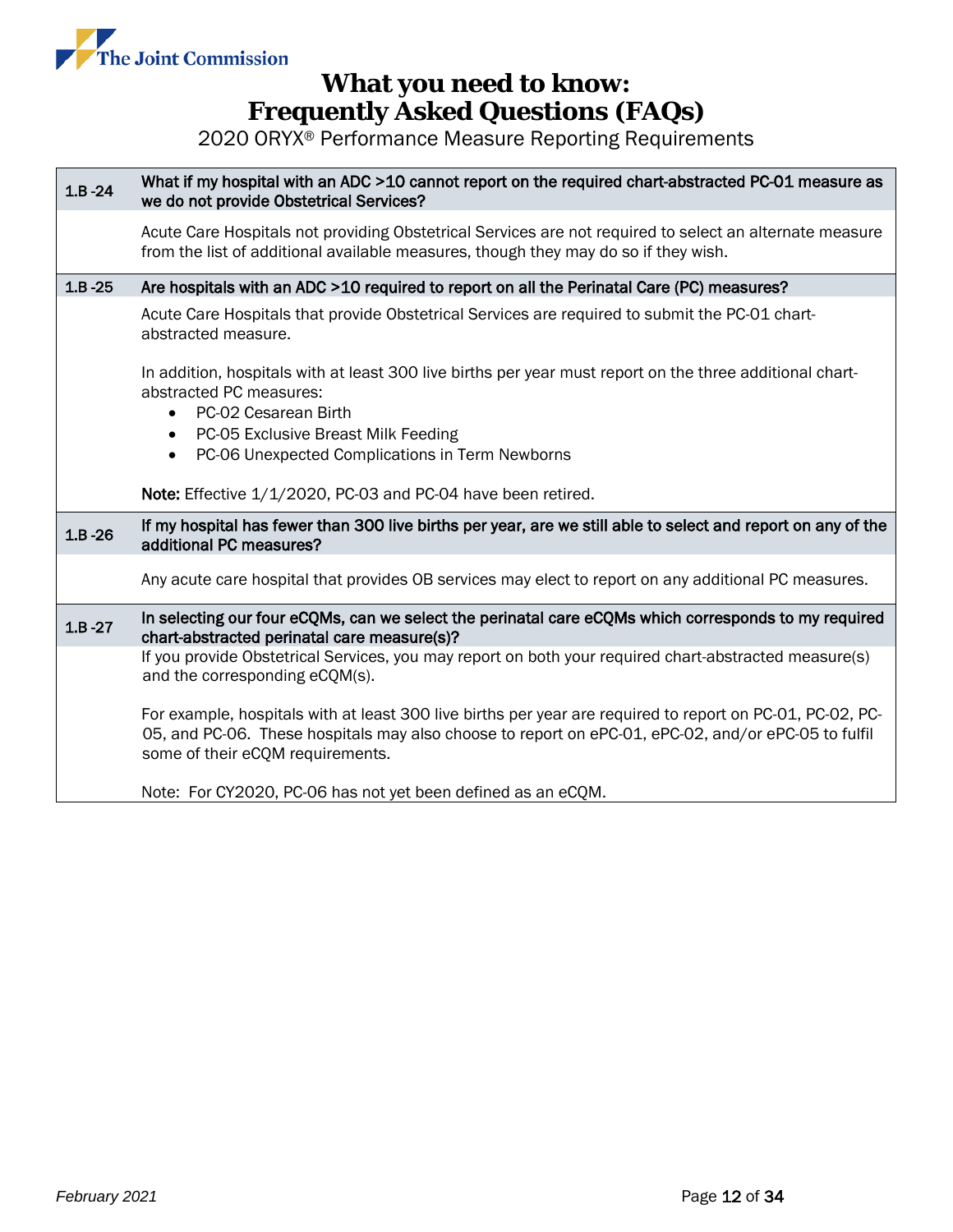

<span id="page-12-0"></span>

|                                                                                                  | <b>1. ORYX ACCREDITATION REPORTING REQUIREMENTS</b>                                                                                                                                                                                                                                                                                                                                                                                                                                                                                                                                                                                                                                                                                                                                                                                                                                                                                                         |                                       | Back $\mathcal{D}$ |  |  |
|--------------------------------------------------------------------------------------------------|-------------------------------------------------------------------------------------------------------------------------------------------------------------------------------------------------------------------------------------------------------------------------------------------------------------------------------------------------------------------------------------------------------------------------------------------------------------------------------------------------------------------------------------------------------------------------------------------------------------------------------------------------------------------------------------------------------------------------------------------------------------------------------------------------------------------------------------------------------------------------------------------------------------------------------------------------------------|---------------------------------------|--------------------|--|--|
| C. SMALL HOSPITALS (HAP WITH ADC $\leq 10$ ), CRITICAL ACCESS HOSPITALS (CAH), & ORYX DESIGNATED |                                                                                                                                                                                                                                                                                                                                                                                                                                                                                                                                                                                                                                                                                                                                                                                                                                                                                                                                                             |                                       |                    |  |  |
|                                                                                                  | <b>SPECIALTY HOSPITALS</b>                                                                                                                                                                                                                                                                                                                                                                                                                                                                                                                                                                                                                                                                                                                                                                                                                                                                                                                                  |                                       |                    |  |  |
| $1.C - 28$                                                                                       | For 2020, will critical access hospitals (CAHs), ORYX designated specialty, or hospitals with small<br>inpatient populations (ADC $\leq$ 10) be required to meet the same ORYX reporting requirements as larger<br>hospitals (ADC $> 10$ )?                                                                                                                                                                                                                                                                                                                                                                                                                                                                                                                                                                                                                                                                                                                 |                                       |                    |  |  |
|                                                                                                  | The requirements for CAHs, ORYX designated specialty, and small hospitals with an ADC $\leq$ 10, are<br>different than the requirements for acute care hospitals with an ADC $> 10$ . These facilities will collect<br>data on a total of any three measures applicable to the services provided and patient populations<br>served.                                                                                                                                                                                                                                                                                                                                                                                                                                                                                                                                                                                                                         |                                       |                    |  |  |
|                                                                                                  | The three measures must be selected from the chart-abstracted measures and/or eCQMs listed below.<br>For example, a hospital could choose to report on 3 chart-abstracted measures, or 2 chart-abstracted<br>measures and 1 eCQM, or 3 eCQMs, etc.                                                                                                                                                                                                                                                                                                                                                                                                                                                                                                                                                                                                                                                                                                          |                                       |                    |  |  |
|                                                                                                  |                                                                                                                                                                                                                                                                                                                                                                                                                                                                                                                                                                                                                                                                                                                                                                                                                                                                                                                                                             | Pick three (3)                        |                    |  |  |
|                                                                                                  | <b>Joint Commission Chart-Abstracted Measures</b>                                                                                                                                                                                                                                                                                                                                                                                                                                                                                                                                                                                                                                                                                                                                                                                                                                                                                                           | <b>Joint Commission eCQM Measures</b> |                    |  |  |
|                                                                                                  | ED-1, ED-2                                                                                                                                                                                                                                                                                                                                                                                                                                                                                                                                                                                                                                                                                                                                                                                                                                                                                                                                                  | eED-2                                 |                    |  |  |
|                                                                                                  | PC-01, PC-02, PC-05, PC-06                                                                                                                                                                                                                                                                                                                                                                                                                                                                                                                                                                                                                                                                                                                                                                                                                                                                                                                                  | ePC-01, ePC-02, ePC-05                |                    |  |  |
|                                                                                                  | VTE-6                                                                                                                                                                                                                                                                                                                                                                                                                                                                                                                                                                                                                                                                                                                                                                                                                                                                                                                                                       | eVTE-1, eVTE-2                        |                    |  |  |
|                                                                                                  | $IMM-2$                                                                                                                                                                                                                                                                                                                                                                                                                                                                                                                                                                                                                                                                                                                                                                                                                                                                                                                                                     | eSTK-2, eSTK-3, eSTK-5, eSTK-6        |                    |  |  |
|                                                                                                  | HBIPS-1, HBIPS-2, HBIPS-3, HBIPS-5                                                                                                                                                                                                                                                                                                                                                                                                                                                                                                                                                                                                                                                                                                                                                                                                                                                                                                                          |                                       |                    |  |  |
|                                                                                                  | TOB-2, TOB-3                                                                                                                                                                                                                                                                                                                                                                                                                                                                                                                                                                                                                                                                                                                                                                                                                                                                                                                                                |                                       |                    |  |  |
|                                                                                                  | <b>SUB-2, SUB-3</b>                                                                                                                                                                                                                                                                                                                                                                                                                                                                                                                                                                                                                                                                                                                                                                                                                                                                                                                                         |                                       |                    |  |  |
|                                                                                                  | OP-18, OP-23                                                                                                                                                                                                                                                                                                                                                                                                                                                                                                                                                                                                                                                                                                                                                                                                                                                                                                                                                |                                       |                    |  |  |
| $1.C - 29$                                                                                       | For CY2020, are small, ORYX designated specialty, and CAHs required to submit data using the Direct<br>Data Submission (DDS) Platform?                                                                                                                                                                                                                                                                                                                                                                                                                                                                                                                                                                                                                                                                                                                                                                                                                      |                                       |                    |  |  |
|                                                                                                  | Small, ORYX designated specialty, and CAHs remain exempt from the requirement to submit data to The<br>Joint Commission but are encouraged to do so. Hospitals that choose to submit CY2020 data, may do<br>so via The Joint Commission Direct Data Submission (DDS) Platform.<br>If a Small/Critical Access/ORYX designated specialty hospital chooses not to submit data to The Joint<br>Commission, they do not need to be onboarded to the DDS Platform.                                                                                                                                                                                                                                                                                                                                                                                                                                                                                                |                                       |                    |  |  |
|                                                                                                  |                                                                                                                                                                                                                                                                                                                                                                                                                                                                                                                                                                                                                                                                                                                                                                                                                                                                                                                                                             |                                       |                    |  |  |
|                                                                                                  | Small/Critical Access/ORYX designated specialty hospitals that do not submit data via the DDS Platform<br>are required to adhere to ORYX Performance Measure reporting by selecting a minimum of three<br>applicable measures per Joint Commission specifications and making the data available at the time of<br>survey. Small/Critical Access/ORYX designated specialty hospitals do not need to notify us in advance if<br>they are self-reporting their data, and we will not be tracking what measures self-reporting entities<br>collect. Whatever measure data is collected should be applicable to the organization's patient<br>population and services offered and should be collected on an annual basis.<br>NOTE: Small/Critical Access/ORYX designated specialty facilities not using the Joint Commission DDS<br>Platform will need to develop their own method for providing data reports for review by surveyors during<br>on-site surveys. |                                       |                    |  |  |
|                                                                                                  |                                                                                                                                                                                                                                                                                                                                                                                                                                                                                                                                                                                                                                                                                                                                                                                                                                                                                                                                                             |                                       |                    |  |  |
|                                                                                                  | They should work with their IT/Informatics staff and/or their EHR vendor to create reports to serve this<br>function.                                                                                                                                                                                                                                                                                                                                                                                                                                                                                                                                                                                                                                                                                                                                                                                                                                       |                                       |                    |  |  |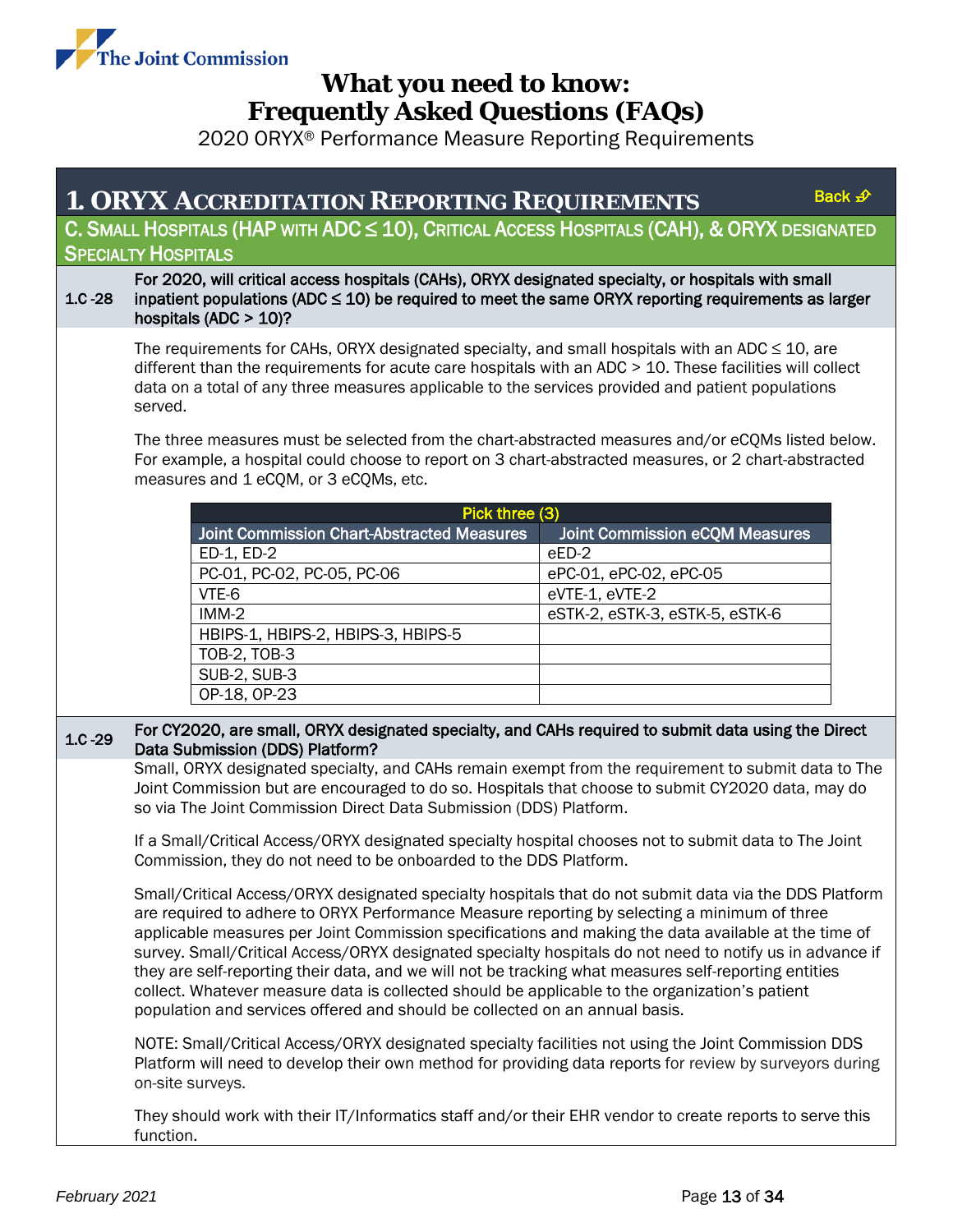

| $1.C - 30$ | How is a facility determined to be an ORYX Designated Specialty Hospital?                                                                                                                                                |  |  |  |  |
|------------|--------------------------------------------------------------------------------------------------------------------------------------------------------------------------------------------------------------------------|--|--|--|--|
|            | Organizations that believe they are a specialty hospital (e.g. Orthopedic, Surgical, Cardiac, etc.) must<br>contact hcooryx@jointcommission.org to discuss applicability of the "ORYX Designated Specialty<br>hospital". |  |  |  |  |
| $1.C - 31$ | In selecting our three measures, can we select the chart-abstracted measure and eCQM which<br>correspond to each other?                                                                                                  |  |  |  |  |
|            | You may collect data on both the corresponding chart-abstracted measure and eCQM.<br>For example, you may report on both ED-2 and eED-2 or, if you provide Obstetrical Services, PC-01 and<br>$ePC-01$ .                 |  |  |  |  |
| $1.C - 32$ | Do small hospitals and CAHs need to report on the Perinatal Care (PC) measures?                                                                                                                                          |  |  |  |  |
|            | Small hospitals and CAHs are not required to collect data on the PC chart-abstracted measures to meet                                                                                                                    |  |  |  |  |
|            | their 2020 ORYX reporting requirements. However, they may elect to use any of the PC measures (chart-                                                                                                                    |  |  |  |  |
|            | abstracted and/or eCQMs) if they provide obstetrical services.                                                                                                                                                           |  |  |  |  |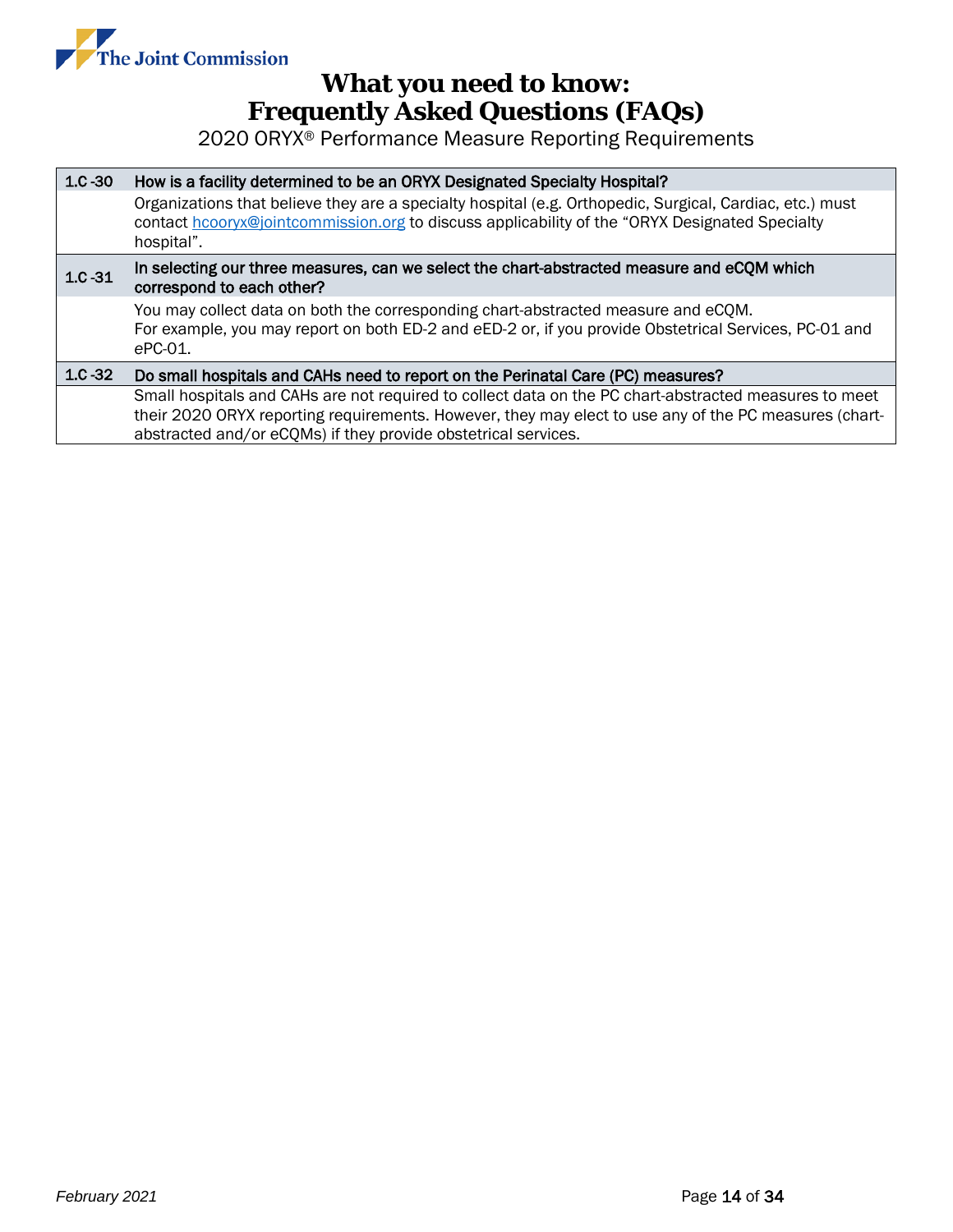

<span id="page-14-0"></span>

|            | <b>1. ORYX ACCREDITATION REPORTING REQUIREMENTS</b>                                                                                                                                                                                                                                                                                                                                                                                                                                                                                                                                                                 | Back £ |  |  |  |
|------------|---------------------------------------------------------------------------------------------------------------------------------------------------------------------------------------------------------------------------------------------------------------------------------------------------------------------------------------------------------------------------------------------------------------------------------------------------------------------------------------------------------------------------------------------------------------------------------------------------------------------|--------|--|--|--|
|            | D. (HAP) FREESTANDING PSYCHIATRIC HOSPITALS, INPATIENT PSYCHIATRIC FACILITIES AND INPATIENT                                                                                                                                                                                                                                                                                                                                                                                                                                                                                                                         |        |  |  |  |
|            | <b>PSYCHIATRIC UNITS</b>                                                                                                                                                                                                                                                                                                                                                                                                                                                                                                                                                                                            |        |  |  |  |
| $1.D - 33$ | What measures will separately accredited psychiatric hospitals be required to report to meet 2020<br><b>ORYX reporting requirements?</b>                                                                                                                                                                                                                                                                                                                                                                                                                                                                            |        |  |  |  |
|            | Psychiatric hospitals that are "freestanding" facilities separately accredited by The Joint Commission<br>(i.e., not surveyed and accredited as a site or an inpatient unit under the main Joint Commission<br>accredited hospital) will continue to be required to report on the four Hospital-Based Inpatient<br>Psychiatric Services (HBIPS) Joint Commission Chart-Abstracted Measures only, to include: HBIPS-1,<br>HBIPS-2, HBIPS-3, and HBIPS-5. Psychiatric hospitals will be required to use the DDS Platform to<br>submit their chart-abstracted data. See Question $1.A - 1$ for additional information. |        |  |  |  |
|            | Hospitals with an inpatient psychiatric unit are not required to report the HBIPS measures but may do<br>so if they choose.                                                                                                                                                                                                                                                                                                                                                                                                                                                                                         |        |  |  |  |
| $1.D - 34$ | Do inpatient psychiatric units or general medical/surgical hospitals that operate a separate psychiatric<br>hospital surveyed and accredited under the main Joint Commission accredited hospital have to report<br>on the HBIPS measures?                                                                                                                                                                                                                                                                                                                                                                           |        |  |  |  |
|            | For Joint Commission purposes, accredited general medical/surgical hospitals with inpatient<br>psychiatric units or that operate a separate psychiatric hospital surveyed and accredited under the<br>main Joint Commission accredited hospital are not required to report on the HBIPS measures, however,<br>may do so if they choose.                                                                                                                                                                                                                                                                             |        |  |  |  |
|            | The CMS Inpatient Psychiatric Facilities Quality Reporting (IPFQR) Program includes inpatient<br>psychiatric facilities and inpatient psychiatric units that bill under the Medicare Inpatient Psychiatric<br>Facilities Prospective Payment System.                                                                                                                                                                                                                                                                                                                                                                |        |  |  |  |
| $1.D -35$  | Please clarify if the HBIPS-1 measure is required for Joint Commission Freestanding Psychiatric<br>Hospitals, as this measure has never been required by CMS?                                                                                                                                                                                                                                                                                                                                                                                                                                                       |        |  |  |  |
|            | The Joint Commission ORYX reporting requirements are separate from the CMS Inpatient Psychiatric<br>Facilities Quality Reporting (IPFQR) Program requirements.                                                                                                                                                                                                                                                                                                                                                                                                                                                      |        |  |  |  |
|            | HBIPS-1 continues to be required for "freestanding" psychiatric hospitals along with HBIPS-2, HBIPS-3,<br>and HBIPS-5.                                                                                                                                                                                                                                                                                                                                                                                                                                                                                              |        |  |  |  |
| $1.D - 36$ | Do psychiatric hospitals have to select and report on eCQMs?                                                                                                                                                                                                                                                                                                                                                                                                                                                                                                                                                        |        |  |  |  |
|            | For CY2020, there are no corresponding eCQMs available for selection by psychiatric facilities or<br>inpatient psychiatric units.                                                                                                                                                                                                                                                                                                                                                                                                                                                                                   |        |  |  |  |
|            | HBIPS, TOB, SUB, or IMM are only available as chart-abstracted measures and there are no<br>corresponding eCQMs available for selection as additional measures for by psychiatric facilities or<br>inpatient psychiatric units.                                                                                                                                                                                                                                                                                                                                                                                     |        |  |  |  |
| $1.D -36$  | For CY2020, are Freestanding Psychiatric Hospitals required to submit data using the Direct Data<br>Submission (DDS) Platform?                                                                                                                                                                                                                                                                                                                                                                                                                                                                                      |        |  |  |  |
|            | Yes; Freestanding Psychiatric Hospitals will collect and report monthly aggregate data on a quarterly<br>basis on four HBIPS chart-abstracted measures for calendar year (CY) 2020 using The Joint<br>Commission Direct Data Submission (DDS) Platform.                                                                                                                                                                                                                                                                                                                                                             |        |  |  |  |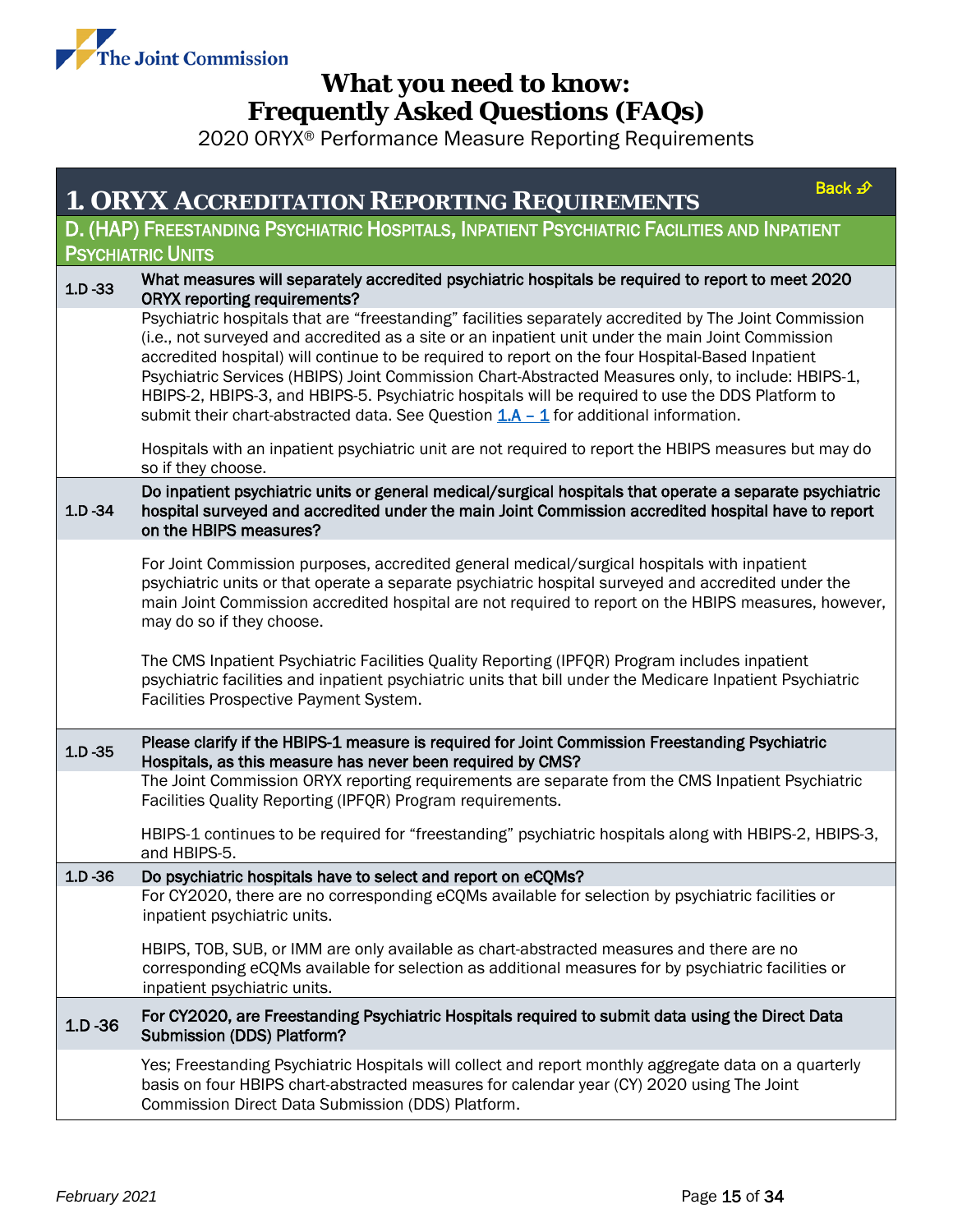

<span id="page-15-0"></span>

|        | Back <i>-</i> ⊉<br><b>1. ORYX Accreditation Reporting Requirements</b>                                                                                                                                                                                                                                                                     |
|--------|--------------------------------------------------------------------------------------------------------------------------------------------------------------------------------------------------------------------------------------------------------------------------------------------------------------------------------------------|
|        | E. HOSPITALS (HAP) WITH SUSPENDED ORYX REQUIREMENTS                                                                                                                                                                                                                                                                                        |
| 1.E-37 | We are an Inpatient Rehabilitation Facility (IRF), what measures are we required to report on to meet<br><b>ORYX requirements?</b>                                                                                                                                                                                                         |
|        | Inpatient rehabilitation facilities (IRF): ORYX performance measure reporting requirements continue to<br>be suspended                                                                                                                                                                                                                     |
| 1.E-38 | We are a Long-term Acute Care Hospital (LTACH), what measures are we required to report on to meet<br><b>ORYX requirements?</b>                                                                                                                                                                                                            |
|        | Long term care acute hospitals (LTACH): ORYX performance measure reporting requirements continue to<br>be suspended                                                                                                                                                                                                                        |
| 1.E-39 | We are a Children's Hospital, what measures are we required to report on to meet ORYX requirements?                                                                                                                                                                                                                                        |
|        | Children's hospitals that are "freestanding" facilities separately accredited by The Joint Commission (i.e.,<br>they are not surveyed and accredited as a site or inpatient unit under the accreditation of the main Joint<br>Commission accredited hospital): ORYX performance measure reporting requirements continue to be<br>suspended |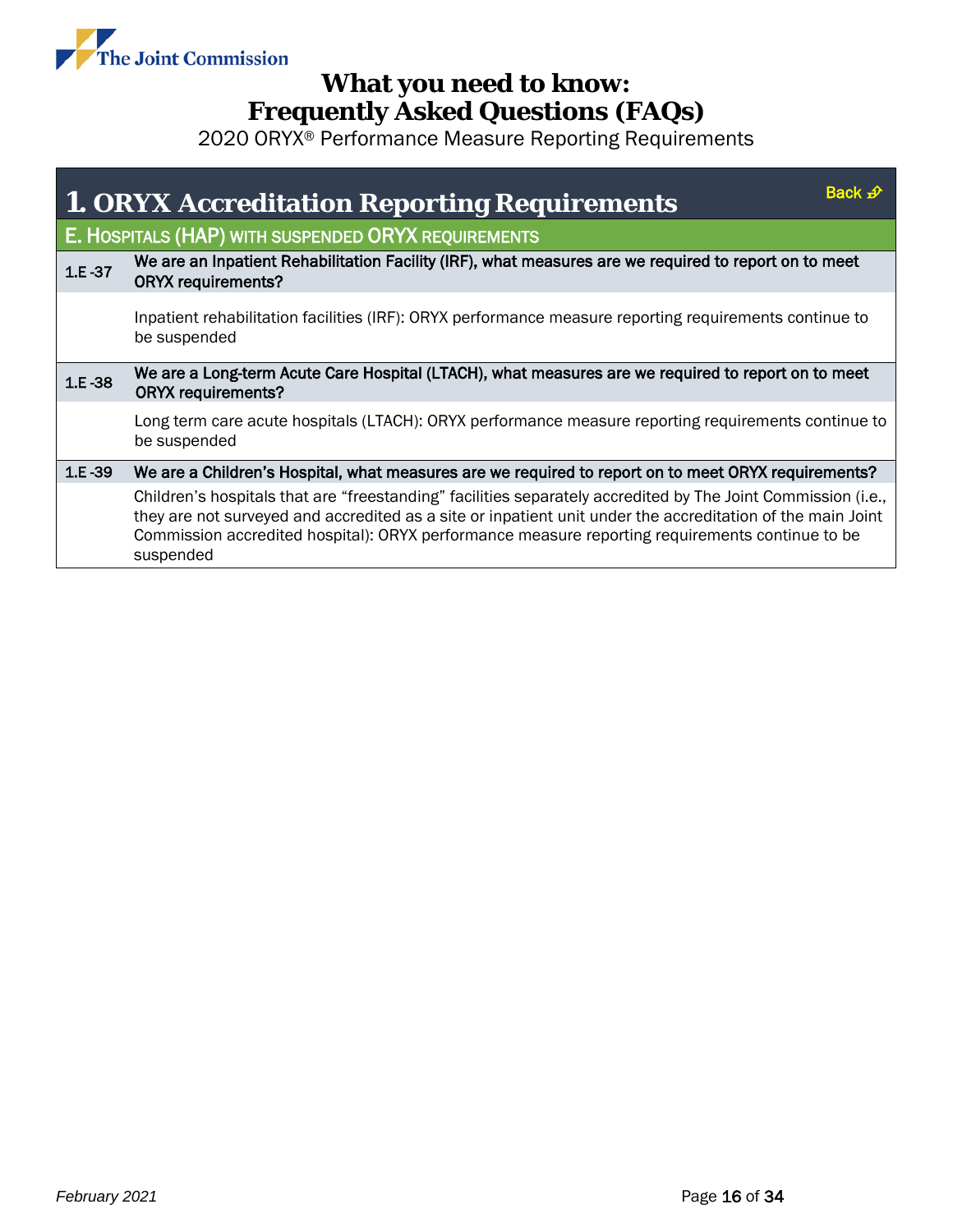

<span id="page-16-1"></span><span id="page-16-0"></span>

| 2. ELECTRONIC CLINICAL QUALITY MEASURES (ECQMS)                                                                                                                                                                                                                                                                                                                                                                                                                                                                         | Back £ |
|-------------------------------------------------------------------------------------------------------------------------------------------------------------------------------------------------------------------------------------------------------------------------------------------------------------------------------------------------------------------------------------------------------------------------------------------------------------------------------------------------------------------------|--------|
| <b>F. GENERAL</b>                                                                                                                                                                                                                                                                                                                                                                                                                                                                                                       |        |
| $2.F - 40$<br>What are the 2020 eCQM requirements?                                                                                                                                                                                                                                                                                                                                                                                                                                                                      |        |
| The Joint Commission continues to align as closely as possible with CMS. On August 2, 2019 CMS<br>published its fiscal year (FY) 2020 Inpatient Prospective Payment System (IPPS) final rule. This rule<br>included requirements for CY2020 Hospital Inpatient Quality Reporting Program requirements. In the<br>final IPPS rule:<br>CMS extended the current eCQM submission and reporting requirements for CY2020 reporting.<br>$\bullet$<br>Hospitals submit one, self-selected quarter on four self-selected eCQMs. |        |
| Note: As finalized in the FY 2019 IPPS final rule, seven eCQMs were removed for CMS CY2020<br>reporting with eight eCQMs available. The Joint Commission has ten eCQMs available.                                                                                                                                                                                                                                                                                                                                       |        |
| Joint Commission Electronic Clinical Quality Measure (eCQMs) Reporting Requirements for Hospital<br>Accreditation Program (HAP) with an ADC > 10 are as follows:                                                                                                                                                                                                                                                                                                                                                        |        |
| Acute Care Hospitals with an ADC >10 report a minimum of 4 self-selected eCQMs applicable to<br>$\bullet$<br>the services provided and patient populations served by the hospital, for a minimum of one self-<br>selected quarter.                                                                                                                                                                                                                                                                                      |        |
| 10 eCQMs are available for selection (eED-2, ePC-01, ePC-02, ePC-05, eSTK-2, eSTK-3,<br>O<br>eSTK-5, eSTK-6, eVTE-1, eVTE-2)                                                                                                                                                                                                                                                                                                                                                                                            |        |
| All hospitals utilize the Direct Data Submission (DDS) Platform for eCQM data submission.<br>O                                                                                                                                                                                                                                                                                                                                                                                                                          |        |
| See Section 1-B for additional information.                                                                                                                                                                                                                                                                                                                                                                                                                                                                             |        |
| Please note: For CY2020 The Joint Commission has retained ePC-01 which CMS removed, and the<br>Joint Commission added ePC-02 which CMS does not offer.                                                                                                                                                                                                                                                                                                                                                                  |        |
| <b>Freestanding Psychiatric Hospitals (HAP) Accreditation Program Reporting Requirements</b><br>There are no corresponding HBIPS eCQMs available for selection by psychiatric facilities or<br>$\bullet$<br>inpatient psychiatric units. In addition, there are no corresponding TOB, SUB, or IMM eCQMs<br>available for selection as additional measures by psychiatric facilities or inpatient psychiatric<br>units. See Section 1-D for additional information.                                                      |        |
| Critical Access Hospitals (CAHs), Small Hospitals (HAP with $ADC \le 10$ ), and ORYX Designated Specialty<br><b>Program Reporting Requirements</b><br>Collect data on a total of three measures applicable to the services provided and patient populations<br>served by the hospital from any combination of chart-abstracted measures and/or eCQMs. See Section<br>1-C for additional information.                                                                                                                    |        |
| For more information regarding The Joint Commission's 2020 eCQM requirements and related<br>information can be found at the "Measurement" link (https://www.jointcommission.org/measurement/)                                                                                                                                                                                                                                                                                                                           |        |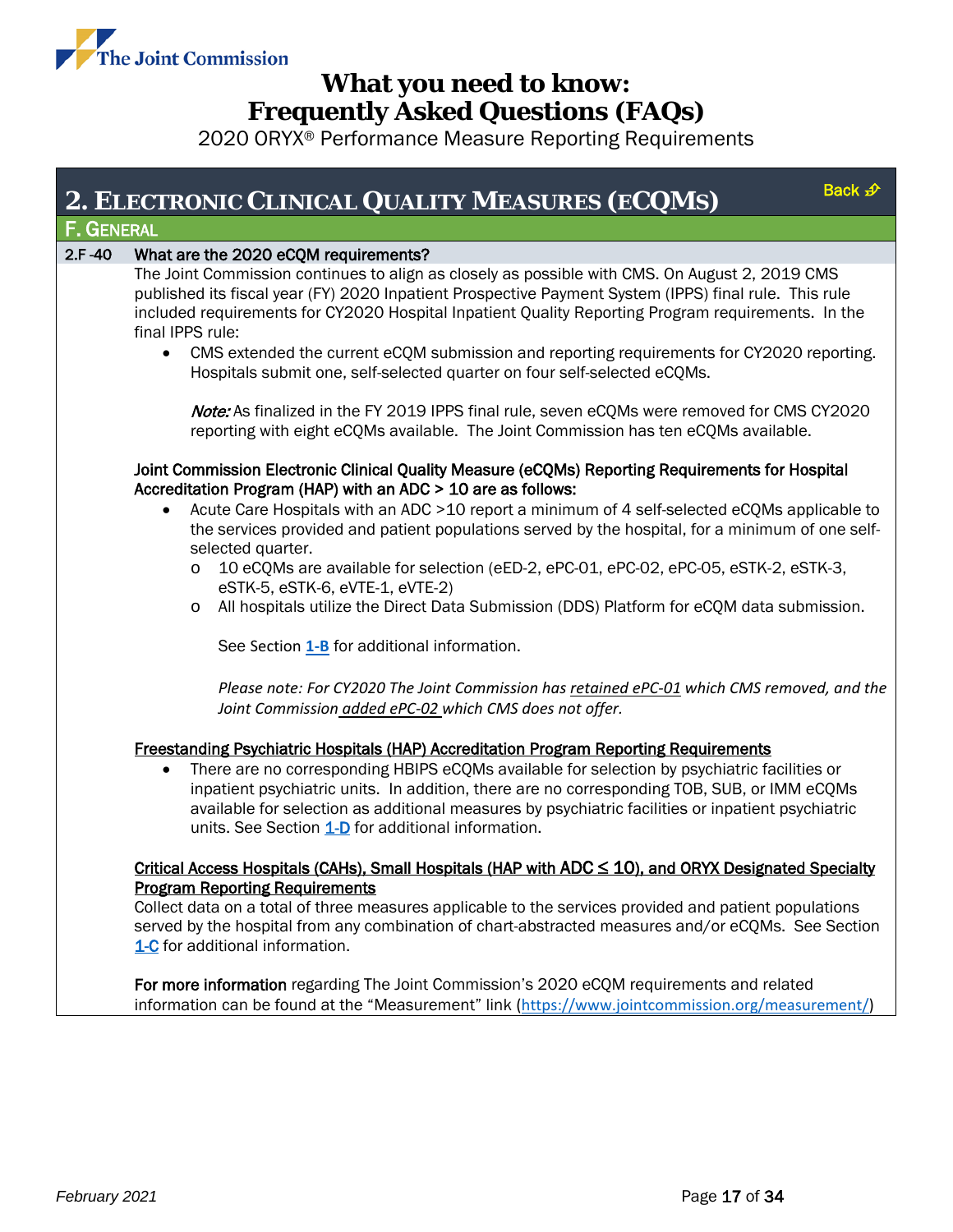

| $2.F - 41$ | Can a hospital use the same eCQMs being submitted to CMS to meet the Joint Commission's 2020<br><b>ORYX requirements?</b>                                                                                                                                                                                                                                                                                                                                                                                                                                                                                                                                                                                                                                                                                                                                                                                                                                                                                                                                                                                                                                                                                                                                                                                                                                                                                  |  |  |  |  |
|------------|------------------------------------------------------------------------------------------------------------------------------------------------------------------------------------------------------------------------------------------------------------------------------------------------------------------------------------------------------------------------------------------------------------------------------------------------------------------------------------------------------------------------------------------------------------------------------------------------------------------------------------------------------------------------------------------------------------------------------------------------------------------------------------------------------------------------------------------------------------------------------------------------------------------------------------------------------------------------------------------------------------------------------------------------------------------------------------------------------------------------------------------------------------------------------------------------------------------------------------------------------------------------------------------------------------------------------------------------------------------------------------------------------------|--|--|--|--|
|            | 2020 Joint Commission eCQMs<br>Eight of the ten eCQMs offered by The Joint Commission for 2020 ORYX measure reporting are in<br>alignment with CMS and utilize the same measure specifications. The ten eCQMs are:<br>eED-2 Admit Decision Time to ED Departure Time for Admitted Patients<br>ePC-01 Elective Delivery (the Joint Commission retained)<br>$\bullet$<br>ePC-02 Cesarean Birth (the Joint Commission adopted as of 1/1/2020 discharges)<br>٠<br>ePC-05 Exclusive Breast Milk Feeding<br>٠<br>eSTK-2 Discharged on Antithrombotic Therapy<br>$\bullet$<br>eSTK-3 Anticoagulation Therapy for Atrial Fibrillation/Flutter<br>$\bullet$<br>eSTK-5 Antithrombotic Therapy by End of Hospital Day Two<br>$\bullet$<br>eSTK-6 Discharged on Statin Medication<br>٠<br>eVTE-1 Venous Thromboembolism Prophylaxis<br>$\bullet$<br>eVTE-2 Intensive Care Unit Venous Thromboembolism Prophylaxis<br>$\bullet$<br>ePC-01 and ePC-02: The Joint Commission continues its commitment to actively develop and test<br>additional eCQMs. Information regarding The Joint Commission's eCQM specifications developed by The<br>Joint Commission or that will be maintained by The Joint Commission following removal by CMS, can be<br>found at the "Measurement" link under Specifications:<br>https://www.jointcommission.org/measurement/specification-manuals/electronic-clinical-quality-<br>measures/ |  |  |  |  |
|            | For specifications related to all remaining eCQMs in alignment with CMS, see the CMS/ONC eCQI<br>Resource Center at https://ecgi.healthit.gov/eh-cah-ecgms                                                                                                                                                                                                                                                                                                                                                                                                                                                                                                                                                                                                                                                                                                                                                                                                                                                                                                                                                                                                                                                                                                                                                                                                                                                 |  |  |  |  |
| $2.F - 42$ | Has the Joint Commission retired the seven eCQMs for the CY2020 reporting period that CMS finalized<br>for removal in the August 2019 IPPS final rule?                                                                                                                                                                                                                                                                                                                                                                                                                                                                                                                                                                                                                                                                                                                                                                                                                                                                                                                                                                                                                                                                                                                                                                                                                                                     |  |  |  |  |
|            | The Joint Commission has aligned with CMS and retired:                                                                                                                                                                                                                                                                                                                                                                                                                                                                                                                                                                                                                                                                                                                                                                                                                                                                                                                                                                                                                                                                                                                                                                                                                                                                                                                                                     |  |  |  |  |
|            | eAMI-8a Primary PCI Received Within 90 Minutes of Hospital Arrival<br>٠<br>eCAC-3 Home Management Plan of Care Document Given to Patient/Caregiver<br>٠<br>eED-1 Median Time from ED Arrival to ED Departure for Admitted ED Patients<br>eEHDI-1a Hearing Screening Prior to Hospital Discharge<br>eSTK-8 Stroke Education (retired by The Joint Commission effective 1/1/2017)<br>eSTK-10 Assessed for Rehabilitation (retired by The Joint Commission effective 1/1/2017)                                                                                                                                                                                                                                                                                                                                                                                                                                                                                                                                                                                                                                                                                                                                                                                                                                                                                                                                |  |  |  |  |
|            | The Joint Commission has two additional eCQMs available for selection:<br>Retained ePC-01 (Elective Delivery) which CMS has removed for CY2020 reporting; and<br>Added ePC-02 (Cesarean Birth) starting with 1/1/2020 discharges.<br>٠                                                                                                                                                                                                                                                                                                                                                                                                                                                                                                                                                                                                                                                                                                                                                                                                                                                                                                                                                                                                                                                                                                                                                                     |  |  |  |  |
|            | Information regarding The Joint Commission's ePC-01 and ePC-02 eCQM specifications, can be found at<br>the "Measurement" link under Specifications:<br>https://www.jointcommission.org/measurement/specification-manuals/electronic-clinical-quality-<br>measures/                                                                                                                                                                                                                                                                                                                                                                                                                                                                                                                                                                                                                                                                                                                                                                                                                                                                                                                                                                                                                                                                                                                                         |  |  |  |  |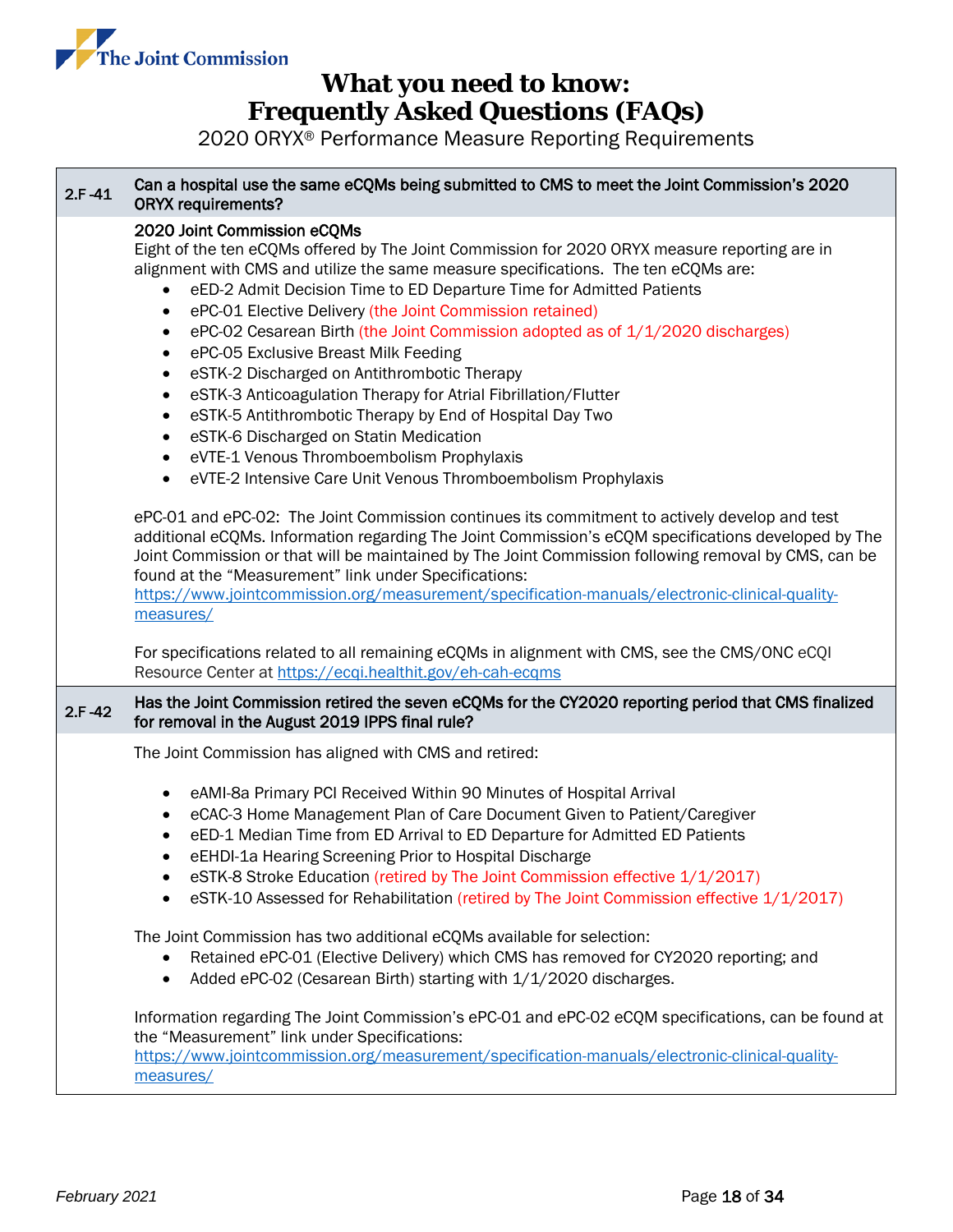

| $2.F - 43$ | Is there a minimum number of patients required to be in the measure population for a hospital to select<br>eCQMs for submission to The Joint Commission?                                                                                                                                                                                                                                                                                                                                            |  |  |  |  |
|------------|-----------------------------------------------------------------------------------------------------------------------------------------------------------------------------------------------------------------------------------------------------------------------------------------------------------------------------------------------------------------------------------------------------------------------------------------------------------------------------------------------------|--|--|--|--|
|            | Hospitals should select those eCQMs for which they provide the service and have a patient population to<br>derive a quality improvement benefit.                                                                                                                                                                                                                                                                                                                                                    |  |  |  |  |
| $2.F - 44$ | What if we cannot pick four eCQMs that are applicable to the hospital services provided and patient<br>populations?                                                                                                                                                                                                                                                                                                                                                                                 |  |  |  |  |
|            | As with the chart-abstracted measures, selections should be based on populations served and services<br>provided. If a hospital does not provide a service(s) addressed by certain eCQMs such that the hospital<br>is unable to identify four applicable eCQMs, then the hospital would report on only those eCQMs for<br>which it has the relevant patient population/service. Hospitals should not select eCQMs for which it has<br>no patient population and would be reporting zero values.     |  |  |  |  |
| $2.F - 45$ | How do we make our eCQM measure selections – is there a form to fill out?                                                                                                                                                                                                                                                                                                                                                                                                                           |  |  |  |  |
|            | Hospitals submitting eCQMs manage their eCQM selections to The Joint Commission within the Direct<br>Data Submission (DDS) Platform.                                                                                                                                                                                                                                                                                                                                                                |  |  |  |  |
| $2.F - 46$ | What are the key benefits of using the DDS Platform?                                                                                                                                                                                                                                                                                                                                                                                                                                                |  |  |  |  |
|            | Key benefits of the DDS Platform include:<br>24/7 access during the submission period,<br>$\bullet$<br>Easy to use data visuals,<br>$\bullet$<br>Cloud-based Platform environment with fast file transfer,<br>$\bullet$<br>Robust security and HIPAA compliance,<br>$\bullet$<br>State of the art rules engine for eCQM data,<br>$\bullet$<br>Transparency<br>$\bullet$<br>Hospitals can see results and outcomes prior to the final submission step of submitting data to The<br>Joint Commission. |  |  |  |  |
| 2.F-47     | Does the Joint Commission accept QRDA III documents and what is the difference between QRDA I and<br>QRDA III?                                                                                                                                                                                                                                                                                                                                                                                      |  |  |  |  |
|            | The QRDA III document is only being used by CMS for the submission of provider level aggregate data<br>used in the Merit-based Incentive Payment System (MIPS) program. Both CMS and The Joint<br>Commission are utilizing the QRDA I document for submission of hospital patient-level eCQM data for our<br>respective uses.                                                                                                                                                                       |  |  |  |  |
| 2 F-48     | For chart-abstracted measures and eCQMs, does The Joint Commission have a case threshold (five or<br>fewer) exemption and/or a zero-denominator attestation like CMS?                                                                                                                                                                                                                                                                                                                               |  |  |  |  |
|            | See 1.A-11 for more information.                                                                                                                                                                                                                                                                                                                                                                                                                                                                    |  |  |  |  |
| $2.F-49$   | When will eCQM data be publicly reported?                                                                                                                                                                                                                                                                                                                                                                                                                                                           |  |  |  |  |
|            | At this time, eCQM data is not being publicly reported by The Joint Commission on Quality Check.                                                                                                                                                                                                                                                                                                                                                                                                    |  |  |  |  |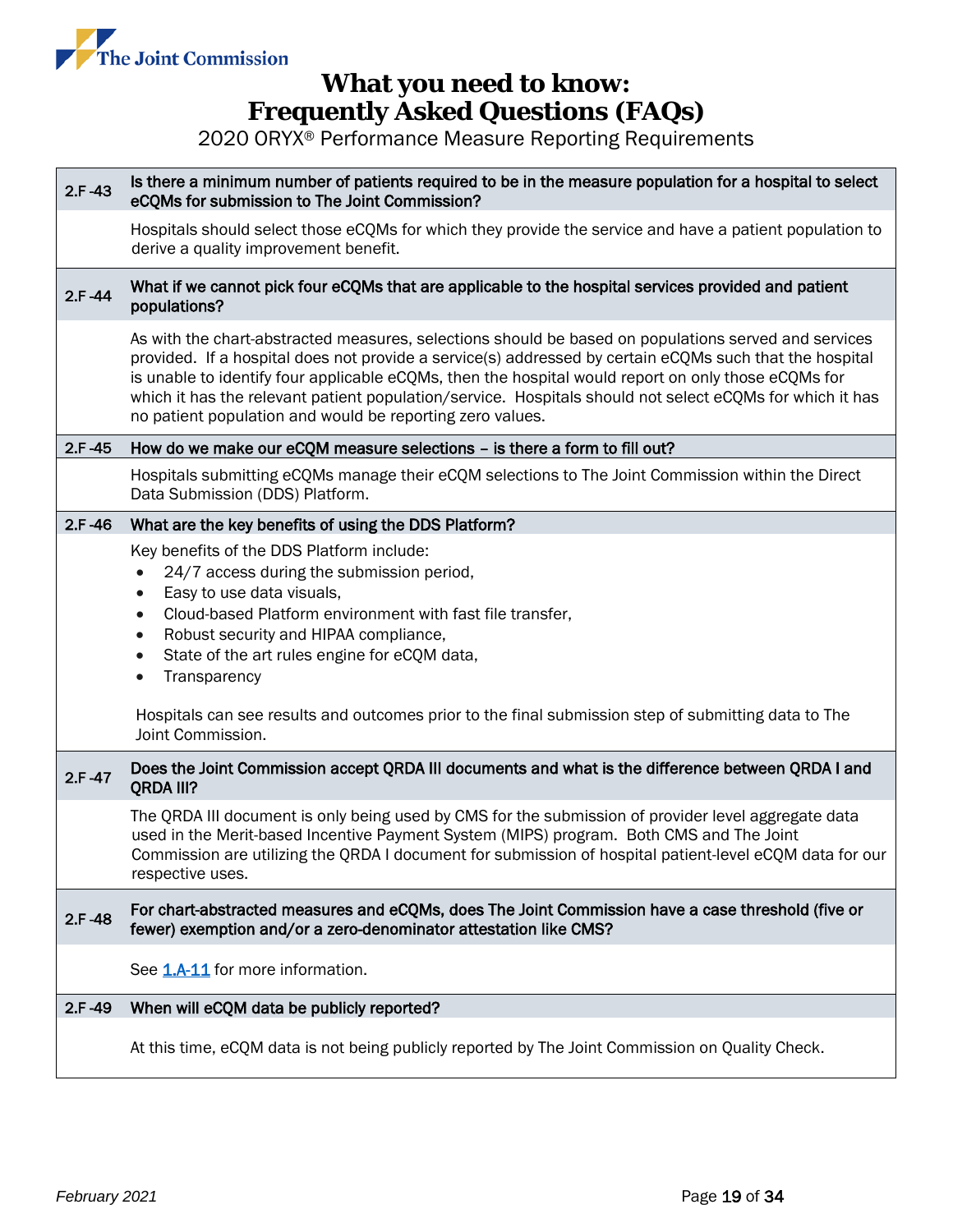

| $2.F - 50$ | Will hospitals reporting eCQM data receive reports similar to the Joint Commission's current chart-<br>abstracted ORYX Performance Measure Reports?                                                                                                                                                                    |  |  |  |  |
|------------|------------------------------------------------------------------------------------------------------------------------------------------------------------------------------------------------------------------------------------------------------------------------------------------------------------------------|--|--|--|--|
|            | eCQM data for CY2019 and CY2020 reporting periods will available to the HCOs via the Accelerate PI<br>Dashboards.<br>See Question: 1.A -14 for more information regarding chart-abstracted measures.                                                                                                                   |  |  |  |  |
| $2.F - 51$ | May we submit eCQM data on a quarterly basis just like chart-abstracted data?                                                                                                                                                                                                                                          |  |  |  |  |
|            | Currently, a minimum of one calendar quarter of data on the hospital's selection of four eCQMs are due<br>at The Joint Commission no later than the annual deadline date.                                                                                                                                              |  |  |  |  |
|            | Hospitals may submit their eCQM data on a quarterly basis; however, the submission deadline is the<br>same for all quarters of eCQM data submitted.                                                                                                                                                                    |  |  |  |  |
| $2.F - 52$ | When are CY2020 eCQM data due to The Joint Commission?                                                                                                                                                                                                                                                                 |  |  |  |  |
|            | For CY2020 eCQM data, the <b>submission deadline was extended from March 15, 2021 to April 15, 2021.</b><br>(updated)                                                                                                                                                                                                  |  |  |  |  |
| $2.F - 53$ | Which version of eCQMs, HL7 standards, EHR Certification Versions, and CMS Implementation Guides<br>must be utilized by hospitals reporting on eCQMs for 2020 and 2021?                                                                                                                                                |  |  |  |  |
|            | The Joint Commission aligns with CMS on the eCQM version for each annual reporting period.                                                                                                                                                                                                                             |  |  |  |  |
|            | See Attachment A: CY2020 AND CY2021 REPORTING PERIOD: ECOM VERSIONS, HL7 STANDARDS, EHR<br>CERTIFICATION VERSION, AND CMS IMPLEMENTATION GUIDES for specific eCQM versions, HL7 standards, EHR<br>Certification versions, and Implementation Guides that must be used respectively for CY2020 and<br>CY2020 reporting. |  |  |  |  |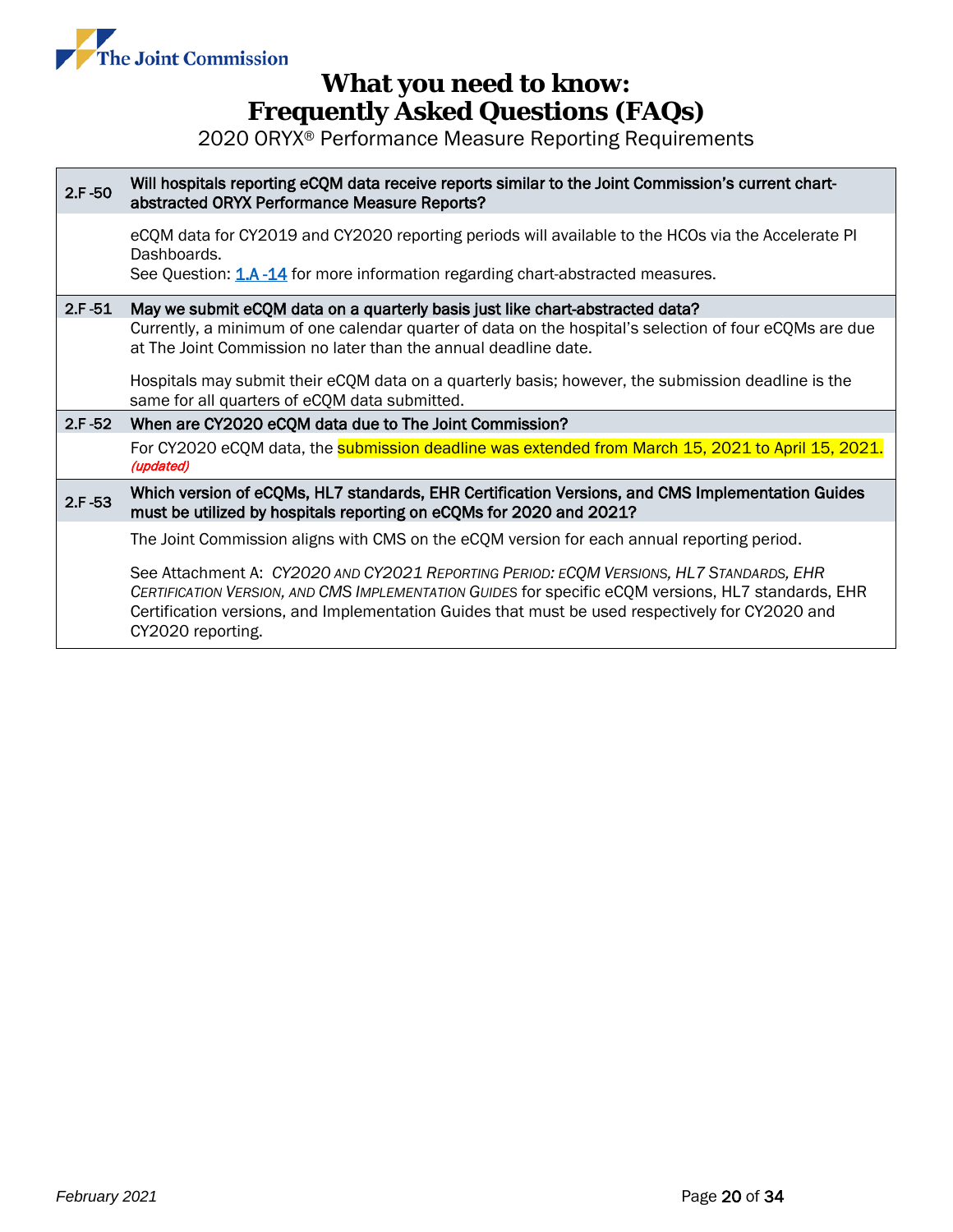

2020 ORYX® Performance Measure Reporting Requirements

2.F -54 Is the Joint Commission aligned with CMS on the usage of HL7's Clinical Quality Language (CQL)? The Joint Commission is aligned with CMS on the usage of HL7's Clinical Quality Language (CQL) standard.

As a measure developer, The Joint Commission works closely with CMS to develop the eCQM specifications utilizing not only HL7's HQMF (V3) normative standard, but also HL7's CQL standard and associated CQL-based HQMF Implementation Guide.

The DDS Platform's Rule Engine will implement the eCQM specifications based on CQL, as published by CMS on the eCQI Resource Center. In addition, all Joint Commission only eCQMs (e.g., ePC-01, ePC-02) will also be published and implemented using CQL.

See Attachment A: *CY2020 AND CY2021 REPORTING PERIOD: ECQM VERSIONS, HL7 STANDARDS, EHR CERTIFICATION VERSION, AND CMS IMPLEMENTATION GUIDES* for specific eCQM versions, HL7 standards, EHR Certification versions, and Implementation Guides that must be used respectively for CY2020 and CY2020 reporting.

#### 2.F -55 What is a QRDA file?

The Quality Reporting Data Architecture (QRDA) is the data submission standard used for a variety of quality measurement and reporting initiatives. QRDA creates a standard method to report quality measures results in a structured, consistent format and can be used to exchange eCQM data between systems. QRDA Category I is an individual-patient-level report. It contains quality data for one patient for one or more eCQMs. The Direct Data Submission Platform uses the QRDA I file format.

Additional information concerning QRDA I is available on the eCQI Resource Center at: <https://ecqi.healthit.gov/qrda>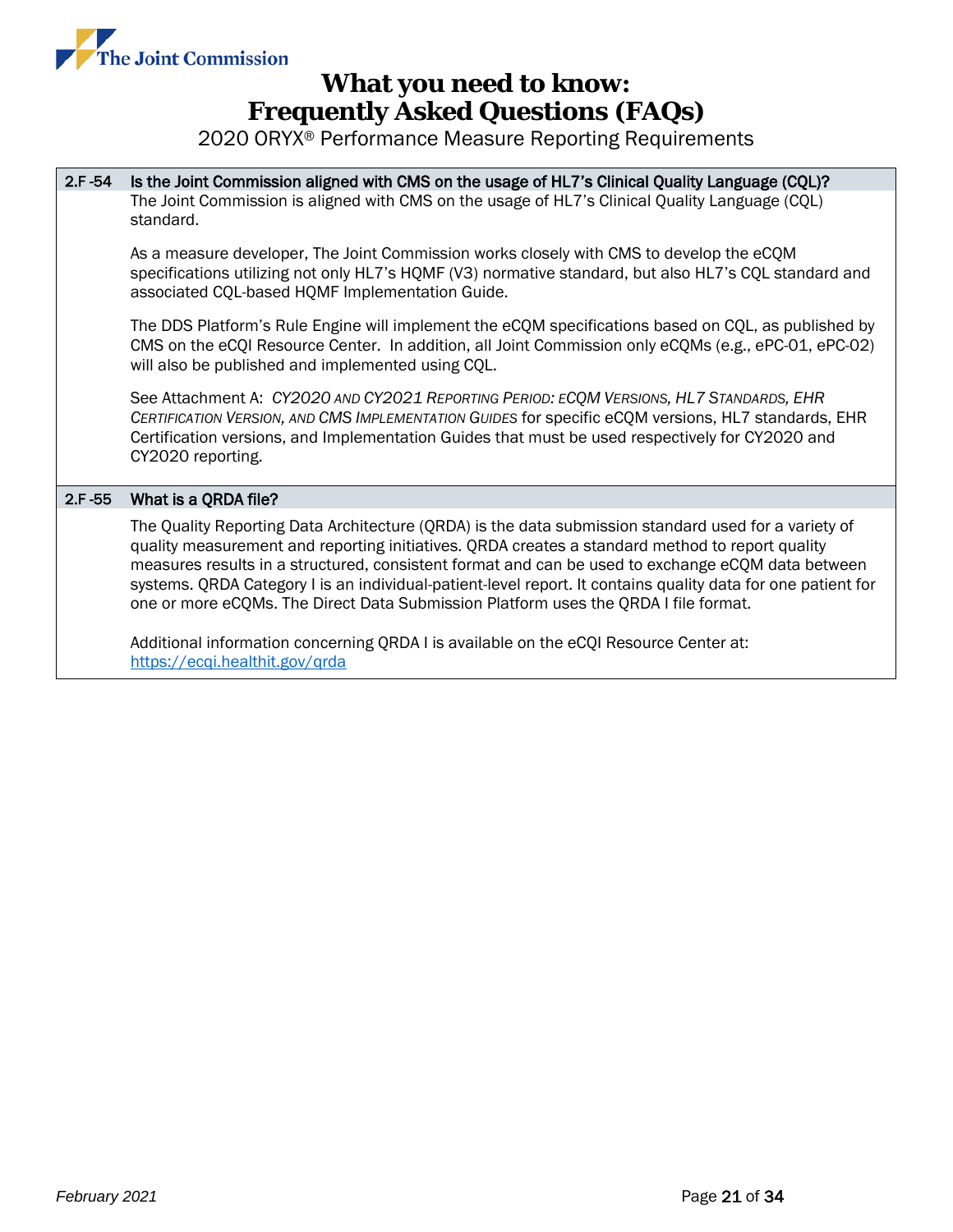

<span id="page-21-1"></span><span id="page-21-0"></span>

|             | Back £<br><b>3. DIRECT DATA SUBMISSION (DDS) PLATFORM</b>                                                                                                                                                                                                                                                                                                                                                                                                                                                                                                                   |  |  |  |  |
|-------------|-----------------------------------------------------------------------------------------------------------------------------------------------------------------------------------------------------------------------------------------------------------------------------------------------------------------------------------------------------------------------------------------------------------------------------------------------------------------------------------------------------------------------------------------------------------------------------|--|--|--|--|
|             | <b>G. GENERAL AND ONBOARDING</b>                                                                                                                                                                                                                                                                                                                                                                                                                                                                                                                                            |  |  |  |  |
| $3.G - 56$  | What is Apervita's relationship to The Joint Commission in supporting direct data submission?                                                                                                                                                                                                                                                                                                                                                                                                                                                                               |  |  |  |  |
|             | Effective with January 1, 2020 patient discharges, HCOs now have one place to submit both eCQM<br>and chart-abstracted data for accreditation purposes on the Direct Data Submission (DDS) Platform.<br>The goal of the DDS Platform is to ease the burden and expense of data submission and empower<br>HCOs with data for quality improvement.                                                                                                                                                                                                                            |  |  |  |  |
|             | The Joint Commission has partnered with Apervita, a leading health insights company, in building a<br>Platform for the direct submission of data to The Joint Commission. Apervita is an industry-scale<br>Platform-as-a-Service (PaaS) that empowers health enterprises to build, deploy and exchange analytic<br>and data applications easily, improve performance and provide better care. Apervita provides a<br>technical solution for rapidly building and deploying health care applications with innovative, powerful<br>analytics, and collaboration capabilities. |  |  |  |  |
|             | The Joint Commission's DDS Platform has been built upon Apervita's technical solution.                                                                                                                                                                                                                                                                                                                                                                                                                                                                                      |  |  |  |  |
|             | The DDS Platform does not replace the hospital's ONC-ACB certified Healthcare Record (EHR) and/or<br>Health Information Technology (HIT) vendor(s) being used to capture patient data and/or generate<br>their QRDA I documents.                                                                                                                                                                                                                                                                                                                                            |  |  |  |  |
| $3.G - 57$  | Does Apervita or the Joint Commission's DDS Platform replace submissions of eCQMs or chart-<br>abstracted data through CMS' QualityNet Portal?                                                                                                                                                                                                                                                                                                                                                                                                                              |  |  |  |  |
|             | eCQMs<br>Apervita and the DDS Platform do not replace eCQM submission to CMS using the QualityNet secure<br>portal.                                                                                                                                                                                                                                                                                                                                                                                                                                                         |  |  |  |  |
|             | <b>Chart-abstracted</b><br>Apervita and the DDS Platform do not replace submission to CMS using the QualityNet secure portal<br>for chart-abstracted data.                                                                                                                                                                                                                                                                                                                                                                                                                  |  |  |  |  |
|             | QualityNet includes a secure portal for receiving the submission of CMS eCQM and chart-abstracted<br>data and the QualityNet portal is unable to provide The Joint Commission with a hospital's eCQM or<br>chart-abstracted data.                                                                                                                                                                                                                                                                                                                                           |  |  |  |  |
|             | Neither the Joint Commission nor Apervita can provide QualityNet with Joint Commission data.                                                                                                                                                                                                                                                                                                                                                                                                                                                                                |  |  |  |  |
| $3. G - 58$ | Does Apervita or the Joint Commission's DDS Platform replace the Joint Commission's Connect<br>website?                                                                                                                                                                                                                                                                                                                                                                                                                                                                     |  |  |  |  |
|             | "Joint Commission Connect" is a secure website used by The Joint Commission for communication<br>with accredited and certified organizations concerning, activities such as their pre and post<br>survey/review process, scheduling activities, key communications, and alerts. The Joint Commission<br>Connect website does not provide hospitals the ability to upload and submit performance<br>measurement data to The Joint Commission.                                                                                                                                |  |  |  |  |
|             | The DDS Platform is a separate secure website built upon Apervita's technical solution and specifically<br>designed to support hospital's activities of submitting performance measurement data to The Joint<br>Commission for accreditation purposes.                                                                                                                                                                                                                                                                                                                      |  |  |  |  |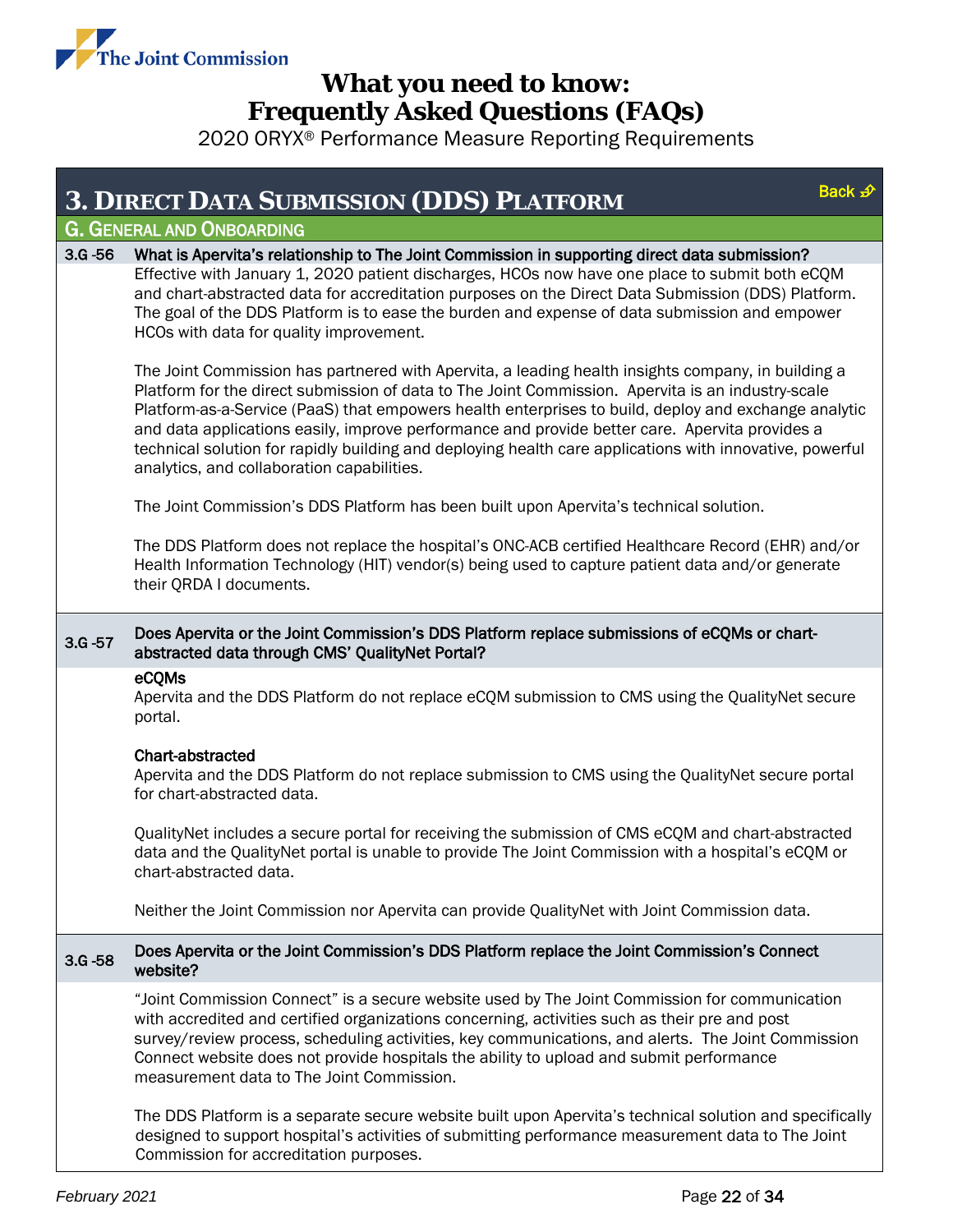

2020 ORYX® Performance Measure Reporting Requirements

#### 3.G -59 How is the DDS Platform accessed?

Information concerning how to access the DDS Platform is communicated directly to hospitals as they are being onboarded to the Platform.

Hospitals that had access to the DDS Platform for submission of CY2019 eCQM data use the same weblink to access the CY2020 DDS Platform for submitting both chart-abstracted data and eCQMs. (SEE: [3.G -69](#page-25-0))

Do we need to be onboarded to the Direct Data Submission Platform?

• Hospitals that submitted data for CY2019 via the DDS Platform do not need to be onboarded. HCOs electing to submit data using the DDSP for the first time, should request to be onboarded

For HCOs that need access to DDS Platform, contact [hcooryx@jointcommission.org](mailto:hcooryx@jointcommission.org)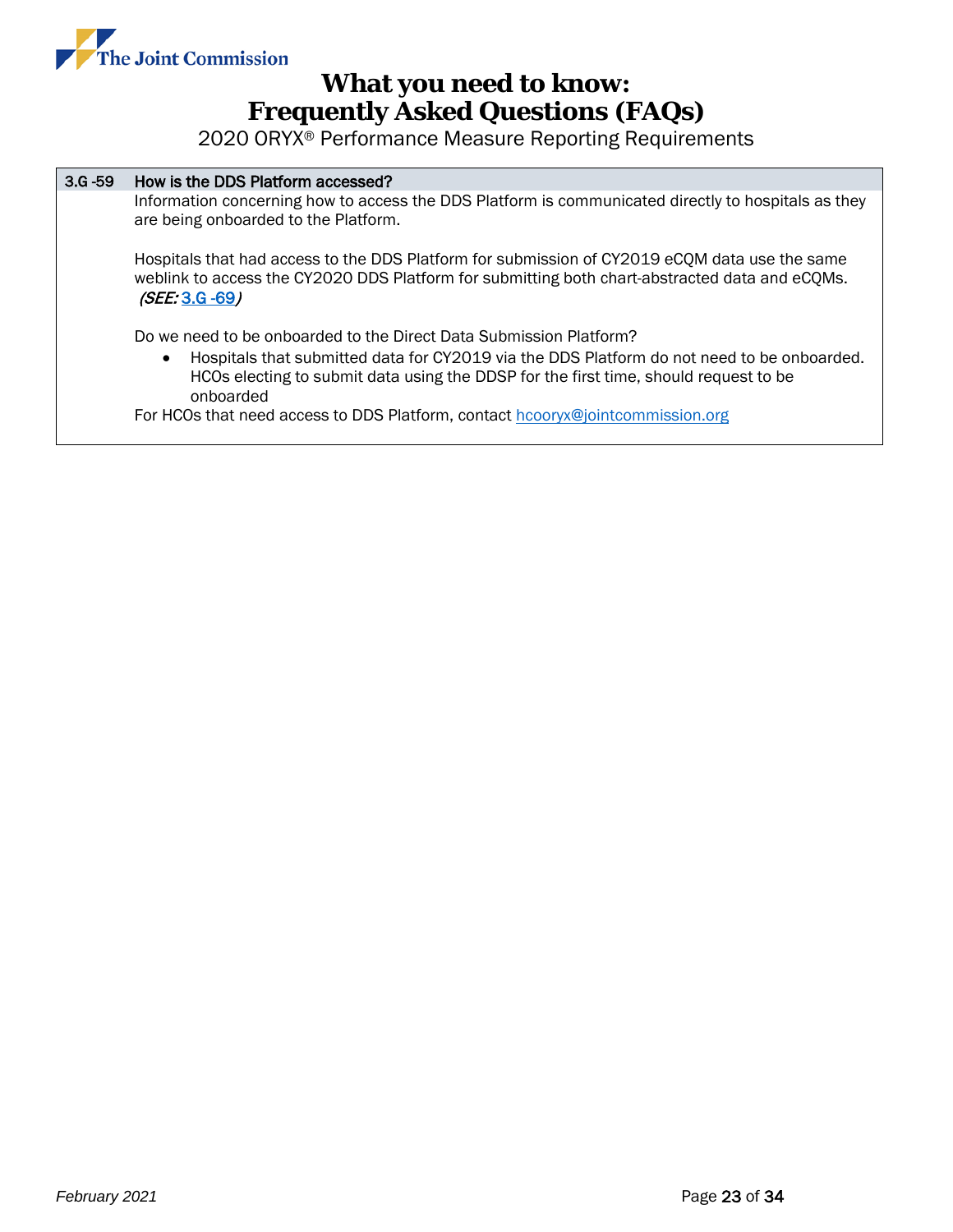

2020 ORYX® Performance Measure Reporting Requirements

#### 3.G -60 Who needs access to the DDS Platform?

All HCOs that are required to submit ORYX data for accreditation purposes need to onboard and access the DDS Platform.

The Joint Commission initially onboards each hospital's identified DDS Designated Contact. For more information on the Designated Contact; SEE [3.G -](#page-23-0) 61.

The hospital is responsible for all users who are invited and granted permissions on the DDS Platform per the legal agreements signed by the hospital.

The users granted permission could include hospital staff, healthcare system staff and anyone else who is needed to assist in a successful submission of data for the hospital (e.g., consultant, vendor).

#### <span id="page-23-0"></span>3.G -61 What is the role of the Designated Contact for DDS Platform?

The Designated Contact is specific to the DDS Platform. They are the first person to log onto the DDS Platform for a given hospital.

The Designated Contact is the hospital representative who has signing authority on behalf of their hospital(s) and will agree to and accept the required legal forms related to the DDS Platform. Once the invitation has been accepted and legal agreements signed, the Designated Contact is now simply a user on the Platform.

After initially accessing the DDS Platform, the Designated Contact can invite additional users to access their DDS workspace. These additional users may include other staff who can invite and manage other users. The Designated Contact is not necessarily the same person who performs the data upload and submittal process.

On-boarding is related to the agreement and acceptance of the required legal forms related to the DDS Platform. Designated Contacts should on-board as early as possible to facilitate the review and acceptance of the legal forms.

There are three distinct steps required to utilize the DDS Platform:

- (1) hospital onboarding;
- (2) uploading QRDA I documents;
- (3) submitting eCQM data.

NOTE: Each hospital is responsible for all users who are invited and granted permissions on the DDS Platform per the legal agreements.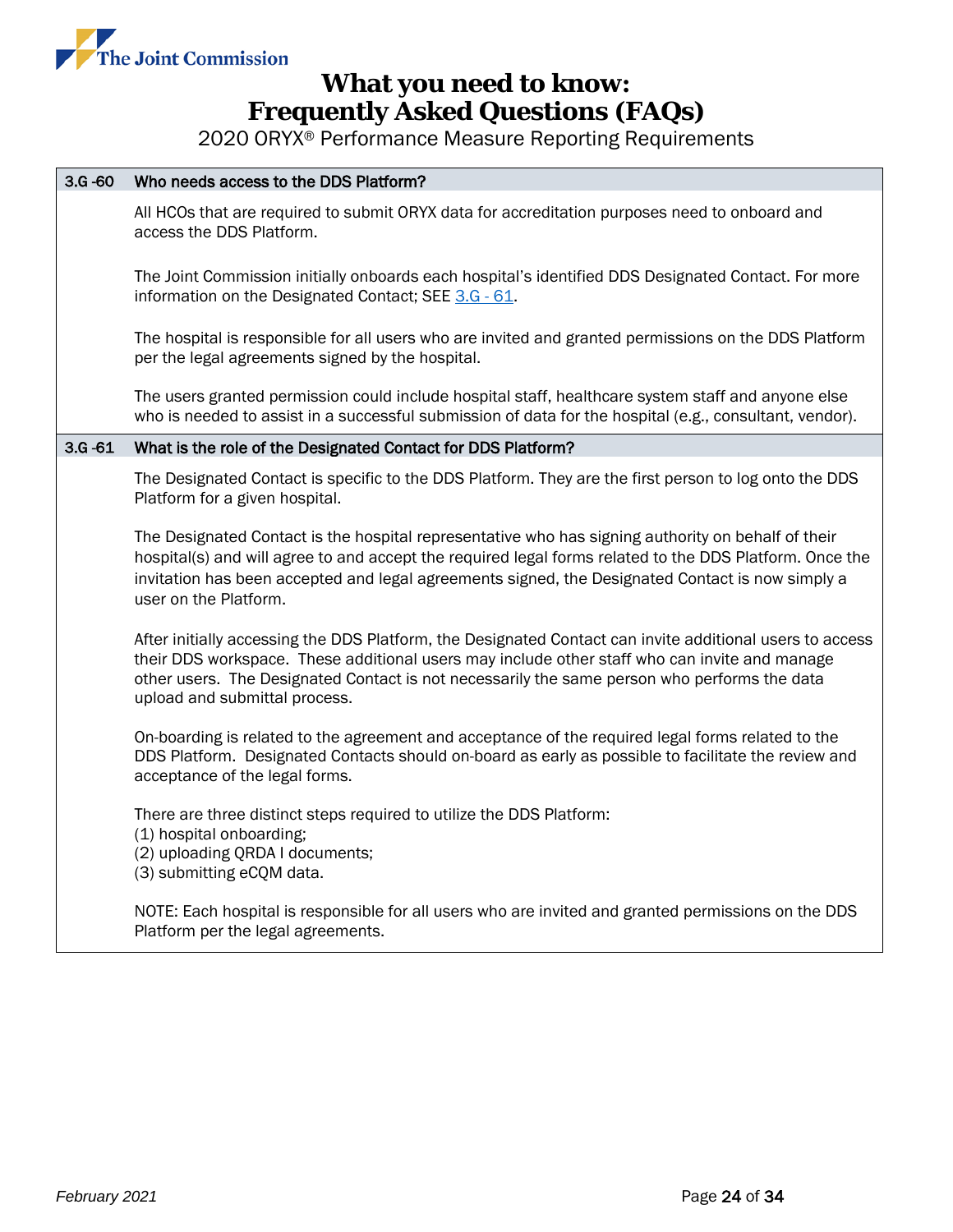

<span id="page-24-0"></span>

| $3.G - 62$ | What is the difference between the three distinct steps required to utilize the DDS Platform for<br>submission of eCQMs?<br>(1) hospital onboarding;<br>(2) uploading QRDA I documents;<br>(3) submitting eCQM data.                                                                                                                                                                                                                                                                                                         |  |  |  |  |  |
|------------|------------------------------------------------------------------------------------------------------------------------------------------------------------------------------------------------------------------------------------------------------------------------------------------------------------------------------------------------------------------------------------------------------------------------------------------------------------------------------------------------------------------------------|--|--|--|--|--|
|            | (1) Hospital onboarding is performed by the Designated Contact where they agree and accept the<br>required legal forms to utilize the DDS Platform. The Designated Contact can then invite and<br>manage permissions for other users on the Platform.                                                                                                                                                                                                                                                                        |  |  |  |  |  |
|            | (2) Uploading QRDA I documents includes the ability to upload the hospital's QRDA I documents,<br>review any errors or warning messages that are generated, and analyze measure results. At this<br>point, the QRDA I documents are loaded into the hospital's workspace and the platform provides the<br>capability to analyze QRDA I format issues, patient data issues and measure results before the<br>measures are submitted to The Joint Commission. The Upload step may occur multiple times prior<br>to submission. |  |  |  |  |  |
|            | (3) Submitting eCQM data is a separate step from Uploading data to the DDS Platform. By<br>separating the Upload and Submit steps, The Joint Commission is allowing hospitals the opportunity<br>to review their uploaded documents and measure results prior to submitting their data. The<br>Submission step occurs once before the submission deadline.                                                                                                                                                                   |  |  |  |  |  |
| $3.G - 63$ | How do organizations utilize the DDS Platform for submission of chart-abstracted measures?                                                                                                                                                                                                                                                                                                                                                                                                                                   |  |  |  |  |  |
|            | HCOs collect and report monthly data points on chart-abstracted aggregate data (i.e. numerator and<br>denominator) on a quarterly basis beginning with 1Q2020 data using the DDS Platform. No patient<br>level data is submitted. HCOs submit numerator and denominator data by month, with a few<br>additional data points including inpatient population (IPP) and exclusions (as needed by measure).                                                                                                                      |  |  |  |  |  |
|            | Refer to the: Joint Commission Guide for Data Entry of Chart-Abstracted Measures                                                                                                                                                                                                                                                                                                                                                                                                                                             |  |  |  |  |  |
| $3.G - 64$ | May a hospital invite an external user (e.g., vendor or consultant) to assist them on the DDS<br>Platform?                                                                                                                                                                                                                                                                                                                                                                                                                   |  |  |  |  |  |
|            | Hospital staff using the Joint Commission's DDS Platform can grant external user permissions to<br>assist with functionality. For example, for eCQMs users may help with uploading QRDA I documents<br>or the data verification process (correct QRDA I generation based on error/warnings, review measure<br>results and rates to assist with data mapping issues) and for chart-abstracted measures assist with<br>preparation of monthly aggregate data.                                                                  |  |  |  |  |  |
|            | Hospital staff using the Joint Commission's DDS Platform are responsible for the data submission<br>process and the relationships with users on the DDS Platform.                                                                                                                                                                                                                                                                                                                                                            |  |  |  |  |  |
|            | Note: The Joint Commission no longer has any contracts with ORYX vendors.                                                                                                                                                                                                                                                                                                                                                                                                                                                    |  |  |  |  |  |
| $3.G - 65$ | Is the Designated Contact the same as the ORYX Contact listed on JC Connect?                                                                                                                                                                                                                                                                                                                                                                                                                                                 |  |  |  |  |  |
|            | The Designated DDS Contact is specific to the DDS Platform and may or may not be the same as the<br>hospital's ORYX Contact. A different Designated DDS Contact will not change or impact the ORYX<br>Contact on Joint Commission Connect.                                                                                                                                                                                                                                                                                   |  |  |  |  |  |
| $3.G - 66$ | I'm the ORYX Contact, but not the Designated Contact for DDS. How do I inform The Joint<br>Commission who the Designated Contact is?                                                                                                                                                                                                                                                                                                                                                                                         |  |  |  |  |  |
|            | The Designated Contact is the first person to initially access the DDS Platform and signs off on the<br>legal documents on behalf of the hospital. Once a hospital has accessed the Platform and additional<br>users have been granted access, there is no longer need for a specified Designated Contact. If an<br>organization is unable to access the DDS Platform due to staff changes, they should contact<br>hcooryx@jointcommission.org.                                                                              |  |  |  |  |  |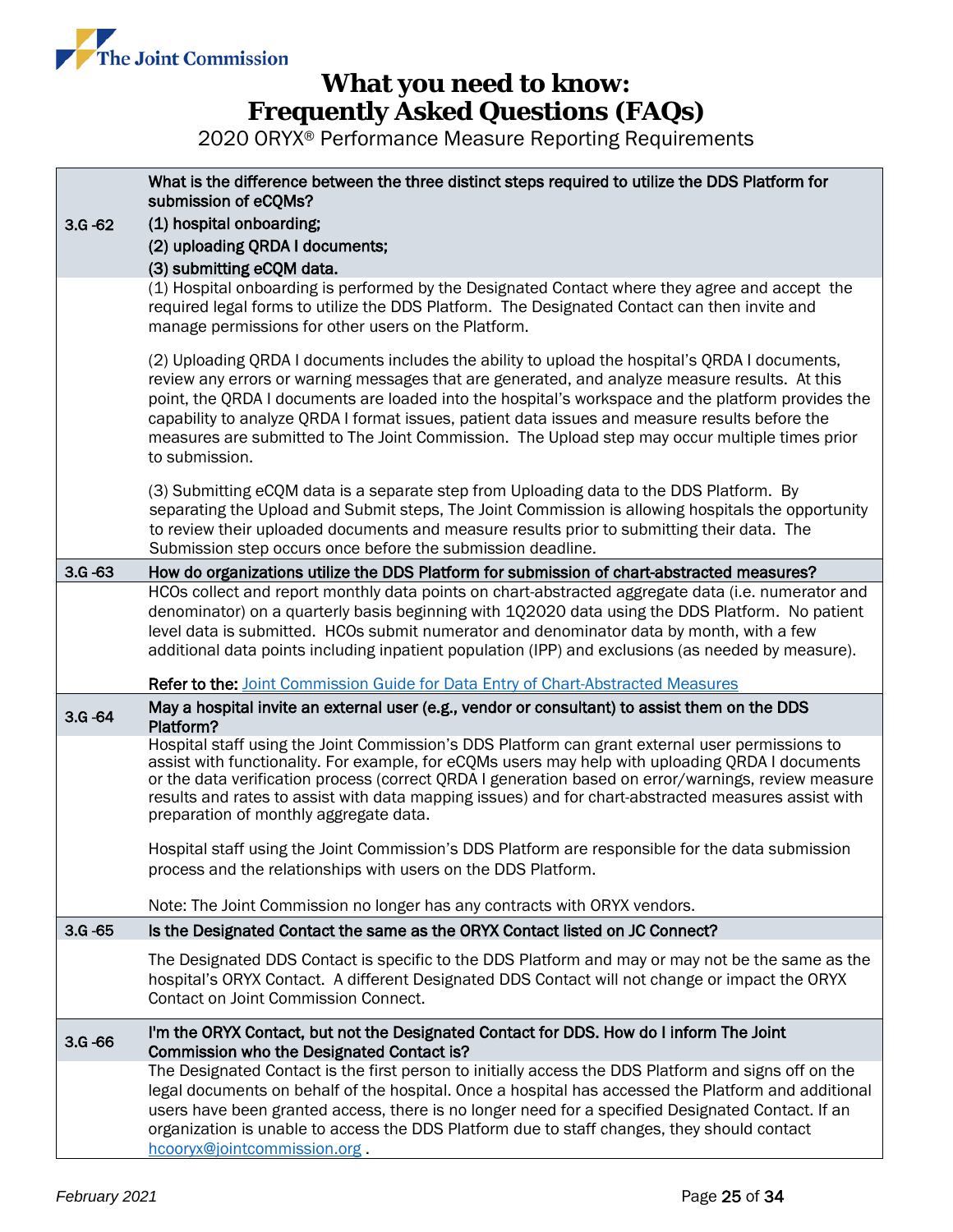

<span id="page-25-1"></span><span id="page-25-0"></span>

| $3.G - 67$ | What are the legal documents on the Direct Data Submission (DDS) Platform that must be agreed to<br>before accessing the Platform?                                                                                                                                                                                           |  |  |  |  |
|------------|------------------------------------------------------------------------------------------------------------------------------------------------------------------------------------------------------------------------------------------------------------------------------------------------------------------------------|--|--|--|--|
|            | The Designated Contact for each hospital reads and agrees to the<br>1. Business Associate Agreement (BAA) with Apervita<br>2. End User License Agreement (EULA) with The Joint Commission establishing the right to use the<br>DDS Platform.                                                                                 |  |  |  |  |
|            | The Designated Contact must be a hospital representative who has signing authority on behalf of<br>their hospital(s) and is authorized to agree to and accept the required legal forms related to the DDS<br>Platform.                                                                                                       |  |  |  |  |
|            | Note: Designated Contacts who will be signing for multiple hospitals must individually sign the BAA<br>and EULA document for each hospital.                                                                                                                                                                                  |  |  |  |  |
|            | In addition, all users, as part of the privacy and security process, will read and agree to the<br>Platform's Terms of Service (ToS) during their registration process. The ToS defines the rules which<br>users must agree to abide by to use the DDS Platform. This document is signed once by the user.                   |  |  |  |  |
| $3.6 - 68$ | My hospital is new to the DDS Platform for CY2020. As the Designated Contact, when do I get my<br>invitation to access the Platform?                                                                                                                                                                                         |  |  |  |  |
|            | In February 2020, The Joint Commission provided information regarding access to the DDSP for new<br>hospitals. If you did not receive this information or are a newly accredited facility, contact<br>hcooryx@jointcommission.org                                                                                            |  |  |  |  |
| $3.G - 69$ | My hospital used the DDS Platform to submit CY2019 data. When will I get my CY2020 Platform<br>invitation?                                                                                                                                                                                                                   |  |  |  |  |
|            | Hospital staff that had access to the CY2019 DDS Platform as of 3/16/2020, may use the same<br>website address to access the CY2020 DDS Platform for both chart and eCQMs.                                                                                                                                                   |  |  |  |  |
|            | Due to the current ongoing COVID-19 situation, we understand organizations may be delayed in their<br>ability to initially access and begin the data upload process for CY2020 data submission. For this<br>reason, we have added an additional step to the process of hospitals initially accessing the DDSP for<br>CY2020: |  |  |  |  |
|            | 1) Organizations' workspaces on the DDSP will be enabled by request from the hospital when<br>hospitals are prepared to engage in the data upload and submission process.                                                                                                                                                    |  |  |  |  |
|            | The request to enable workspaces must come from the hospital; vendors may not request a<br>(2)<br>workspace be enabled on your behalf.                                                                                                                                                                                       |  |  |  |  |
|            | 3) When your facility is prepared to actively engage in either eCQM data upload and/or chart-<br>abstracted data entry, please contact hcooryx@jointcommission.org and request your DDSP be<br>enabled;<br>a) You must include your HCO ID# and "DDS enable" in the subject line                                             |  |  |  |  |
|            | Hospitals will receive a reply to the request as a confirmation that their workspace has been<br>4)<br>enabled; organizations will then have access to their workspace.                                                                                                                                                      |  |  |  |  |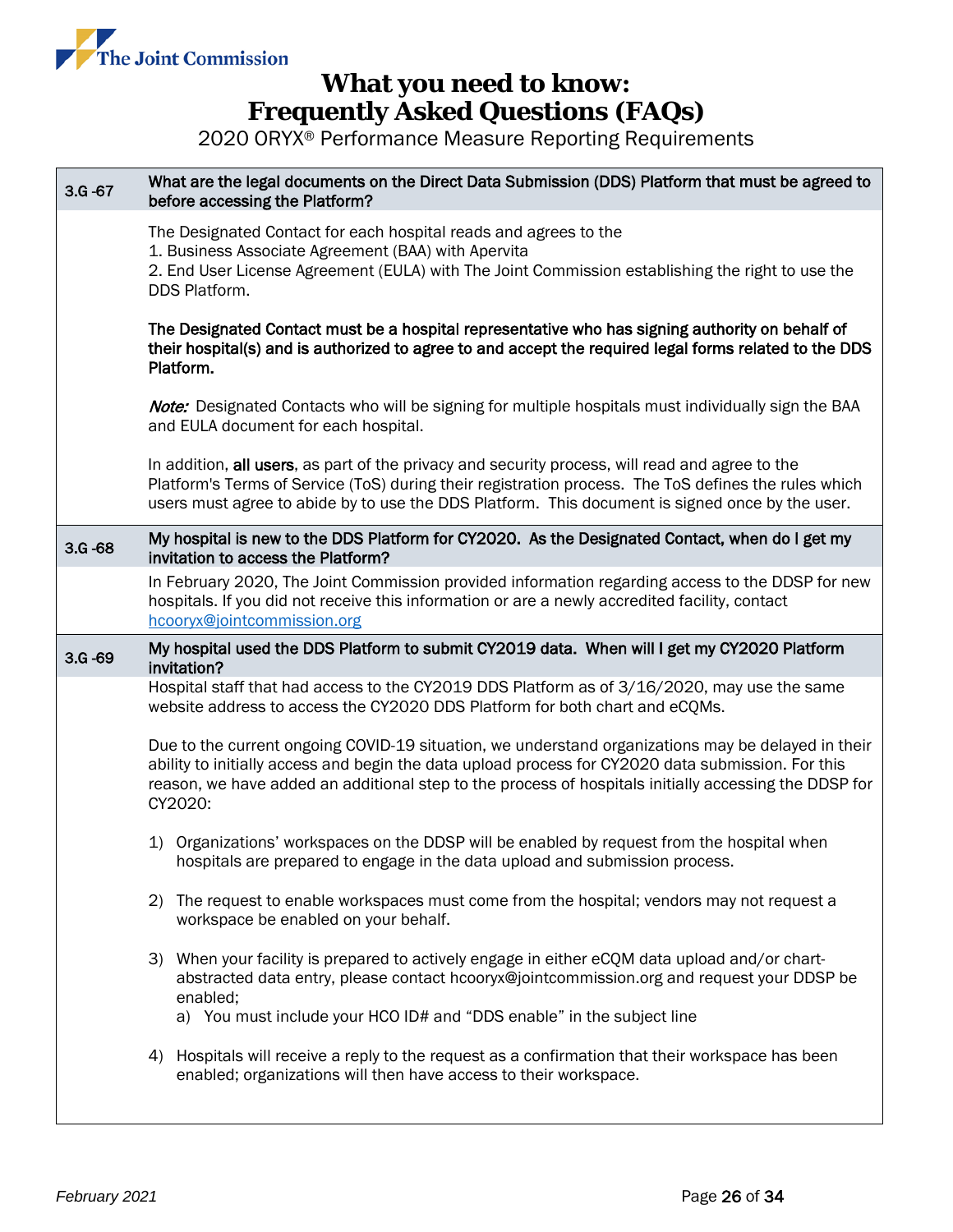

2020 ORYX® Performance Measure Reporting Requirements

| $3.G - 70$ | We have new hospitals in our system, how do we enroll them for the CY2020 DDS Platform?                                                                                                                                                                                                                                                                                                                                                                                                                                                                                                                                                                                                                                                                                                                                                                                                                                                                                                                                                                                                                                      |
|------------|------------------------------------------------------------------------------------------------------------------------------------------------------------------------------------------------------------------------------------------------------------------------------------------------------------------------------------------------------------------------------------------------------------------------------------------------------------------------------------------------------------------------------------------------------------------------------------------------------------------------------------------------------------------------------------------------------------------------------------------------------------------------------------------------------------------------------------------------------------------------------------------------------------------------------------------------------------------------------------------------------------------------------------------------------------------------------------------------------------------------------|
|            | Each hospital that did not participate in direct data submission for CY2019 must go through the<br>onboarding process for CY2020. See Question 3.G -68                                                                                                                                                                                                                                                                                                                                                                                                                                                                                                                                                                                                                                                                                                                                                                                                                                                                                                                                                                       |
| $3.G - 71$ | Does a Designated Contact need multiple logins to onboard more than one hospital?                                                                                                                                                                                                                                                                                                                                                                                                                                                                                                                                                                                                                                                                                                                                                                                                                                                                                                                                                                                                                                            |
|            | Designated Contacts with responsibility for multiple hospitals will utilize the same login / password<br>to onboard all hospitals. Users with access to multiple hospitals will be able to navigate between<br>hospitals to perform other activities without having to logout.                                                                                                                                                                                                                                                                                                                                                                                                                                                                                                                                                                                                                                                                                                                                                                                                                                               |
| $3.G - 72$ | How does a Designated Contact for multiple hospitals complete the onboarding process?                                                                                                                                                                                                                                                                                                                                                                                                                                                                                                                                                                                                                                                                                                                                                                                                                                                                                                                                                                                                                                        |
|            | The Designated Contact will select one of the onboarding emails they have received from<br>@apervita.com for their specific hospitals and will login.<br>Designated Contacts that are not already a DDS Platform user will be required to create their<br>login and password prior to onboarding their first hospital.<br>Designated Contacts that are already a DDS Platform user will access the Platform using their<br>$\bullet$<br>existing login and password.<br>Once onboarding of multiple hospitals has been completed, Designated Contacts will be able to<br>$\bullet$<br>navigate between these hospitals to perform other activities without having to logout.<br>After agreeing and accepting the required legal forms related to the DDS Platform for the selected<br>hospital, the Designated Contact should remain logged in. The purpose of remaining logged in is to<br>simplify the process of onboarding the remaining hospitals.<br>The Designated Contact will select each onboarding email (one for each hospital) and agree and<br>$\bullet$<br>accept the required legal forms for each hospital. |
|            | If the Designated Contact logs out of the DDS Platform, they will be prompted to log back in,<br>$\bullet$<br>using the login/password previously created, when they begin onboarding their remaining<br>hospitals.                                                                                                                                                                                                                                                                                                                                                                                                                                                                                                                                                                                                                                                                                                                                                                                                                                                                                                          |
| $3.G - 73$ | Does the DDS Platform support submission of chart-abstracted data to The Joint Commission?                                                                                                                                                                                                                                                                                                                                                                                                                                                                                                                                                                                                                                                                                                                                                                                                                                                                                                                                                                                                                                   |
|            | Effective with 1/1/2020 patient discharge data, the DDS Platform is used to submit monthly chart-<br>abstracted aggregate data for quarterly submission. See Question 3.G -63                                                                                                                                                                                                                                                                                                                                                                                                                                                                                                                                                                                                                                                                                                                                                                                                                                                                                                                                                |
| $3.G - 74$ | Does Apervita charge a fee?                                                                                                                                                                                                                                                                                                                                                                                                                                                                                                                                                                                                                                                                                                                                                                                                                                                                                                                                                                                                                                                                                                  |
|            | Apervita does not charge any fees to the hospitals for direct data submission. Any payment<br>obligation or billing statements in Apervita's Terms of Service do not apply to hospitals participating<br>in the Joint Commission's Direct Data Submission (DDS) Platform.                                                                                                                                                                                                                                                                                                                                                                                                                                                                                                                                                                                                                                                                                                                                                                                                                                                    |
| $3.G - 75$ | We want to submit different measures than we originally planned, can we change them when we<br>submit data on the Platform, and you will consider those our choice at that time?                                                                                                                                                                                                                                                                                                                                                                                                                                                                                                                                                                                                                                                                                                                                                                                                                                                                                                                                             |
|            | Yes. As the data submitter, you directly manage the measures being submitted to The Joint<br>Commission directly within the DDS Platform.                                                                                                                                                                                                                                                                                                                                                                                                                                                                                                                                                                                                                                                                                                                                                                                                                                                                                                                                                                                    |
|            | <b>CHART ABSTRACTED:</b> For CY2020, organizations should select the same chart abstracted measures<br>for the entire calendar year, and/or any quarters they choose to submit based on the modifications<br>for reporting $102020$ and $202020$ chart-abstracted data. (SEE: $0.X - 2$ ).                                                                                                                                                                                                                                                                                                                                                                                                                                                                                                                                                                                                                                                                                                                                                                                                                                   |
|            | eCQM: Organizations upload the eCQMs they choose to submit by uploading them to the DDS<br>Platform.                                                                                                                                                                                                                                                                                                                                                                                                                                                                                                                                                                                                                                                                                                                                                                                                                                                                                                                                                                                                                         |
| $3.G - 76$ | Do you have to submit the same quarter of eCQM data to the Joint Commission as you do for CMS?                                                                                                                                                                                                                                                                                                                                                                                                                                                                                                                                                                                                                                                                                                                                                                                                                                                                                                                                                                                                                               |
|            | Both CMS and Joint Commission require reporting for at least one self-selected quarter (Q) of 2020<br>data $(Q1, Q2, Q3, or Q4)$ . The quarters submitted to Joint Commission and CMS can be different, as                                                                                                                                                                                                                                                                                                                                                                                                                                                                                                                                                                                                                                                                                                                                                                                                                                                                                                                   |

can the submitted eCQMs.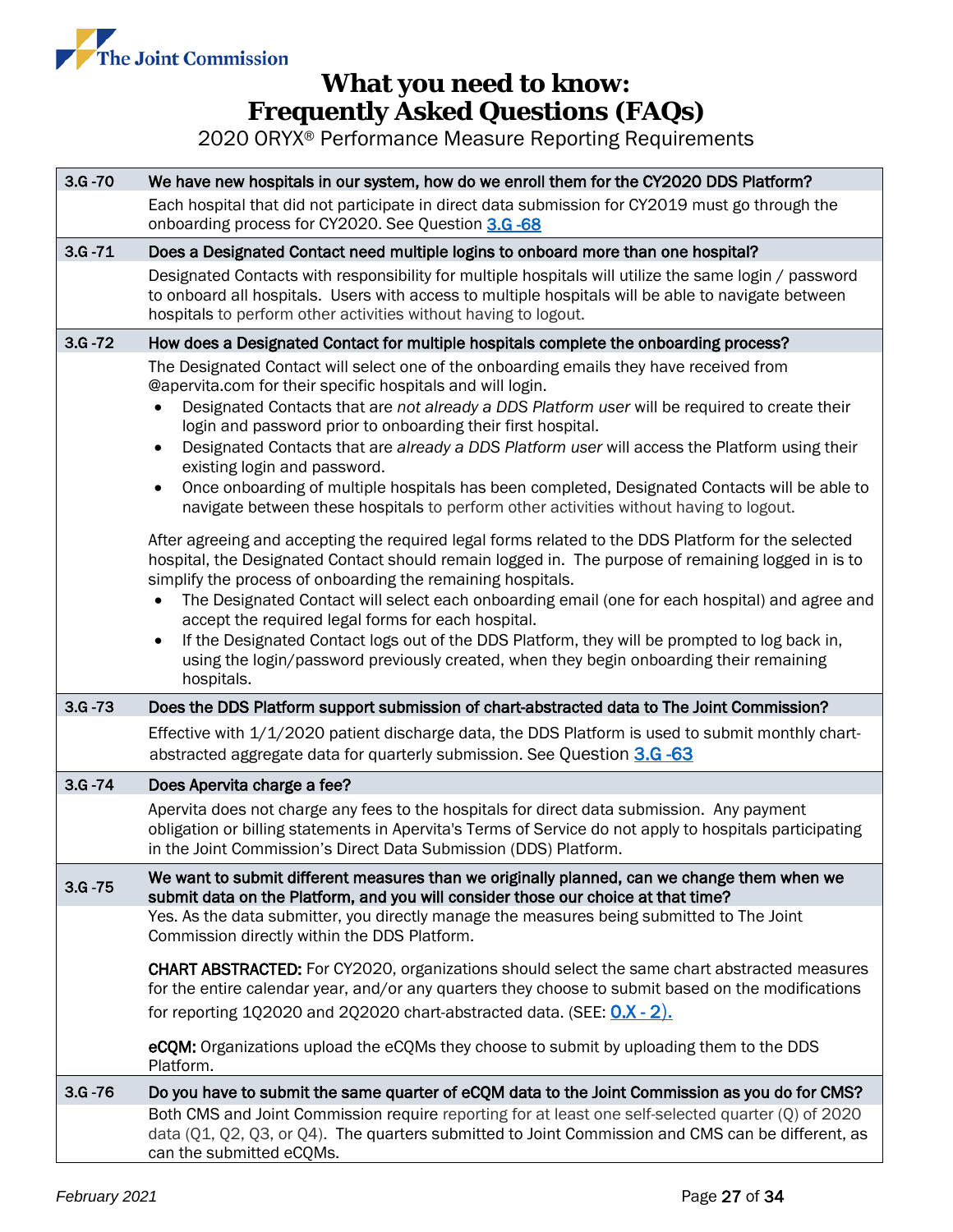

<span id="page-27-0"></span>

|            |                                                                                                                                                                                                                                                                                                                                                                                                                                                                                                                                                                                                                                                                                                                                                                                       |                   | <b>3. DIRECT DATA SUBMISSION (DDS) PLATFORM</b>                                         | Back £ |  |  |
|------------|---------------------------------------------------------------------------------------------------------------------------------------------------------------------------------------------------------------------------------------------------------------------------------------------------------------------------------------------------------------------------------------------------------------------------------------------------------------------------------------------------------------------------------------------------------------------------------------------------------------------------------------------------------------------------------------------------------------------------------------------------------------------------------------|-------------------|-----------------------------------------------------------------------------------------|--------|--|--|
|            | H. DIRECT DATA SUBMISSION (DDS) EDUCATION, TECHNICAL INFORMATION, AND USING THE PLATFORM                                                                                                                                                                                                                                                                                                                                                                                                                                                                                                                                                                                                                                                                                              |                   |                                                                                         |        |  |  |
| $3.H - 77$ | Where is information available regarding topics such as, an overview of the DDS Platform, basic<br>information?                                                                                                                                                                                                                                                                                                                                                                                                                                                                                                                                                                                                                                                                       |                   |                                                                                         |        |  |  |
|            | See the Measurement Resources page: https://www.jointcommission.org/measurement/resources/                                                                                                                                                                                                                                                                                                                                                                                                                                                                                                                                                                                                                                                                                            |                   |                                                                                         |        |  |  |
|            |                                                                                                                                                                                                                                                                                                                                                                                                                                                                                                                                                                                                                                                                                                                                                                                       |                   | Once on the DDS Platform, additional resources are available via the "Need Help?" icon. |        |  |  |
| $3.H - 78$ |                                                                                                                                                                                                                                                                                                                                                                                                                                                                                                                                                                                                                                                                                                                                                                                       |                   | As a DDS Platform user, is there education on how to use the Platform?                  |        |  |  |
|            | During the onboarding process, hospitals will be provided with access to a series of self-directed<br>webinars including a recording for a comprehensive demo of the Platform. The DDS Platform also<br>has help screens, links, and "how to" videos to assist with answering common questions and the<br>ability to ask questions via the "Need Help?" button within the Platform.<br>The Joint Commission will conduct monthly "Office Hours" beginning in July regarding use of the Direct<br>Data Submission Platform for submission of chart-abstracted and eCQMs. Content includes tips for<br>successful use of the DDS Platform and frequently asked questions. The office hours are staffed by<br>The Joint Commission and Apervita staff to answer questions for hospitals. |                   |                                                                                         |        |  |  |
| $3.H - 79$ | As a user of the DDS Platform, what browser do I need?                                                                                                                                                                                                                                                                                                                                                                                                                                                                                                                                                                                                                                                                                                                                |                   |                                                                                         |        |  |  |
|            | Hospitals need to ensure they use a supported internet browser version to be able to use the DDS<br>Platform.<br>Please note: If you are not using one of the supported browser/versions on the computer(s) for use<br>with the Joint Commission's DDS Platform, please work with your internal information systems staff<br>to download or upgrade to one of the browser/versions listed. If you elect not to use a supported<br>browser/version, you may not be able to log into the DDS Platform. Browsers should be configured to<br>enable JavaScript.                                                                                                                                                                                                                           |                   |                                                                                         |        |  |  |
|            |                                                                                                                                                                                                                                                                                                                                                                                                                                                                                                                                                                                                                                                                                                                                                                                       | <b>Browser</b>    | Supported Version(s)                                                                    |        |  |  |
|            |                                                                                                                                                                                                                                                                                                                                                                                                                                                                                                                                                                                                                                                                                                                                                                                       | Internet Explorer | Version 11 (Supported on Windows 7, 8.1, and 10)                                        |        |  |  |
|            |                                                                                                                                                                                                                                                                                                                                                                                                                                                                                                                                                                                                                                                                                                                                                                                       | Microsoft Edge    | 41.16299.15.0 and above                                                                 |        |  |  |
|            |                                                                                                                                                                                                                                                                                                                                                                                                                                                                                                                                                                                                                                                                                                                                                                                       | Google Chrome     | 61.0.3163.100 (Official Build) and above                                                |        |  |  |
|            |                                                                                                                                                                                                                                                                                                                                                                                                                                                                                                                                                                                                                                                                                                                                                                                       | Firefox           | 52.0.2. and above                                                                       |        |  |  |
|            |                                                                                                                                                                                                                                                                                                                                                                                                                                                                                                                                                                                                                                                                                                                                                                                       | Safari (on Mac)   | 10.1.1 (12603.2.4) and above                                                            |        |  |  |
| $3.H - 80$ |                                                                                                                                                                                                                                                                                                                                                                                                                                                                                                                                                                                                                                                                                                                                                                                       |                   | For eCQM submission, Does the DDS Platform provide a trial/test capability?             |        |  |  |
|            | The DDS Platform does not utilize the concept of separate Production and Trial data upload. Rather,<br>when a hospital uploads their data onto the DDS Platform, the data are loaded into their individual<br>workspace. Hospital staff can then use additional features of the DDS Platform to evaluate the<br>completeness and accuracy of their data. Once a hospital is satisfied that the data within their<br>workspace is ready to be submitted as Production data to The Joint Commission, the hospital will<br>utilize functionality within the DDS Platform to submit their data.<br>Note that up until the submission deadline, a hospital can choose to purge and re-upload data as                                                                                       |                   |                                                                                         |        |  |  |
|            | many times as needed.                                                                                                                                                                                                                                                                                                                                                                                                                                                                                                                                                                                                                                                                                                                                                                 |                   |                                                                                         |        |  |  |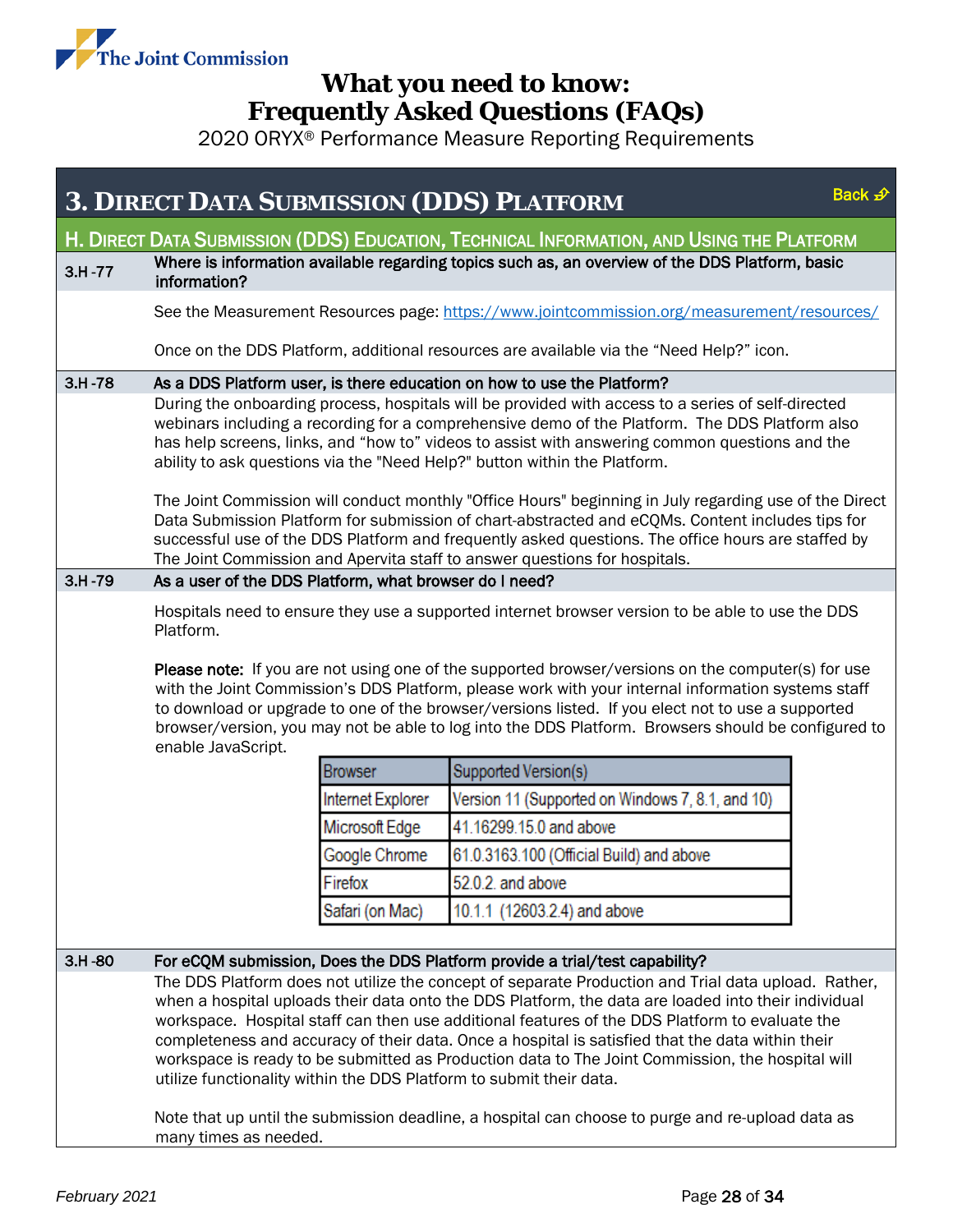

2020 ORYX® Performance Measure Reporting Requirements



Legal section of the DDS Platform. Additional details regarding the compliance of the privacy and security standards is available in the Legal section of the DDS Platform.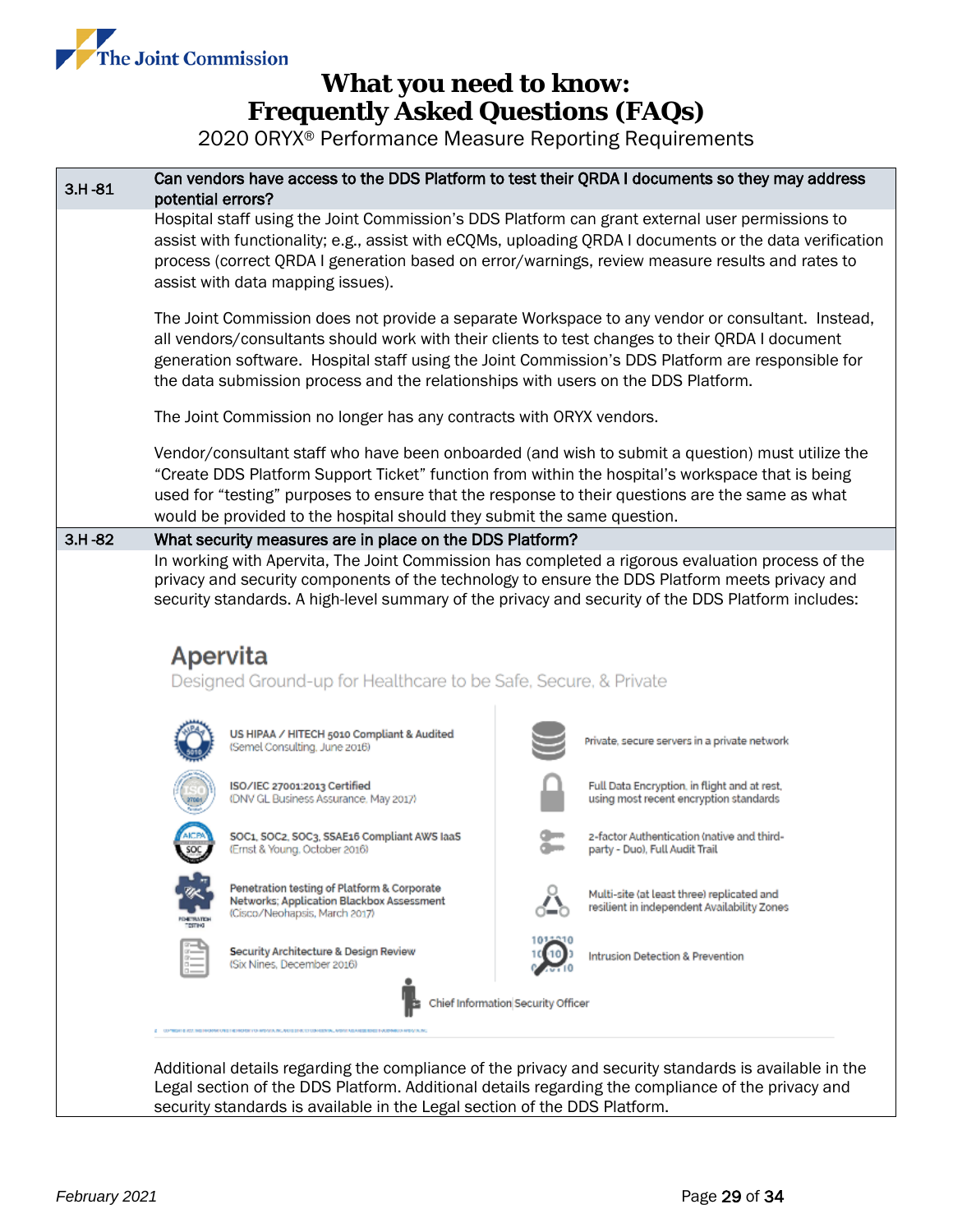

| $3.H - 84$ | What is "Two Factor Authentication"?                                                                                                                                                                                                                                                                                                                                                                                                                                                                                                                                                                                                                                                                                                                                       |  |  |
|------------|----------------------------------------------------------------------------------------------------------------------------------------------------------------------------------------------------------------------------------------------------------------------------------------------------------------------------------------------------------------------------------------------------------------------------------------------------------------------------------------------------------------------------------------------------------------------------------------------------------------------------------------------------------------------------------------------------------------------------------------------------------------------------|--|--|
|            | The DDS Platform utilizes "Two Factor Authentication" as an extra layer of security beyond a<br>password and username. Two Factor Authentication requires the user to have a piece of information<br>only they should know or have immediately at hand. The piece of information is a code that is sent to<br>the registrant's cell phone. Once the code is received via text, it is entered into the appropriate field<br>on the DDS Platform's registration form. Registration can then proceed with the completion of<br>additional key fields. Upon the first login to the Platform, and periodically (every 90 days), the user is<br>prompted to enter a new security code which is received via text, as part of the continued two factor<br>authentication process. |  |  |
|            | If a user does not have a cell phone available for authentication during registration, they will need to<br>have an alternate, non-Apervita, technology solution available to receive an SMS message.<br>For example, users could (1) set up a Google voice number that routes to email, (2) use their cell<br>carriers on-line SMS messaging solutions via a Web portal, or (3) download a PC application designed<br>for SMS messaging. For additional information, refer to CNET's article concerning how to use two-<br>factor authentication without a mobile phone.                                                                                                                                                                                                  |  |  |
| $3.H -85$  | For eCQM submission, should we run the QRDA I document through the CMS PSVA tool first?                                                                                                                                                                                                                                                                                                                                                                                                                                                                                                                                                                                                                                                                                    |  |  |
|            | The DDS Platform provides tools to assist hospitals in both identifying QRDA I document errors and in<br>drilling down into the QRDA I XML structure to identify how to correct the issue.                                                                                                                                                                                                                                                                                                                                                                                                                                                                                                                                                                                 |  |  |
| $3.H-86$   | For eCQM submission, is there an acceptable number or percentage of QRDA I document rejections<br>when submitting to the DDS Platform?                                                                                                                                                                                                                                                                                                                                                                                                                                                                                                                                                                                                                                     |  |  |
|            | For CY2020, there is no required number or percentage of QRDA I document rejections that must be<br>met to submit data directly to The Joint Commission.                                                                                                                                                                                                                                                                                                                                                                                                                                                                                                                                                                                                                   |  |  |
|            | We encourage hospitals to submit all their eCQM data, even if they have concerns that it will be<br>rejected. This will facilitate the hospital's learning about the DDS Platform's tools to assist in<br>researching and correcting QRDA I issues and the Joint Commission's learning about the types of<br>issues still occurring in the field as it relates to eCQMs.                                                                                                                                                                                                                                                                                                                                                                                                   |  |  |
| $3.H - 87$ | For eCQM submission, if QRDA I document(s) are rejected, do you need to resubmit the complete zip<br>file or just the corrected QRDA I document(s)?                                                                                                                                                                                                                                                                                                                                                                                                                                                                                                                                                                                                                        |  |  |
|            | QRDA I documents that are rejected have not been processed against the eCQM logic. Hospitals may<br>resubmit a zip file containing only those QRDA I documents that were rejected. If only one document<br>needs to be resubmitted, it must still be zipped. Hospitals may Purge all their data and completely re-<br>upload if desired.                                                                                                                                                                                                                                                                                                                                                                                                                                   |  |  |
| $3.H-88$   | How soon can eCQM data be submitted?                                                                                                                                                                                                                                                                                                                                                                                                                                                                                                                                                                                                                                                                                                                                       |  |  |
|            | QRDA I documents for CY2020 eCQM data may be upload as soon as The Joint Commission has<br>onboarded your hospital to the DDS Platform or, if you are a returning CY2019 hospital as soon as<br>you access the Platform. To upload data, the entire calendar quarter must be available.                                                                                                                                                                                                                                                                                                                                                                                                                                                                                    |  |  |
|            |                                                                                                                                                                                                                                                                                                                                                                                                                                                                                                                                                                                                                                                                                                                                                                            |  |  |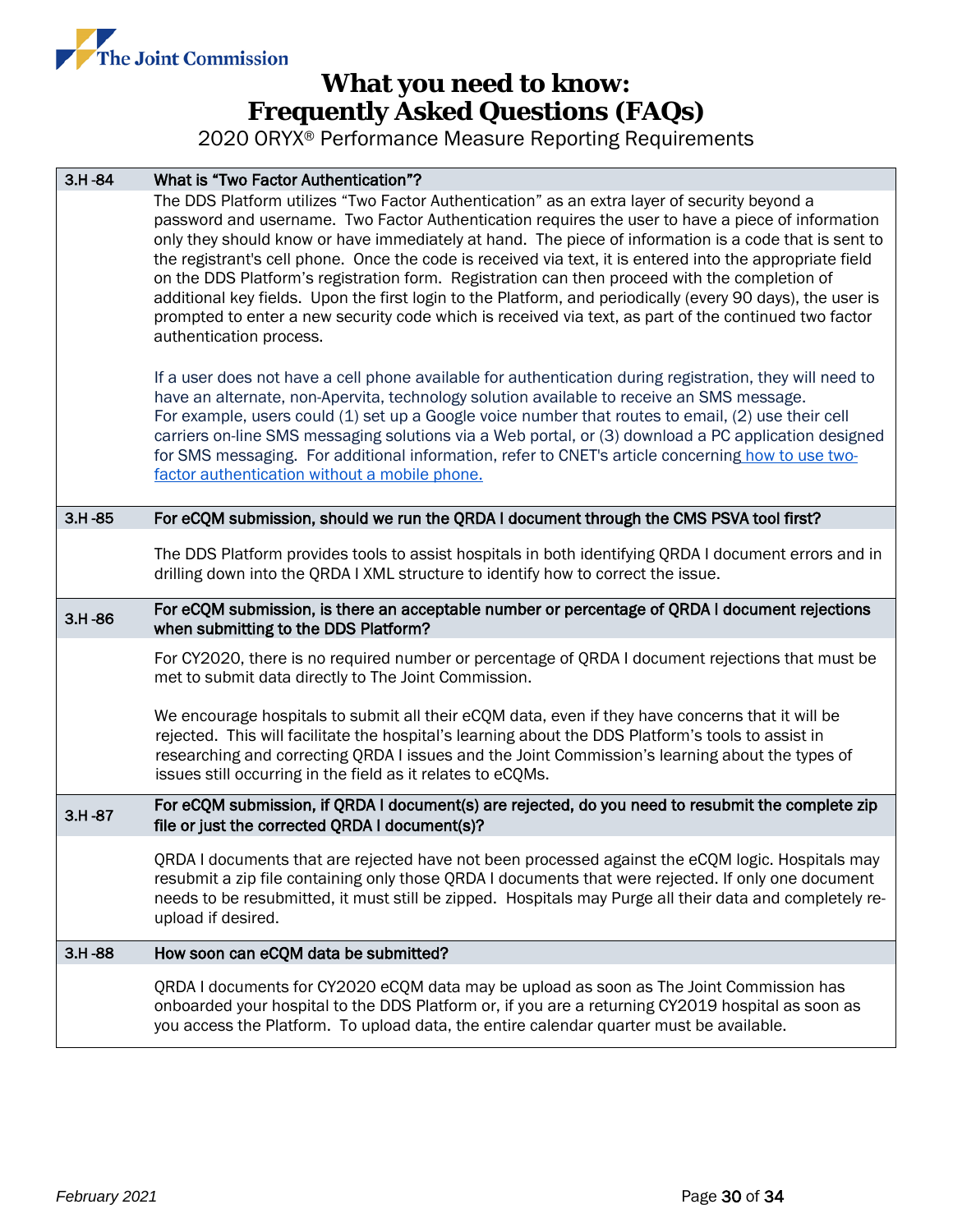

| $3.H-89$ | For eCQM submission, will we send you the same QRDA I documents that we send to CMS?                                                                                                                                                                                                                                                                                                                                                                                                                                        |  |  |
|----------|-----------------------------------------------------------------------------------------------------------------------------------------------------------------------------------------------------------------------------------------------------------------------------------------------------------------------------------------------------------------------------------------------------------------------------------------------------------------------------------------------------------------------------|--|--|
|          | The DDS Platform has been implemented to accept the same QRDA I documents that are submitted<br>to CMS with an exception to measures not currently supported by CMS*.                                                                                                                                                                                                                                                                                                                                                       |  |  |
|          | *The Joint Commission continues its commitment to actively develop and test eCQMs. For CY2020<br>ORYX purposes, ePC-01 (Elective Delivery) has been retained and ePC-02 (Cesarean Birth) has been<br>adopted as of 1/1/2020 discharges.                                                                                                                                                                                                                                                                                     |  |  |
|          | While the Joint Commission supports ONC's Health IT Certification Program and CMS' requirement<br>that hospital utilize certified EHRs, ONC only certifies EHR software for eCQMs used within CMS<br>Programs (e.g., the Hospital Inpatient Quality Reporting (HIQR) Program). For this reason, The Joint<br>Commission does not require EHR software to be certified for Joint Commission only eCQMs (i.e., ePC-<br>01 and ePC-02).                                                                                        |  |  |
|          | To ensure CY2020 QRDA I documents can be generated including these measures, they have been<br>developed using CMS' Measure Authoring Tool (MAT) and the Bonnie tool for eCQM logic testing. In<br>addition, they conform to the HL7 Standard: Clinical Quality Language (CQL) Specifications and CMS'<br>Quality Data Module (QDM).                                                                                                                                                                                        |  |  |
|          | To submit data for these measures, hospitals will be required to adhere to the requirement of one<br>QRDA I document per patient, per quarter for all measures being submitted. It is our expectation that<br>these files will not be rejected by CMS. In addition, QRDA I documents generated for only ePC-01<br>and/or ePC-02 eCQMs must still meet all of the requirements within CMS' "2020 Implementation<br>Guide for Quality Reporting Document Architecture Category I Hospital Quality Reporting".                 |  |  |
|          | Links to the eCQM specifications, measure flows, value sets, and technical release notes for both<br>measures are available at: https://www.jointcommission.org/measurement/specification-<br>manuals/electronic-clinical-quality-measures/                                                                                                                                                                                                                                                                                 |  |  |
|          | The technical release notes include the specific version of the different tools and standards that were<br>used to develop these eCQMs.                                                                                                                                                                                                                                                                                                                                                                                     |  |  |
|          | A link to the recording of the Joint Commission's Pioneers in Quality eCQM Expert to Expert Webinar<br>on ePC-01 and ePC-2 is below. This webinar included a review of measure logic and discussion<br>concerning common issues and questions. Note: This link leads to a registration page. After<br>completing the registration fields, you will go to the webinar recording where you can access the<br>slides within the Event Resources panel.<br>https://goto.webcasts.com/starthere.jsp?ei=1261709&tp_key=30f88c1ac2 |  |  |
|          | As a reminder, the specifications and supporting information for eCQMs used by both The Joint<br>Commission and the Centers for Medicare & Medicaid Services (CMS), are available from the eCQI<br>Resource Center by clicking here. (Make sure to select the appropriate Reporting Period in the table<br>on the page and click "Apply".)                                                                                                                                                                                  |  |  |
|          |                                                                                                                                                                                                                                                                                                                                                                                                                                                                                                                             |  |  |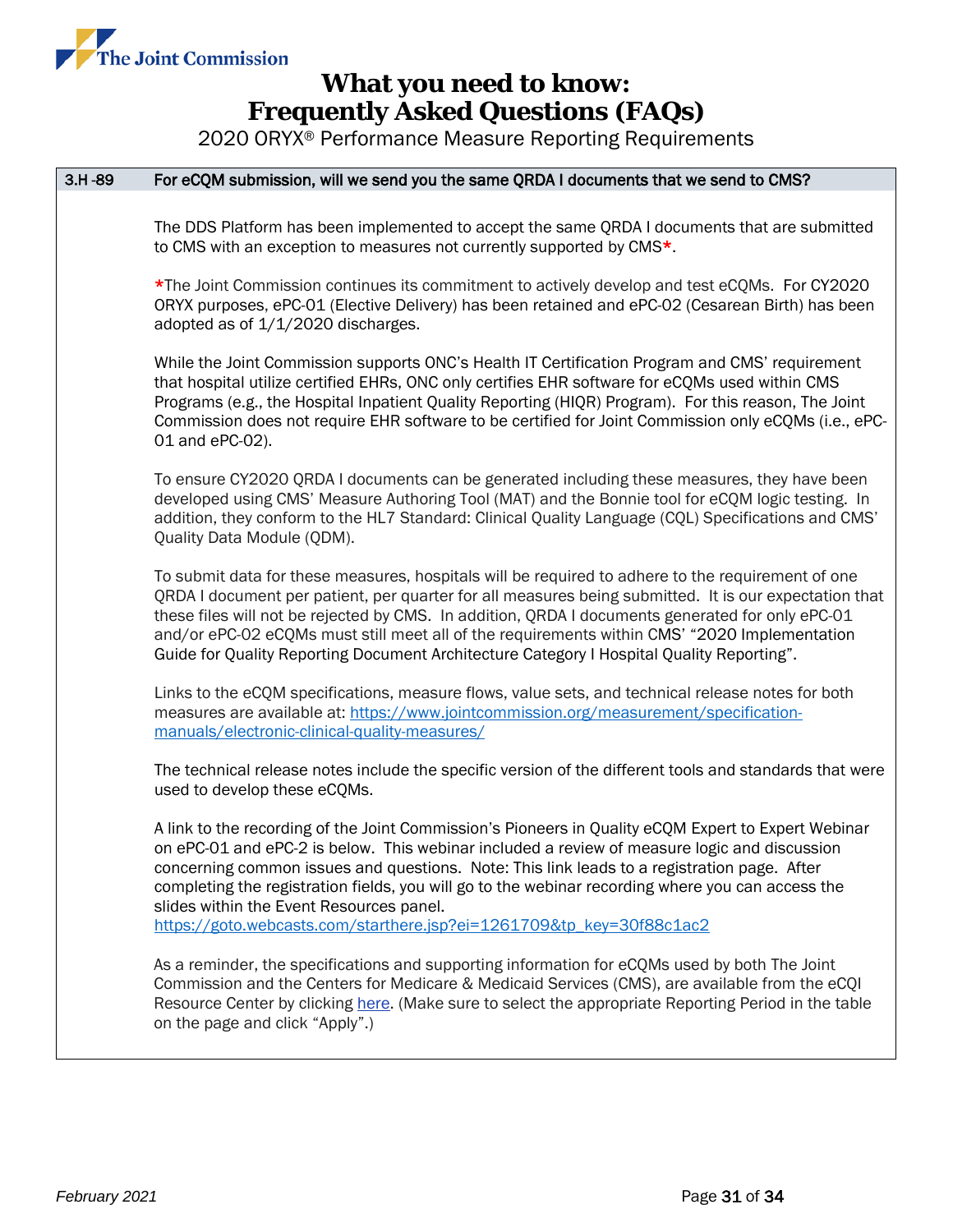

<span id="page-31-0"></span>

| Back $\mathcal{D}$<br><b>4. CERTIFICATION STANDARDIZED MEASURES</b> |                                                                                                                                                                                                                                                                                                                                                                                                                                                                                            |  |  |  |
|---------------------------------------------------------------------|--------------------------------------------------------------------------------------------------------------------------------------------------------------------------------------------------------------------------------------------------------------------------------------------------------------------------------------------------------------------------------------------------------------------------------------------------------------------------------------------|--|--|--|
| <b>I. GENERAL</b>                                                   |                                                                                                                                                                                                                                                                                                                                                                                                                                                                                            |  |  |  |
| 4.i.90                                                              | For certification programs with standardized measures, may we use an ORYX chart-abstracted vendor<br>for submission of data?                                                                                                                                                                                                                                                                                                                                                               |  |  |  |
|                                                                     | Starting with CY2020 data, The Joint Commission no longer has contracts with ORYX chart-abstracted<br>vendors for certification or accreditation purposes. *                                                                                                                                                                                                                                                                                                                               |  |  |  |
|                                                                     | All hospitals in the Acute Stroke Ready Hospital (ASRH), Primary Stroke Center (PSC), Thrombectomy-<br>capable Stroke Center (TSC), Advanced Comprehensive Stroke Center (CSC--A), and Perinatal Care<br>(PNC) certification programs that have been using an ORYX chart-abstracted vendor will begin manually<br>entering their aggregate data on the Certification Measure Information Process (CMIP) application<br>available on JC Connect effective with 1/1/2020 patient discharges. |  |  |  |
|                                                                     | * ORYX vendors, based on contractual language, are required to submit hospital's 3rd and 4th quarter<br>2019 chart abstracted data using their current vendor data submission processes. ( <i>SEE</i> 0.X - 2)                                                                                                                                                                                                                                                                             |  |  |  |
| 4.i.91                                                              | May a hospital use a vendor or consultant to assist them in data collection and aggregation for<br>standardized measures?                                                                                                                                                                                                                                                                                                                                                                  |  |  |  |
|                                                                     | Yes, a hospital may utilize the services of a vendor or consultant to assist them in data collection<br>and/or aggregation to prepare the hospital to manually report their aggregate data via the Certification<br>Measure Information Process (CMIP) application available on JC Connect.                                                                                                                                                                                                |  |  |  |
| 4.i.92                                                              | If a hospital reports the PC chart-abstracted measures for ORYX accreditation reporting purposes, can<br>the hospital utilize an ORYX vendor to submit their PC data for Perinatal Care certification purposes?                                                                                                                                                                                                                                                                            |  |  |  |
|                                                                     | Starting with CY2020 data, The Joint Commission no longer has contracts with ORYX chart-abstracted<br>vendors for certification or accreditation purposes*.<br>* ORYX vendors, based on contractual language, are required to submit hospital's 3rd and 4th<br>quarter 2019 chart abstracted data in January and June 2020 using their current vendor data<br>submission processes.                                                                                                        |  |  |  |
|                                                                     | All hospitals in the Perinatal Care (PNC) certification program that have been using an ORYX chart-<br>abstracted vendor will begin manually entering their aggregate data on the Certification Measure<br>Information Process (CMIP) application available on JC Connect effective 1/1/2020 patient discharges.<br>Certification hospitals may continue to use a vendor to assist in data collection and aggregation.                                                                     |  |  |  |
|                                                                     | Note: For reporting of the chart-abstracted PC measures for ORYX accreditation reporting purposes,<br>hospitals will be transitioned to The Joint Commission's Direct Data Submission (DDS) Platform.                                                                                                                                                                                                                                                                                      |  |  |  |
| 4.i.93                                                              | For certification purposes, can we use eCQMs?                                                                                                                                                                                                                                                                                                                                                                                                                                              |  |  |  |
|                                                                     | Currently, The Joint Commission is not utilizing eCQMs for certification program purposes. Data must<br>be reported on the standardized chart-abstracted measures.                                                                                                                                                                                                                                                                                                                         |  |  |  |
|                                                                     |                                                                                                                                                                                                                                                                                                                                                                                                                                                                                            |  |  |  |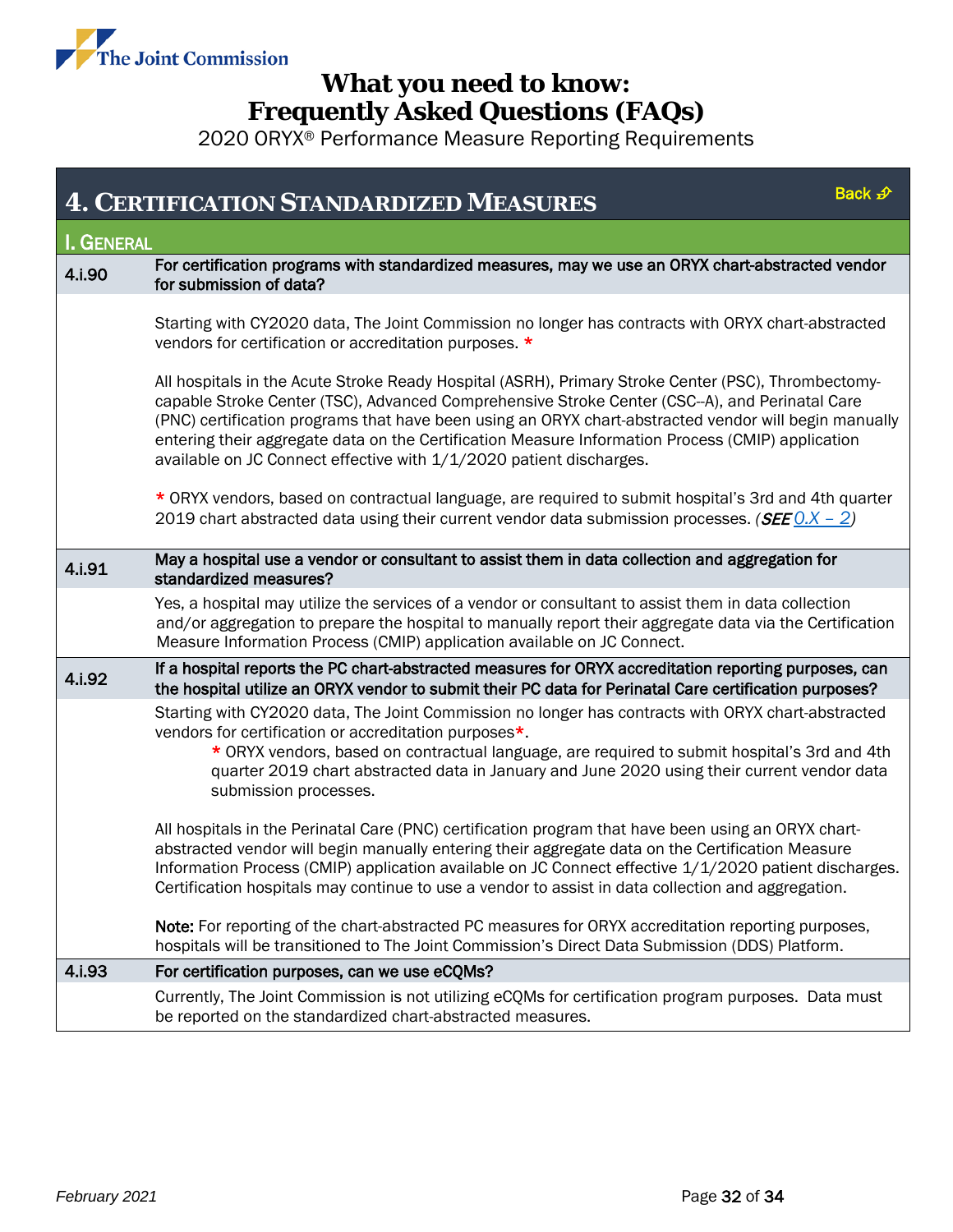

2020 ORYX® Performance Measure Reporting Requirements

# <span id="page-32-0"></span>**ATTACHMENT A**

CY2020 AND CY2021 REPORTING PERIOD

ECQM VERSIONS, HL7 STANDARDS, EHR CERTIFICATION VERSION, AND CMS IMPLEMENTATION GUIDES

The Joint Commission aligns with CMS on their eCQM versions, HL7 standards, EHR Certification Version, and CMS Implementation Guide. The below documents this alignment.

To access the HL7 standards, EHR Certification information, and CMS Implementation Guides, please visit CMS/ONC's eCQI Resource Center at [https://ecqi.healthit.gov/.](https://ecqi.healthit.gov/)

See the appropriate website to access the eCQM Specifications, information on reading and understanding the specifications; including Implementation Checklists, Guide for Reading eCQMs, eCQM Measure Logic Guidance, Technical Release Notes, and eCQM Flows:

- The Joint Commission's ePC-01 and ePC-02 eCQM specifications and related information, can be found at the "Measurement" link under Specifications [\(https://www.jointcommission.org/measurement/specification-manuals/electronic-clinical-quality](https://www.jointcommission.org/measurement/specification-manuals/electronic-clinical-quality-measures/)[measures/\)](https://www.jointcommission.org/measurement/specification-manuals/electronic-clinical-quality-measures/)
- Specifications and related information for all remaining eCQMs in alignment with CMS, are available at the CMS/ONC's eCQI Resource Center [\(https://ecqi.healthit.gov/eh-cah-ecqms\)](https://ecqi.healthit.gov/eh-cah-ecqms).

Note: Please be sure when using the eCQI Resource Center, that you have selected the appropriate Reporting Period and click 'Applied'.

| <b>EHR Certification Versions, and CMS Implementation Guides</b> |                                      |                                      |  |  |  |  |
|------------------------------------------------------------------|--------------------------------------|--------------------------------------|--|--|--|--|
| Patients discharged during the                                   | 2020                                 | 2021                                 |  |  |  |  |
| calendar year (CY)                                               |                                      |                                      |  |  |  |  |
| eCQM data submission deadline (updated)                          | CMS: 4/1/2021                        | CMS: TBD                             |  |  |  |  |
|                                                                  | Joint Commission: 4/15/2021          | Joint Commission: TBD                |  |  |  |  |
| eCQM Specifications for Eligible Hospitals                       | May 2019                             | TBD                                  |  |  |  |  |
| and Critical Access Hospitals (posted to                         |                                      |                                      |  |  |  |  |
| eCQI Resource Center)                                            |                                      |                                      |  |  |  |  |
| eCQM Value Sets (posted to the Value Set                         | May 2019 and any addendums and       | TBD                                  |  |  |  |  |
| Authority Center - VSAC)                                         | technical release notes posted       |                                      |  |  |  |  |
| Technical Release notes (posted to eCQI                          | later.                               |                                      |  |  |  |  |
| Resource Center)                                                 |                                      |                                      |  |  |  |  |
| CMS' Quality Data Model (posted to eCQI                          | <b>QDM V5.4</b>                      | <b>QDM V5.5</b>                      |  |  |  |  |
| Resource Center)                                                 |                                      |                                      |  |  |  |  |
| HL7 Standards to represent a health                              | • HL7 V3 HQMF R1 Normative           | • HL7 V3 HQMF R1 Normative           |  |  |  |  |
| quality measure as an electronic document                        | • HL7 CQL R1 STU 3.1                 | • HL7 CQL R1 STU 4                   |  |  |  |  |
| (eCQM) (available from HL7)                                      | • HL7 V3 IG: CQL-based HQMF R1       | • HL7 V3 IG: CQL-based HQMF R1 STU   |  |  |  |  |
|                                                                  | STU <sub>3</sub>                     | 4                                    |  |  |  |  |
|                                                                  |                                      |                                      |  |  |  |  |
| HL7 Standard to report quality measure                           | HL7 QRDA I R1 STU R5.1               | HL7 QRDA I R1 STU R5.2               |  |  |  |  |
| data (available from HL7)                                        |                                      |                                      |  |  |  |  |
| CMS Implementation Guide (IG) for Quality                        | CMS 2020 QRDA I IG HQR               | TBD                                  |  |  |  |  |
| Reporting Document Architecture (QRDA)                           | (published December 2019)            |                                      |  |  |  |  |
| Category I - Hospital Quality Reporting                          |                                      |                                      |  |  |  |  |
| <b>EHR Health IT Certification Edition</b>                       | 2015 Edition Health IT Certification | 2015 Edition Health IT Certification |  |  |  |  |
|                                                                  |                                      | (unless updated by CMS)              |  |  |  |  |

### CY2020 and CY2020 eCQM Specifications, HL7 Standards, EHR Certification Versions, and CMS Implementation Guides

[Back](#page-0-0) £